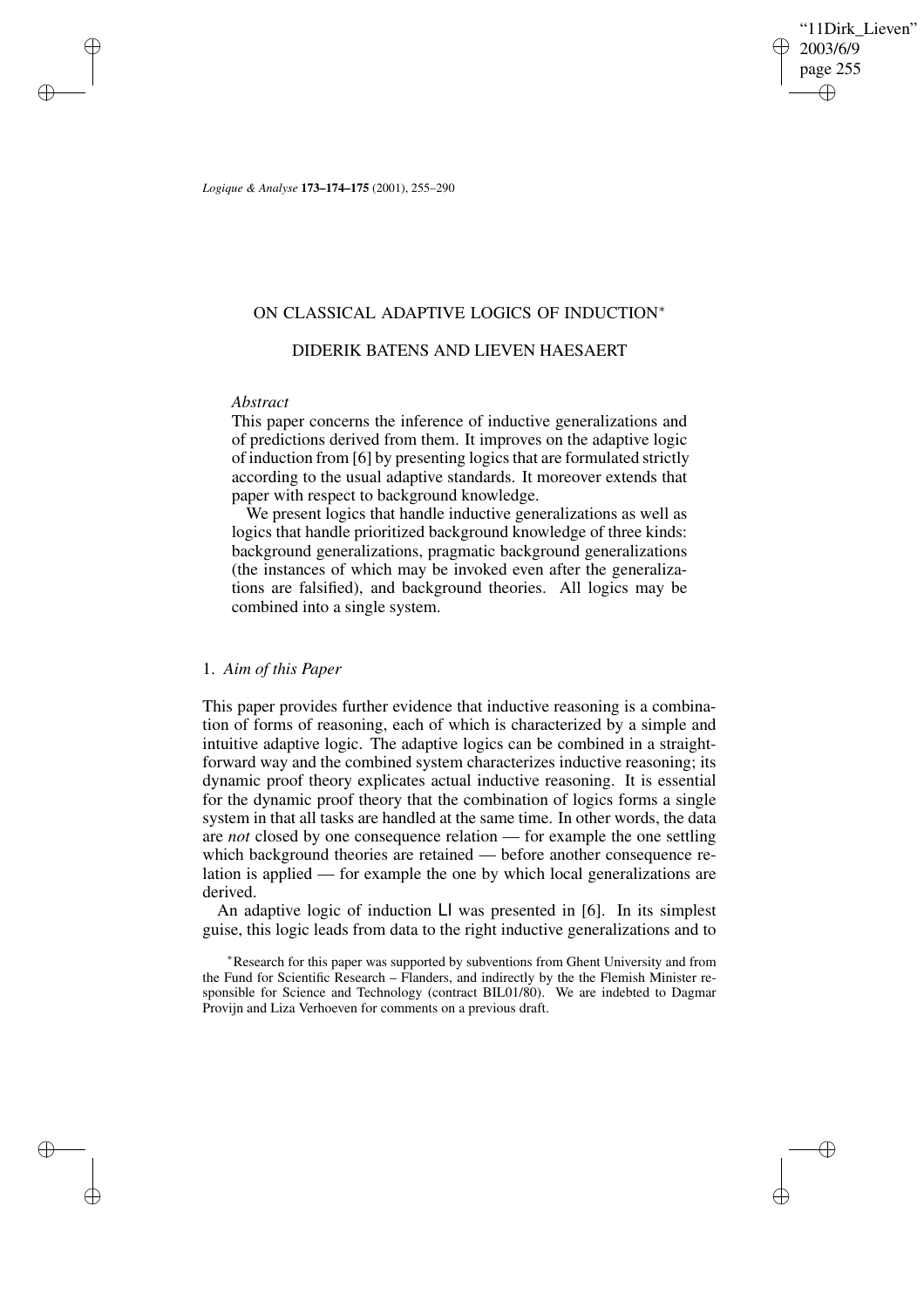'11Dirk Lieven" 2003/6/9 page 256 ✐ ✐

✐

✐

#### 256 DIDERIK BATENS AND LIEVEN HAESAERT

the consequences that are derivable by CL (Classical Logic) from the data together with the derived generalizations — these are called *local generalizations*. LI also handles *background generalizations*. The underlying idea is that a background generalization is retained iff it is compatible with the data. Background generalizations that are falsified by the data are discarded. When background generalizations are present, the 'local' generalizations are derived from the data together with the retained background generalizations.

We shall briefly present LI in Section 2. In the subsequent sections, we modify and extend LI. A central modification is that the adaptive logic that handles inductive generalization is clearly separated from adaptive logics that take care of different kinds of background knowledge. A central reason for a further modification is technical in nature. As [6] was written for the philosophy of science community, the presentation avoids some technical complications. As a result, LI does not strictly fit the usual adaptive logic format. We shall repair this in Section 3 for the logic of inductive generalization. This is not only important for systematic reasons, but also because it is fairly easy to handle the metatheory of adaptive logics that are formulated in the standard format — see [5] for some evidence for this claim.

Thus formulated, adaptive logics are also more transparent from a logical point of view. It will turn out that the system obtained by this reformulation is slightly richer than LI. Moreover, both the Reliability strategy and the Minimal Abnormality strategy turn out to be sensible from the new perspective.<sup>1</sup> The new systems for inductive generalization will be called  $IL^{r}$  and  $IL<sup>m</sup>$  respectively and will be presented in Section 3 — the first uses the Reliability strategy, the second the Minimal Abnormality strategy. The relation with LI will be discussed.

Further reasons to modify LI relate to the way in which background generalizations are handled. First, not all background generalizations need to be assigned the same *priority*. If two of them are jointly incompatible with the data, the priorities may determine that the one is retained while the other is discarded. Next, background generalizations are often retained in a weak sense, at least until better replacements are found, even after being falsified — see for example [12]. To be more precise, instances of such background generalizations are supposed to apply, even if the generalization is falsified, unless and until the instances themselves are shown incompatible with the data. Let us call them *pragmatic* background *generalizations*. <sup>2</sup> Remark that

 $<sup>1</sup>$  LI proceeds in terms of Reliability and the variant obtained by the minimal Abnormality</sup> strategy does not seem very sensible. Adaptive strategies and their effects will be discussed in Section 3.

 $2$  Just to avoid confusion: a pragmatic background generalization is stronger than a nonpragmatic one in that, even if it is falsified, its instances are retained wherever possible. However, we do not suppose that all pragmatic background generalizations are falsified.

✐

✐

✐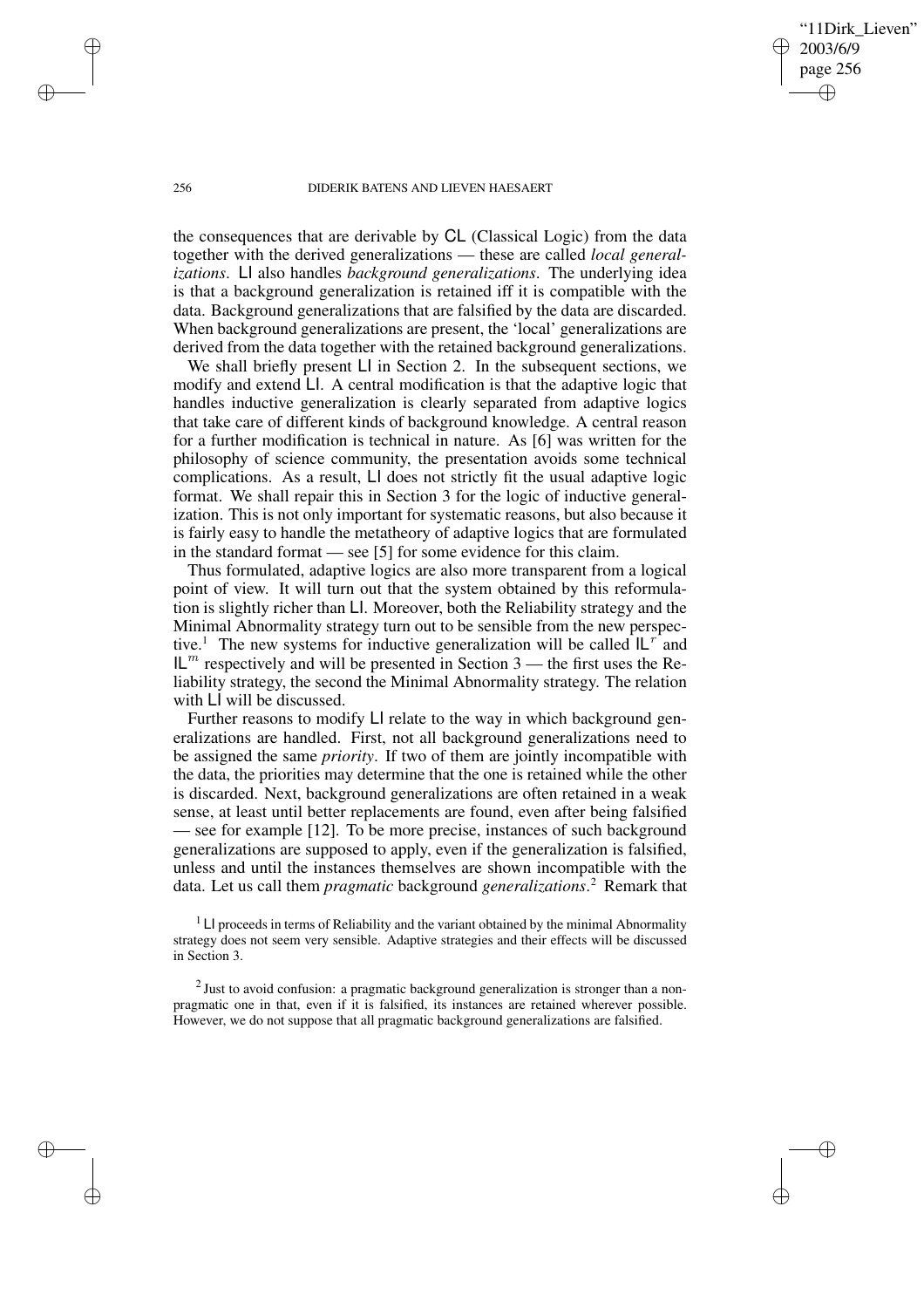✐

✐

✐

different pragmatic background generalizations may also be assigned a different priority. Thus, if both  $(\forall x)(Px \supset Qx)$  and  $(\forall x)(Rx \supset \sim Qx)$  are pragmatic background generalizations, and the data contain both  $Pa$  and  $Ra$ (and neither  $Qa$  nor ∼ $Qa$ ), the priorities may determine that  $Qa$  applies whereas  $\sim Qa$  does not. The logics that handle background generalizations as well as pragmatic background generalizations will be spelled out in Sections 5 and 6. They will be called  $\mathbb{L}^{gr}$  and  $\mathbb{L}^{gm}$  — the "g" in the superscripts refers to the fact that background generalizations are handled by these logics.

Incidentally, we shall not allow for *local* (that is: inductively derived) pragmatic background generalizations. Pragmatic background generalizations usually find their origin in either a theory, a worldview or a conceptual frame. If this theory, worldview or conceptual frame is known to be mistaken, in view of falsifications, one may hope that it will be partially retained in a non-falsified replacement (which usually will require some restructuring or even a conceptual shift). This is why a pragmatic background generalization  $(\forall x)(Px \supset Qx)$  should not be interpreted as "most P are Q". The idea is rather that there is an as yet unknown  $P'$ , which is closely related to  $P$ , and an as yet unknown  $Q'$ , which is closely related to  $Q$ , and that *all*  $P'$  are  $Q^{\prime}.$ 

A realistic approach to background knowledge requires that one also handles background *theories*, rather than isolated generalizations. We discuss the matter in Section 7. This results in two logics which we shall call  $\mathsf{L}^{\dagger r}$ and  $\mathsf{L}^{\dagger m}$  — the "t" in the superscripts obviously refers to "theories".

In Section 8, all these logics are combined into a single logic. All background knowledge that is jointly compatible with the data has effects on predictions from the data. The joint compatibility is judged in terms of the priorities of the background knowledge. Moreover, the data and all retained background knowledge have priority over the local generalizations. Put differently, local generalizations are inductively derived from the data supplemented with the retained background knowledge.

Some open problems are listed in Section 7 of [6]. It seems useful to mention from the outset that inconsistent background knowledge will be disregarded throughout the whole paper because it requires an approach that is by no means difficult — inconsistency-adaptive logics are well mastered but that departs drastically from the present logics — that all rely on CL and modal extensions of it.

'11Dirk Lieven"

2003/6/9 page 257

✐

✐

✐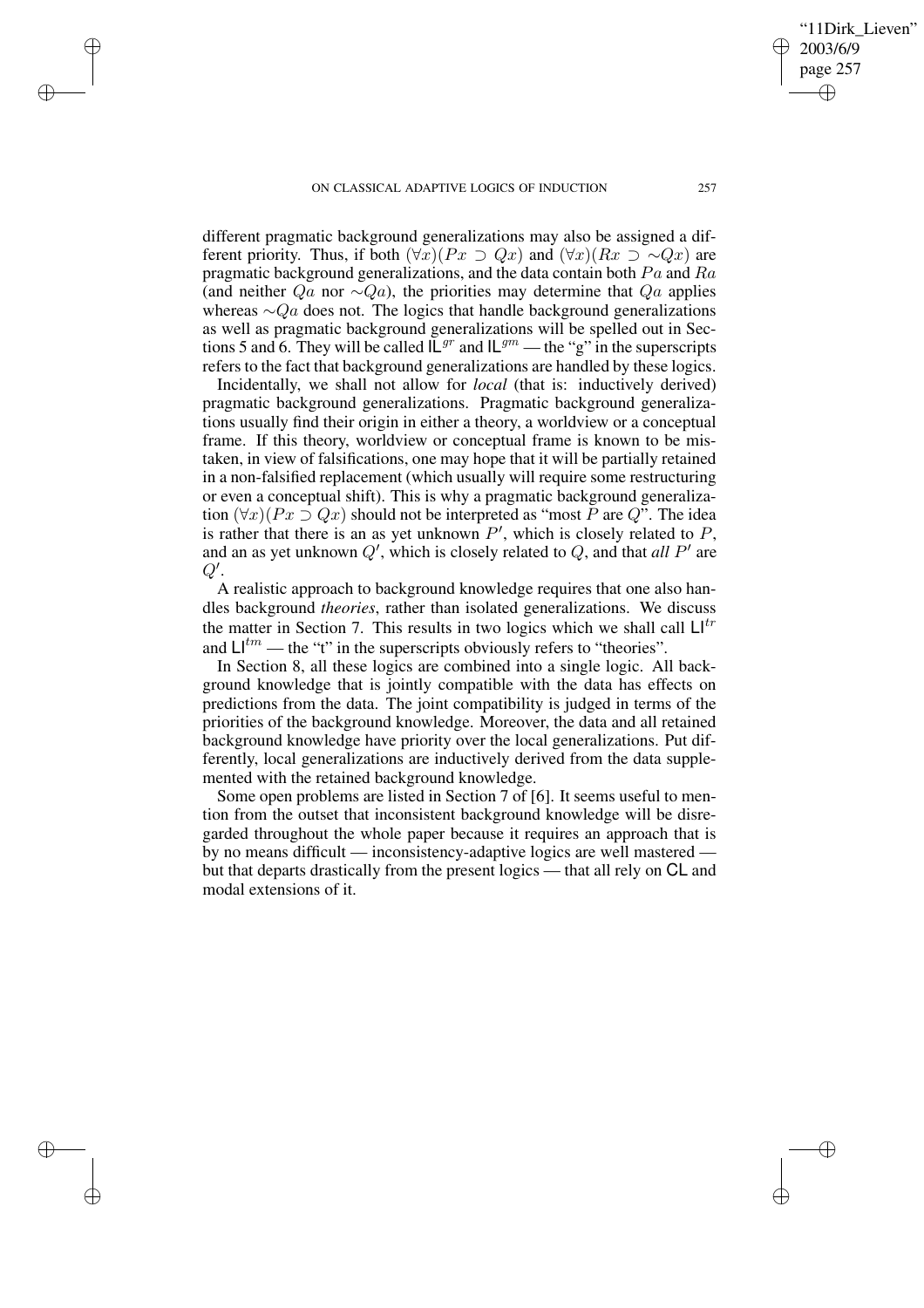'11Dirk Lieven" 2003/6/9 page 258 ✐ ✐

✐

✐

#### 258 DIDERIK BATENS AND LIEVEN HAESAERT

## 2. *The Inductive Logic* LI

The first adaptive logic of induction was LI from [6]. In this section we briefly present it. Although LI does not fully agree with the standard adaptive logic format, it is characterized by a dynamic proof theory. Dynamic proof theories proceed in terms of conditional rules, unconditional rules and a Marking definition. The unconditional rules are those of CL, which is the so-called lower limit logic. The conditional rules are responsible for the ampliative character of the logic: they lead to generalizations. To distinguish such 'derived' generalizations from the background generalizations, they are called *local* generalizations.

The lines of a dynamic proof have five elements: (i) a line number, (ii) a derived formula  $A$ , (iii) the line numbers of the formulas from which  $A$  is derived, (iv) the rule by which  $A$  is derived, and (v) the set of formulas that should behave normally in order for  $A$  to be so derivable. All this will become clear below.

LI is formulated for the standard predicative language (with identity). It takes ordered sets as premises, such as  $\Sigma = \langle \Gamma, \Gamma^* \rangle$ , in which  $\Gamma$  is a set of empirical data and Γ ∗ is a set of background generalizations (conditional premises). The data are singular statements (of any form). The background generalizations are considered as the result of inductive inferences made in the past. For this reason, they are *generalizations* in the technical sense of the term: closed formulas of the form  $\forall (A \supset B)$ , in which  $\forall$  abbreviates a sequence of universal quantifiers and A ⊃ B is *purely functional* — no individual constant, sentential letter or quantifier occurs in it. We refer the reader to [6] for the justification of this decision.

We shall illustrate the LI-proof theory by means of a (very) simple example: let  $\Gamma = \{(Pa \land \sim Qa) \land \sim Ra, \sim Pb \land (Qb \land Rb), Pc \land Rc, Qd \land \sim Pe\}$ and  $\Gamma^* = \{ (\forall x)(Px \supset \sim Qx), (\forall x)(Qx \supset Rx),(\forall x)(Px \supset Rx)\}.$ 

Γ contains the empirical data, which function just as usual premises. The  $\alpha$  background generalizations in  $\Gamma^*$  are also a sort of premises, but they are handled in a special way because they are *defeasible*. We shall disregard them for a while, and only introduce members of  $\Gamma$  by the premise rule:

PREM If  $A \in \Gamma$ , one may add a line comprising the following elements: (i) an appropriate line number, (ii)  $A$ , (iii) –, (iv) PREM, and (v)  $\emptyset$ .

We shall present the rules of inference in generic form,<sup>3</sup> and call them RU (unconditional rule) and RC (conditional rule) respectively. RU simply comes to applying CL, with one small difference.

✐

✐

✐

 $3$  This simplifies the task of listing the rules, but there obviously is nothing essential to it.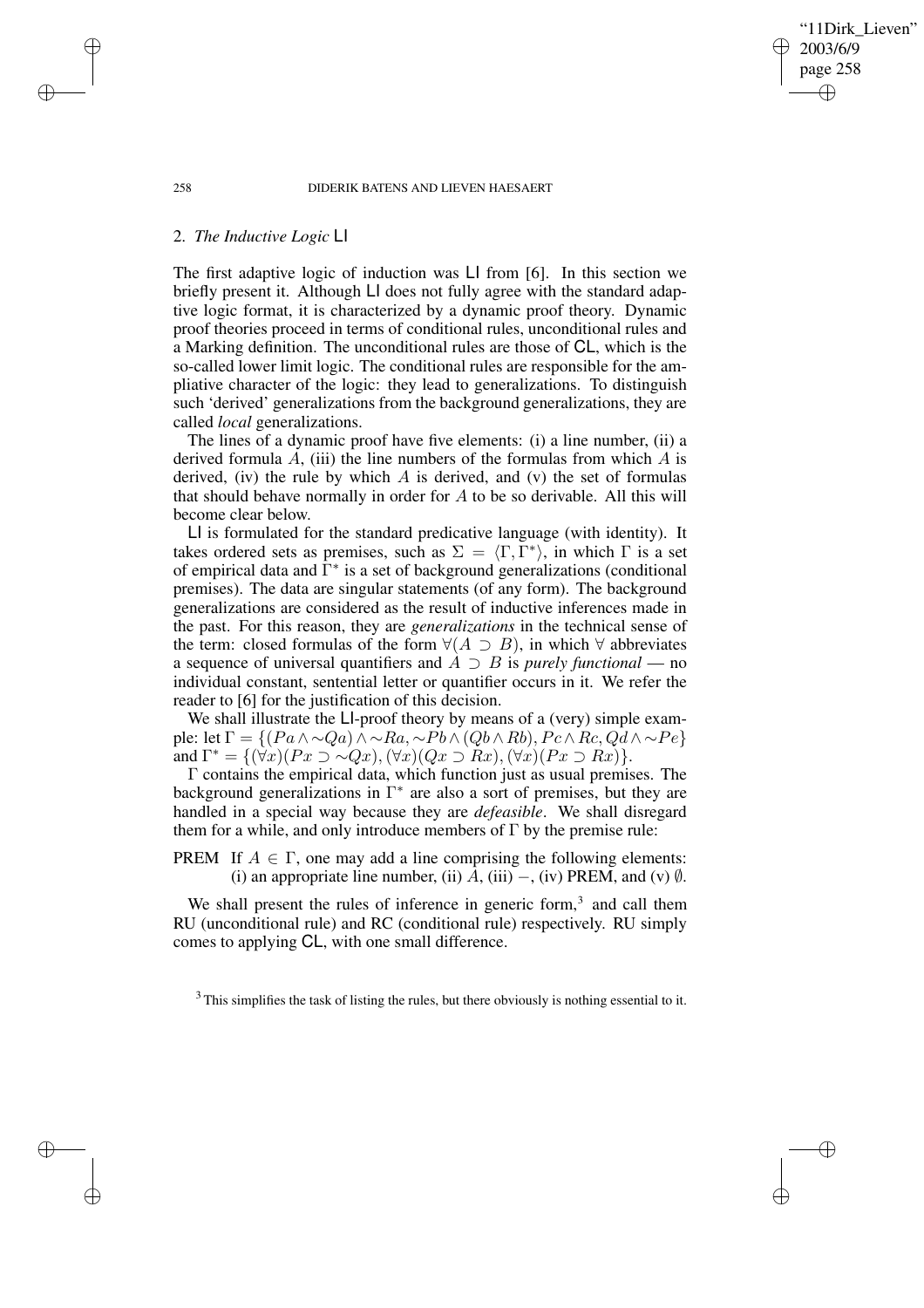#### ON CLASSICAL ADAPTIVE LOGICS OF INDUCTION 259

✐

✐

✐

✐

RU If  $A_1, \ldots, A_n \vdash_{\text{CL}} B$  and each of  $A_1, \ldots, A_n$  occur in the proof on lines  $i_1, \ldots, i_n$  that have conditions  $\Delta_1, \ldots, \Delta_n$  respectively, one may add a line comprising the following elements: (i) an appropriate line number, (ii) B, (iii)  $i_1, \ldots, i_n$ , (iv) RU, and (v)  $\Delta_1 \cup \ldots \cup \Delta_n$ .

Remark that RU simply adds the union of the conditions of its premises to its conclusion. Conditions are introduced by the rules RC and BK — the latter serves to introduce background generalizations.

RC Where A is a *generalization*, one may add a line comprising the following elements: (i) an appropriate line number, (ii)  $A$ , (iii) –, (iv) RC, and (v)  $\{A\}$ .

Unlike what is the case for the conditional rule of most other adaptive logics, the present RC enables one to write down just any generalization at any point in the proof. We shall soon see that this is harmless in view of the Marking definition. At present, let us look at our example.

| $\mathbf{1}$   | $(Pa \wedge \neg Qa) \wedge \neg Ra$ |      | <b>PREM</b> |                                        |
|----------------|--------------------------------------|------|-------------|----------------------------------------|
| 2              | $\sim Pb \wedge (Qb \wedge Rb)$      |      | <b>PREM</b> | Ø                                      |
| 3              | $Pc \wedge Rc$                       |      | <b>PREM</b> | Ø                                      |
| $\overline{4}$ | $Qd \wedge \neg Pe$                  |      | <b>PREM</b> | Ø                                      |
| 5              | $(\forall x)(Qx \supset Rx)$         |      | RC.         | $\{(\forall x)(Qx \supset Rx)\}\$      |
| 6              | Rd.                                  | 4, 5 | <b>RU</b>   | $\{(\forall x)(Qx \supset Rx)\}\$      |
| 7              | $(\forall x)(\sim Px \supset Qx)$    |      | <b>RC</b>   | $\{(\forall x)(\sim Px \supset Qx)\}\$ |
| 8              | Qe                                   | 4, 7 | RU          | $\{(\forall x)(\sim Px \supset Qx)\}\$ |

So, we have introduced two generalizations, and we have derived conclusions from the data together with the generalizations. In order to obtain Rd, we relied on the supposition that  $(\forall x)(Qx \supset Rx)$  *behaves normally*. For the time being, read this as: its negation has not been derived on the empty condition (there is no line that has  $\sim (\forall x)(Qx \supset Rx)$  as its second element and  $\emptyset$  as its fifth element). In general, LI presupposes that generalizations behave normally, unless and until they are shown to behave abnormally.

|    | $9^{L10}$ $(\forall x)(Px \supset \sim Rx)$ | $\sim$ $\sim$ | RC   | $\{(\forall x)(Px \supset \sim Rx)\}\$ |
|----|---------------------------------------------|---------------|------|----------------------------------------|
| 10 | $\sim (\forall x)(Px \supset \sim Rx)$      |               | – RU |                                        |

Here we see the Marking definition at work.<sup>4</sup> At line 9, we introduced another generalization. At line 10, however, we obtained the negation of

'11Dirk Lieven"

2003/6/9 page 259

✐

✐

✐

<sup>&</sup>lt;sup>4</sup> We postpone the exact formulation of the Marking definition until we explained the complication introduced by background generalizations.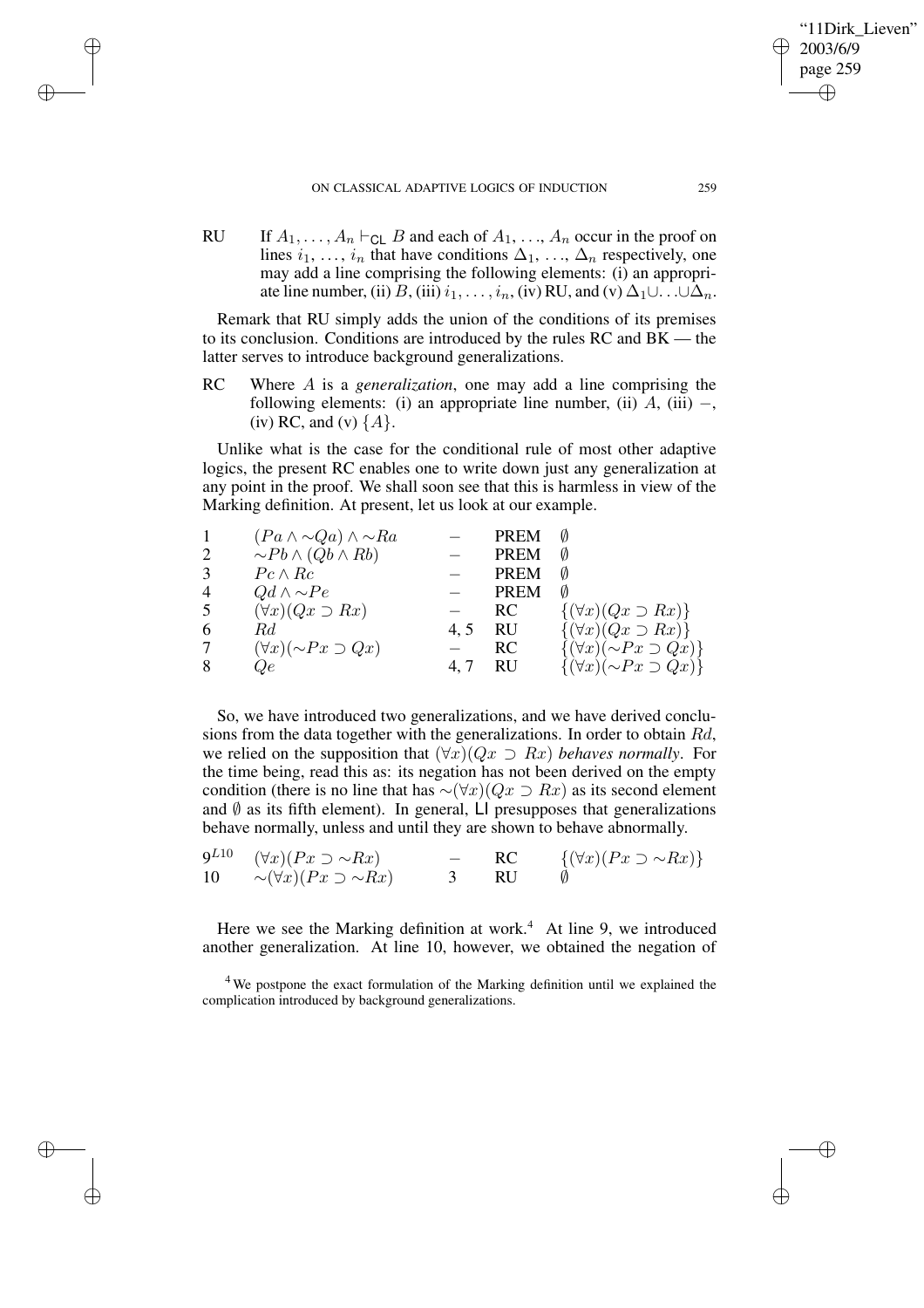✐

#### 260 DIDERIK BATENS AND LIEVEN HAESAERT

the generalization on the empty condition. As a result, all lines that have  $(\forall x)(Px \supset \sim Rx)$  in their fifth element are marked — the superscripted L10 indicates that line 9 is marked because it relies on a local (whence the "L") generalization that was shown to behave abnormally at stage 10 of the proof.<sup>5</sup> Let us at once consider some more complex applications of the Marking definition.

11<sup>L15</sup> 
$$
(\forall x)(Px \supset \sim Qx)
$$
  
\n12<sup>L15</sup>  $\sim Qc$   
\n13<sup>L15</sup>  $(\forall x)(Rx \supset Qx)$   
\n14<sup>L15</sup>  $(\forall x)(Rx \supset Qx)$   
\n14<sup>L15</sup>  $Qc$   
\n15  $\sim (\forall x)(Px \supset \sim Qx) \vee$   
\n16<sup>L15</sup>  $(\forall x)(Px \supset \sim Qx) \vee$   
\n17<sup>L15</sup>  $\sim (\forall x)(Px \supset \sim Qx) \vee$   
\n18<sup>L16</sup>  $(\forall x)(Rx \supset Qx)$   
\n19<sup>L16</sup>  $(\forall x)(Rx \supset Qx)$   
\n20<sup>L16</sup>  $(\forall x)(Rx \supset Qx)$   
\n31<sup>L17</sup>  $(\forall x)(Rx \supset Qx)$ 

What is going on here? On line 15, it was shown that either  $(\forall x)(Px \supset$  $\sim Qx$ ) or  $(\forall x)(Rx \supset Qx)$  behaves abnormally. As we have no clue as to which of both behaves abnormally, we consider both as unreliable. This enables us to make the Marking definition more precise. Remember that an abnormality is the negation of a generalization. A disjunction of abnormalities will be called a Dab-formula. It is handy to use the form  $Dab(\Delta)$  to abbreviate the disjunction of the finite set of abnormalities  $\Delta$ .  $Dab(\Delta)$  is a *minimal Dab*-formula at a stage of a proof iff  $Dab(\Delta)$  occurs as the second element of some line that has  $\emptyset$  as its fifth element, and there is no  $\Delta' \subset \Delta$ such that  $Dab(\Delta')$  occurs as the second element of some line that has  $\overline{\emptyset}$  as its fifth element. A generalization A is *unreliable* at a stage of a proof iff ∼A is a disjunct of a minimal  $Dab$ -formula at that stage. The Marking definition will make sure that a line is marked if an unreliable (local) generalization is a member of the fifth element of the line. This is why lines 11–14 are marked. Incidentally, the marks of lines 11 and 12 would be removed at a later stage, if the proof then would contain a line that has ∼ $(\forall x)(Rx \supset Qx)$ as its second element and  $\emptyset$  as its fifth element.<sup>6</sup>

It is instructive to see what happens to generalizations that contain noninstantiated predicates.

16<sup>L17</sup> 
$$
(\forall x)(Px \supset Sx)
$$
 – RC  $\{(\forall x)(Px \supset Sx)\}$   
17  $\sim (\forall x)(Px \supset Sx) \vee \sim (\forall x)(Px \supset \sim Sx)$  1 RU  $\emptyset$ 

<sup>5</sup> Stage *i* of a proof is obtained at the moment that line *i* is added to the proof.

<sup>6</sup> Clearly,  $\sim (\forall x)(Rx \supset Qx)$  is not a CL-consequence of the premises. We shall see, however, that ∼ $(\forall x)(Rx \supset Qx)$  is LI-derivable from the premises and retained background generalizations.

✐

✐

✐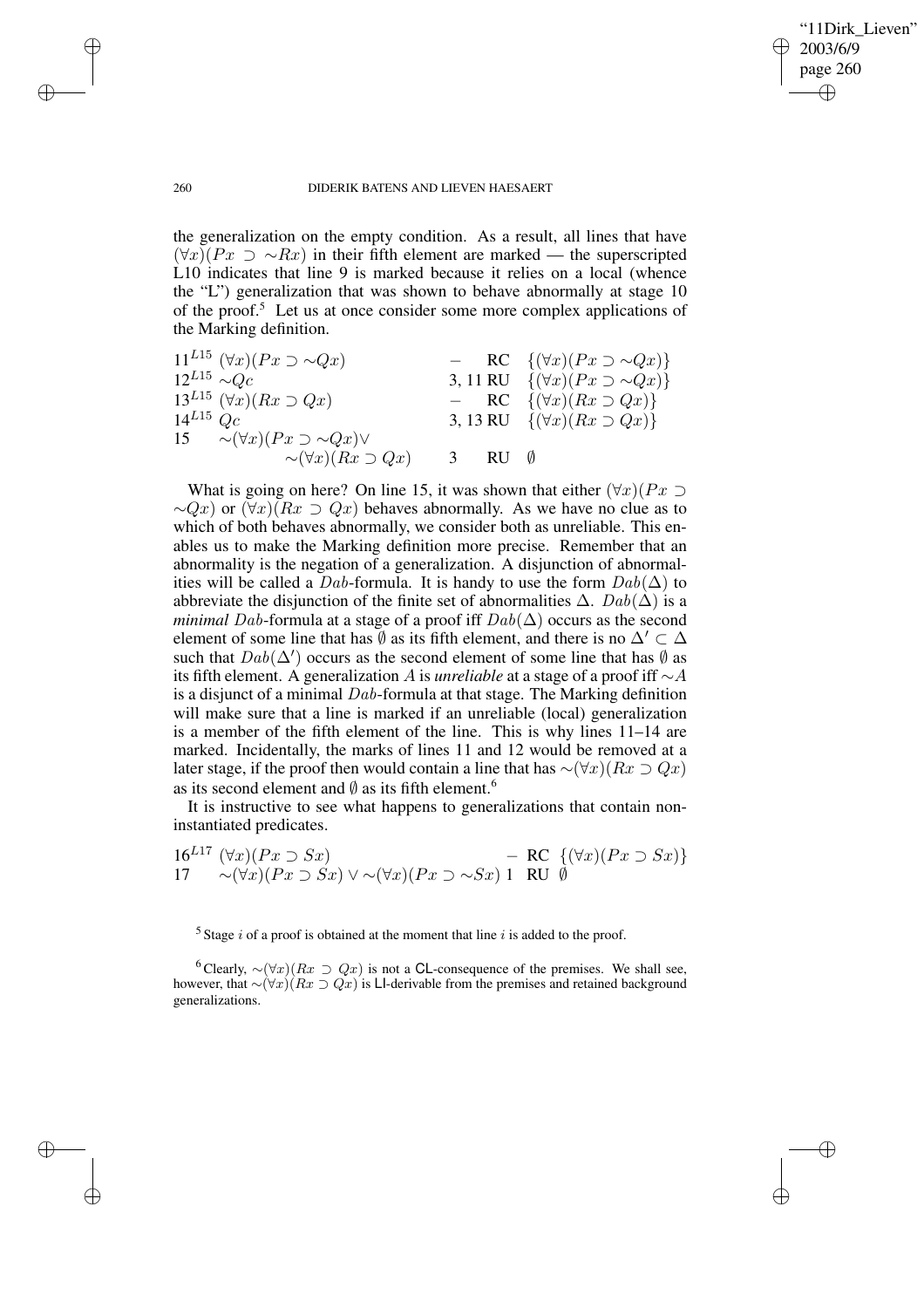✐

✐

✐

Let us now have a look at background generalizations. As announced, these are like premises, except for being defeasible. To be more precise, they may be falsified by the data. This is why they are introduced by a special rule, BK, which attaches a condition to them.

BK If  $A \in \Gamma^*$ , one may add a line comprising the following elements: (i) an appropriate line number, (ii)  $A$ , (iii) –, (iv) BK, and (v)  $\{A\}$ .

As expected, the condition should be interpreted as: provided the generalization does not behave abnormally. Remark that, in the continuation of the proof, one background generalization is at once marked.

| 18 | $(\forall x)(Px \supset \sim Qx)$     |                    | $-$ BK $\{(\forall x)(Px \supset \sim Qx)\}\$ |
|----|---------------------------------------|--------------------|-----------------------------------------------|
|    | 19 $(\forall x)(Qx \supset Rx)$       |                    | $-$ BK $\{(\forall x)(Qx \supset Rx)\}\$      |
|    | $20^{B21} (\forall x)(Px \supset Rx)$ |                    | $-$ BK $\{(\forall x)(Px \supset Rx)\}\$      |
|    | 21 $\sim (\forall x)(Px \supset Rx)$  | $1$ RU $\emptyset$ |                                               |

The mark of line 20 reads "B21" because a background generalization is shown unreliable on line 21.

Now we come to an extremely important point which touches upon the marking of background generalizations and upon their effect on the marking of local generalizations. First, a background generalization is only unreliable at a stage of a proof if, at that stage, there is a minimal  $Dab$ -formula,  $Dab(\Delta)$ such that  $A \in \Delta$  *and*  $\Delta \subseteq \Gamma^*$ . This is why line 20 is marked in view of line 21, but line 18 is *not* marked in view of line 15. Indeed,  $(\forall x)(Rx \supset Qx)$  is not a background generalization.

The upshot is that line 15 is interpreted as follows: as  $(\forall x)(Px \supset \sim Qx) \in$  $\Gamma^*$  and  $(\forall x)(Rx \supset Qx) \notin \Gamma^*, (\forall x)(Px \supset \sim Qx)$  is considered as a reliable background generalization and (hence)  $(\forall x)(Rx \supset Qx)$  is considered as an unreliable local generalization. As a result, the marks have to be modified at stage 18 of the proof. Lines 13 and 14 remain marked because  $(\forall x)(Rx \supset$  $Qx$ ) is considered as an unreliable local generalization. However, lines 11 and 12 are unmarked (from stage 18 on) because  $(\forall x)(Px \supset \sim Qx)$  is a reliable background generalization. Hence, ∼Qc is considered as derived at stage 18 of the proof — it will remain considered derived at all later stages as line 18 cannot be marked on the present premises).<sup>7</sup>

We now present the precise Marking definitions, starting with the marks deriving from unreliable background generalizations.

<sup>7</sup> That 11 is unmarked should not cause puzzlement. As  $(\forall x)(Px \supset \sim Qx)$  is a retained background generalization (from stage 18 on), one obviously can also introduce it as a local generalization.

*"11Dirk\_Lieven"*

*2003/6/9 page 261*

✐

✐

✐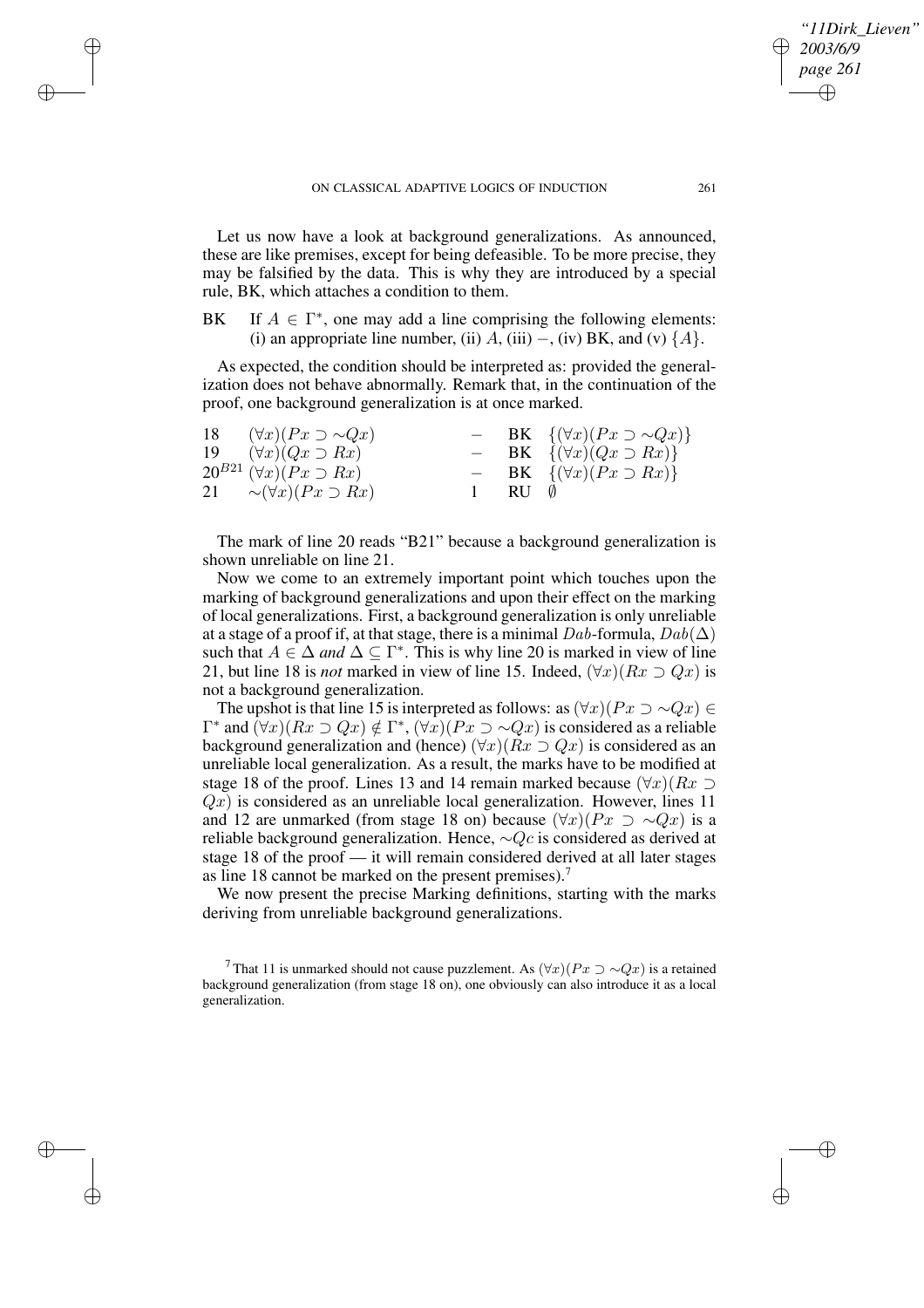✐

262 DIDERIK BATENS AND LIEVEN HAESAERT

*Definition 1*: *Where*  $Dab(\Delta_1), \ldots, Dab(\Delta_n)$  *are the minimal Dab-formulas at stage s of a proof from*  $\Sigma = \langle \Gamma, \Gamma^* \rangle$ ,  $\hat{U}_s^*$  $s(\Gamma) = \bigcup \{ \Delta_i \subseteq \Gamma^* \mid 1 \leq i \leq n \}.$ 

*Definition* 2: *Where*  $\Delta$  *is the fifth element of line i*, *line i is* B-marked *iff*  $\Delta \cap U^*_s$  $s^*(\Gamma) \neq \emptyset$ .

 $U_s^*$  $s(\Gamma)$  comprises the background generalizations that are unreliable at stage s of the proof. What remains of the background knowledge at stage s will be denoted by  $\Gamma_s^* = \Gamma^* - U_s^*$  $s^*(\Gamma)$  (the reliable background knowledge at stage s). Intuitively, the background knowledge is restricted to  $\Gamma_s^*$  $_s^*$  at stage s of the proof.

Which local generalizations are unreliable is determined by the data and the reliable background knowledge. A  $Dab$ -formula  $Dab(\Delta)$  will be called a *minimal local Dab-formula* iff no formula  $Dab(\Delta')$  occurs in the proof such that  $(\Delta' - \Gamma_s^*)$  $\binom{*}{s} \subset (\Delta - \Gamma_s^*)$  $_{s}^{\ast}$ ).

*Definition* 3: *Where*  $Dab(\Delta_1), \ldots, Dab(\Delta_n)$  *are the minimal local Dabformulas at stage s of a proof from*  $\Sigma = \langle \Gamma, \Gamma^* \rangle$ ,  $U_s^{\circ}$  $\mathcal{L}_s^{\circ}(\Gamma) = \bigcup \{ \Delta_i - \Gamma_s^* \}$  $\frac{s}{s}$  | 1  $\leq$  $i \leq n$ .

*Definition* 4: *Where*  $\Delta$  *is the fifth element of a line i that is not* B-marked, *line i* is L-marked iff  $\Delta \cap U_s^{\circ}$  $\mathcal{L}_s^{\circ}(\Gamma) \neq \emptyset$ .

 $U_{s}^{\circ}$  $\mathcal{S}_s^{\circ}(\Gamma)$  comprises the unreliable local generalizations at stage s. These generalizations may have been introduced by RC, they may be unreliable background generalizations, and they may be generalizations that have not even been introduced by either BK or RC in the proof.

To complete the dynamic proof theory of LI, we still have to present the definition of final derivability. The three following definitions are the same as for other adaptive logics. This is why we present them without referring to the specific logic (here LI) and shall not repeat them in the sequel.

*Definition* 5: *A formula A is derived at stage s of a proof from*  $\Sigma$  *iff A is the second element of a non-marked line at stage* s*.*

*Definition 6*: A *is* finally derived *from* Γ *on line* i *of a proof at stage* s *iff (i)* A *is the second element of line* i*, (ii) line* i *is not marked at stage* s*, and (iii) any extension of the proof in which line* i *is marked may be further extended in such a way that line* i *is unmarked.*

*Definition* 7:  $\Gamma \vdash A$  *(A is* finally derivable *from*  $\Gamma$ ) *iff* A *is finally derived on a line of a proof from* Γ*.*

✐

✐

✐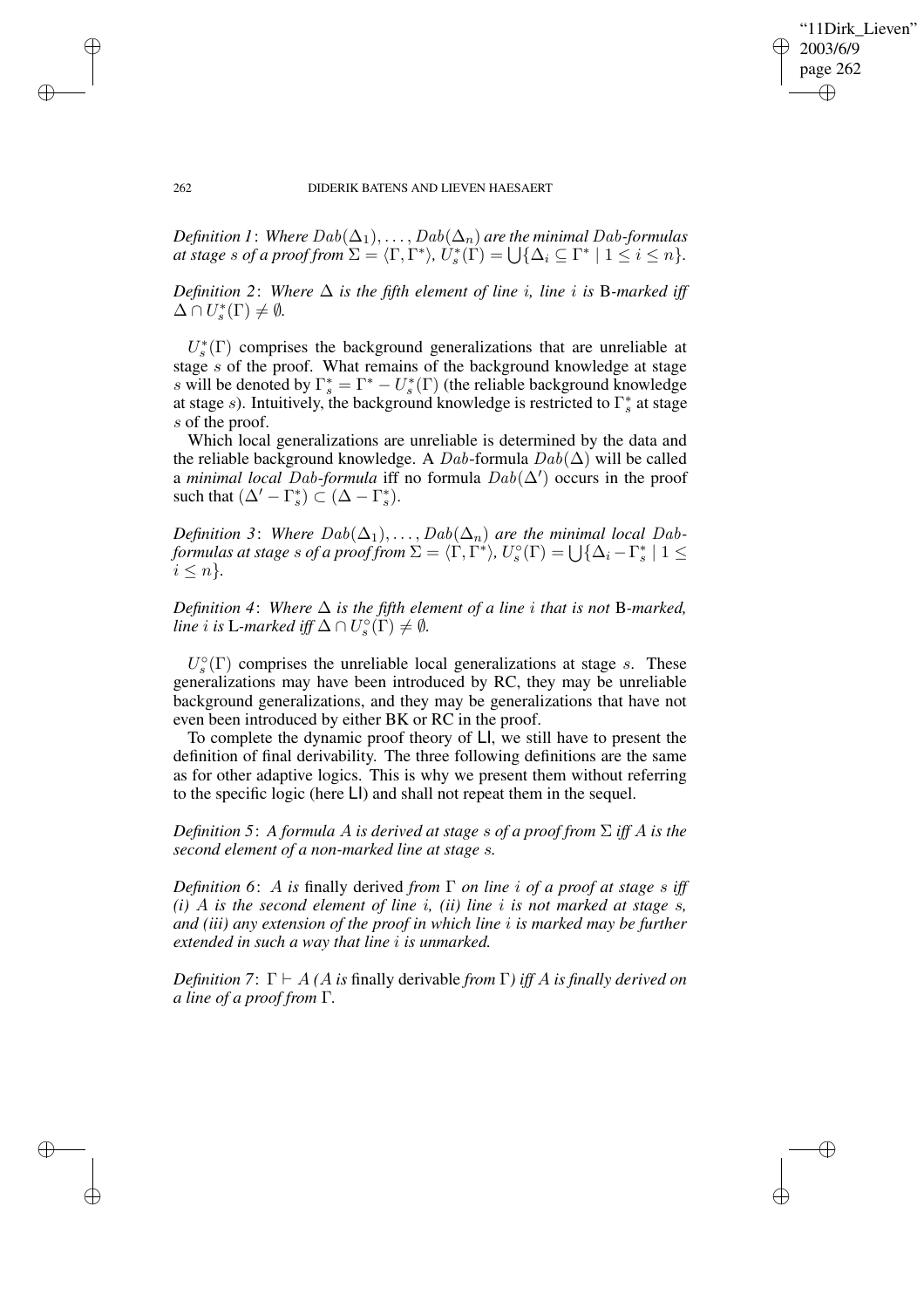# 3. *The Basic Inductive Logic*

✐

✐

✐

✐

Let us for a moment disregard background knowledge, which requires a prioritized adaptive logic. Thus restricted, we are discussing a flat adaptive logic ("flat" meaning "non-prioritized").

The standard way to characterize a flat adaptive logic is by specifying a lower limit logic, a set of abnormalities, which is characterized by some logical form,<sup>8</sup> and an adaptive strategy. The lower limit logic LLL and the set of abnormalities  $\Omega$  should specify an upper limit logic ULL in that a characterization of ULL is obtained by adding to the characterization of LLL an axiom, or rule, or semantic clause, etc. (depending on the type of the characterization) that rules out abnormalities. Moreover, the lower limit logic and the upper limit logic should be connected by the *Derivability Adjustment Theorem*, viz.

 $\Gamma \vdash_{\text{UII}} A$  iff there is a  $Dab(\Delta)$  such that  $\Gamma \vdash_{\text{III}} A \lor Dab(\Delta)$ 

in which  $Dab(\Delta)$  is a disjunction of abnormalities as before and " $\vee$ " is the standard CL-disjunction.<sup>9</sup>

The effect of this construction is for example that the set of lower limit models that do not verify any abnormality forms a semantics that is characteristic for the upper limit logic. Also, if no abnormalities are derivable by the lower limit logic from some  $\Gamma$ , then the adaptive consequence set of  $\Gamma$  is identical to the upper limit consequence set of  $\Gamma^{10}$ .

Seen in this respect, LI clearly has some odd properties. The lower limit logic is obviously CL. But if the generalizations (as defined in Section 2) form the set of abnormalities, then every lower limit model verifies some abnormalities — remember that  $\sim \forall (A \supset B) \vee \sim \forall (A \supset \sim B) \vee \sim \forall (\sim A \supset \sim B)$ B)  $\vee$  ∼∀(∼A  $\supset$  ∼B) is a CL-theorem. So, if LI is forced into the above format, its upper limit logic is the trivial logic (which has any formula as a theorem) and no set of premises is normal (not even the empty set).

<sup>8</sup> This logical form may be restricted. For example, the metavariables that occur in it may be restricted to primitive formulas or to formulas that are purely functional.

<sup>9</sup> If the lower limit logic requires that disjunction behaves abnormally, a standard CLdisjunction should be added — see [4] for examples.

 $10$  By some historical accident, the first adaptive logics — see [3], the oldest paper, and [2] — were such that the lower limit logic and the upper limit logic determine a unique set of abnormalities. In this case, the set of abnormalities is a function of the lower limit logic and the upper limit logic. This caused some confusion which was only cleared up when the Ghent logic group started studying ampliative logics — see for example [7]. Then it was realized that a lower limit logic may be combined with many different sets of abnormalities to obtain the same upper limit logic.

'11Dirk Lieven"

2003/6/9 page 263

✐

✐

✐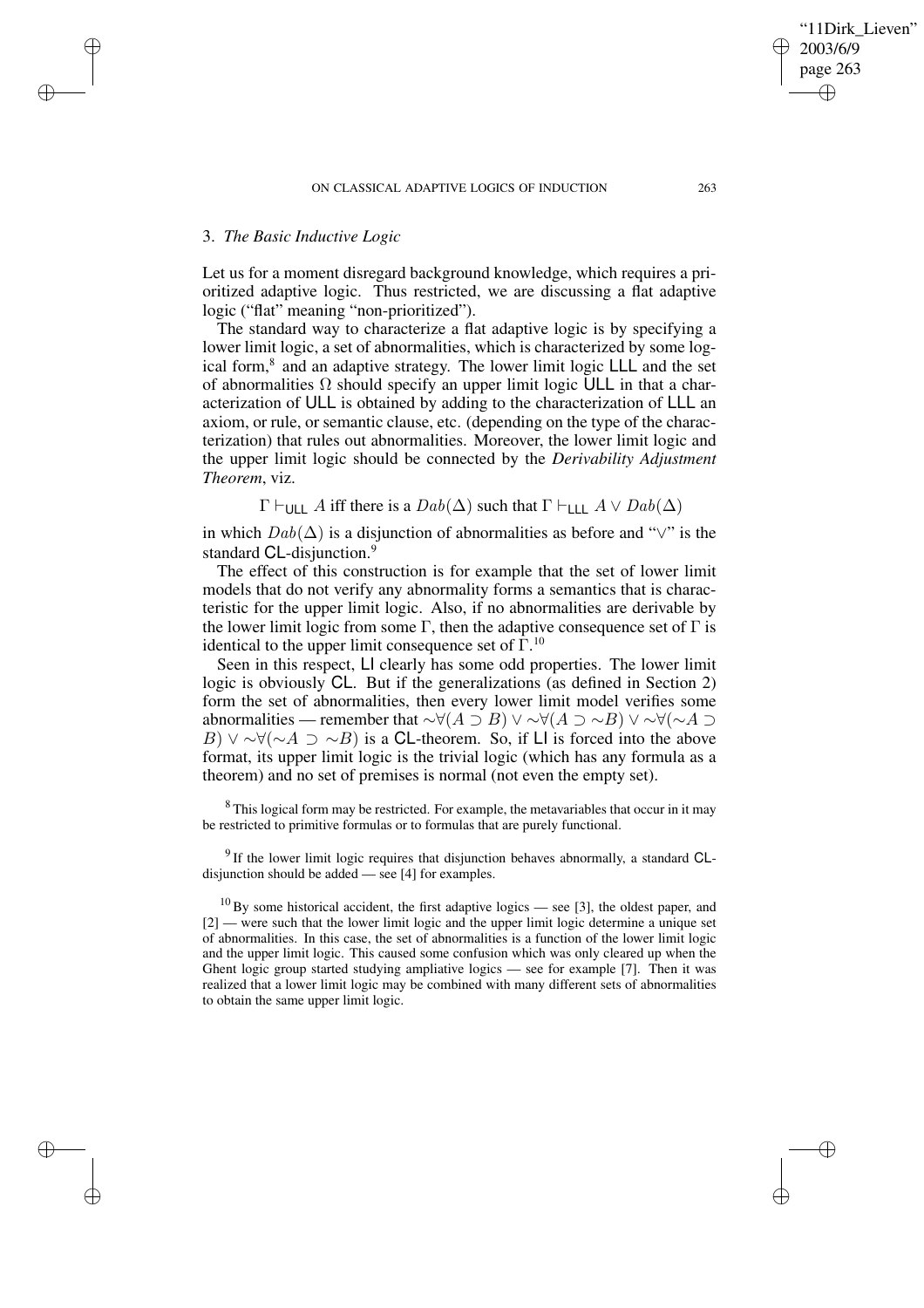#### 264 DIDERIK BATENS AND LIEVEN HAESAERT

And yet, it is quite obvious, especially from a semantic point of view, that there is a nice upper limit logic that removes the above oddities. Remembering the connection between induction and the uniformity of models as described for example in [10], the upper limit logic should be characterized by the CL-models that are completely uniform. Let us call these the UCLmodels (uniform classical logic models). These are the models in which the interpretation of any predicate of adicity  $n$  is either the empty set or the set of all n-tuples of members of the domain. Axiomatically, this logic may be characterized by extending CL with, for example, the axiom

$$
\exists A \supset \forall A \tag{1}
$$

*"11Dirk\_Lieven"*

*2003/6/9 page 264*

✐

✐

✐

✐

in which ∃A abbreviates the existential closure of A. Let us call this logic UCL.<sup>11</sup> Where derivability and semantic consequence are defined as usual, we leave it to the reader to prove that UCL is sound and strongly complete with respect to the UCL-semantics.

Of course, we have put cart before horse. We now have to find a set of abnormalities that, together with the lower limit logic CL, delivers UCL. This problem, however, is easily solved. We shall simply take as abnormalities the formulas of the form

$$
\exists A \land \exists \sim A \tag{2}
$$

in which A is purely functional — see [6] for the justification of this requirement. So, where  $\mathcal{F}^{\circ}$  is the set of purely functional formulas, the set of abnormalities will be

$$
\Omega = \{ \exists A \land \exists \sim A \mid A \in \mathcal{F}^{\circ} \}
$$

As before, a Dab-formula will be a disjunction of members of  $\Omega$ . An expression of the form  $Dab(\Delta)$  will always denote a formula with  $\Delta \subseteq \Omega$ and the conditions (fifth elements) of lines in the dynamic proof will always be finite subsets of  $\Omega$ .

We now prove a theorem that is essential for the dynamic proof theory of adaptive logics. We first need a simple Lemma, the proof of which is obvious.

*Lemma 1*: UCL *is equivalent to the system obtained by restricting axioms of* the form of axioma schema (1) in such a way that  $A \in \mathcal{F}^{\circ}$ .

 $11$  UCL is one of the many extensions of CL that fulfil all the traditional requirements. It is monotonic, structural, transitive, etc. The only trouble with UCL is that it is no good for being applied to the real world.

✐

✐

✐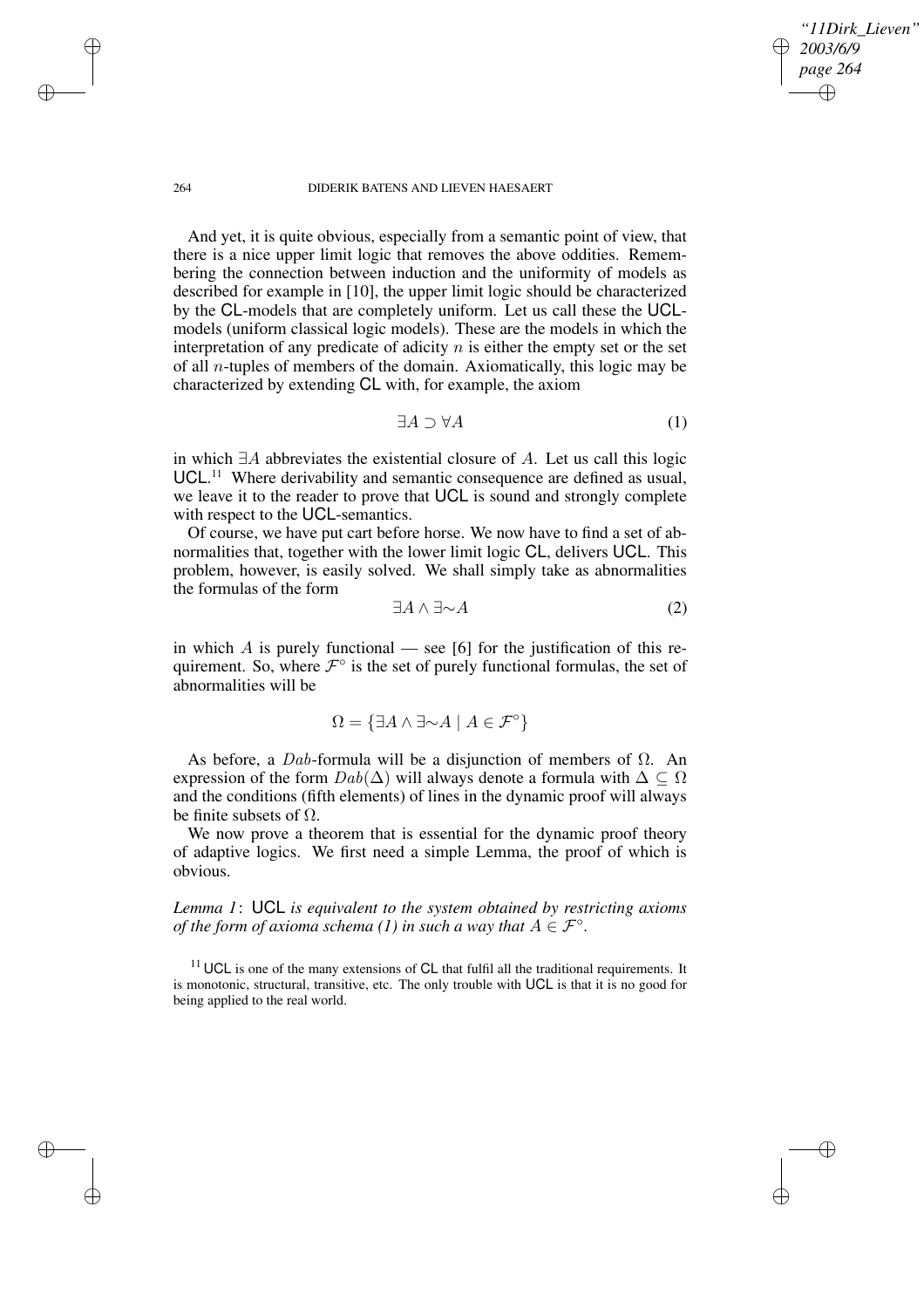✐

✐

✐

*Theorem 1*:  $\Gamma \vdash_{\text{UCL}} A$  *iff there is*  $a \Delta \subseteq \Omega$  *such that*  $\Gamma \vdash_{\text{CL}} A \vee \text{Dab}(\Delta)$ *. (Derivability Adjustment Theorem.)*

*Proof.* For the left–right direction, suppose that  $\Gamma \vdash_{\text{UCL}} A$  and consider an UCL-axiomatic proof of A from  $\Gamma$  in which all axioms of the form (1) are restricted as specified in Lemma 1. Let  $\Theta$  be the set of all instances of the axiom (1) that are invoked in the proof. Obviously, Θ is finite and  $\Gamma \cup \Theta \vdash_{\mathsf{CL}} A$ . It follows that, where  $\Theta^{\sim} = \{\exists A \land \exists \sim A \mid \exists A \supset \forall A \in \Theta\},\$  $\Theta^{\sim} \subseteq \Omega$  and  $\Gamma \vdash_{\mathsf{GL}} A \vee \mathsf{D}ab(\Theta^{\sim}).$ 

For the right–left direction, suppose that  $\Gamma \vdash_{\mathsf{CL}} A \lor \mathsf{D}ab(\Delta)$ , and hence that  $\Gamma \vDash_{\text{CL}} A \vee \text{Dab}(\Delta)$ . It follows that all **CL**-models of  $\Gamma$ , and hence all UCL-models of Γ, verify  $A \vee Dab(\Delta)$ . But all UCL-models of Γ falsify  $Dab(\Delta)$ . Consequently,  $\Gamma \vdash_{\mathsf{UCL}} A$ .

From the lower limit logic CL and the set of abnormalities  $\Omega$ , we now define the adaptive logics  $\mathsf{IL}^r$  and  $\mathsf{IL}^m$ , by the Reliability strategy and the Minimal Abnormality strategy respectively. Given that their premises comprise data only (and no background knowledge), Theorem 1 enables one to define these logics. As is usual, the difference between both logics appears only in the Marking definition. Here are the common rules of inference:

- PREM If  $A \in \Gamma$ , one may add a line comprising the following elements: (i) an appropriate line number, (ii)  $A$ , (iii) –, (iv) PREM, and (v)  $\emptyset$ .
- RU If  $A_1, \ldots, A_n \vdash_{\mathsf{CL}} B$  and each of  $A_1, \ldots, A_n$  occur in the proof on lines  $i_1, \ldots, i_n$  that have conditions  $\Delta_1, \ldots, \Delta_n$  respectively, one may add a line comprising the following elements: (i) an appropriate line number, (ii)  $B$ , (iii)  $i_1, \ldots, i_n$ , (iv) RU, and (v)  $\Delta_1 \cup \ldots \cup \Delta_n$ .
- RC If  $A_1, \ldots, A_n \vdash_{\text{CL}} B \lor \text{D}ab(\Theta)$  and each of  $A_1, \ldots, A_n$  occur in the proof on lines  $i_1, \ldots, i_n$  that have conditions  $\Delta_1, \ldots, \Delta_n$ respectively, one may add a line comprising the following elements: (i) an appropriate line number, (ii)  $B$ , (iii)  $i_1, \ldots, i_n$ , (iv) RC, and  $(v)$   $\Delta_1 \cup ... \cup \Delta_n \cup \Theta$ .

At any stage of the proof, zero or more Dab-formulas will be derived. Some of them are minimal (at that stage). Let  $U_s(\Gamma)$  be the union of all  $\Delta$ for which  $Dab(\Delta)$  is a minimal Dab-formula at stage s. Let  $\Phi_s^{\circ}$  $_{s}^{\circ}(\Gamma)$  be the set of all sets that contain one disjunct out of each minimal Dab-formula at stage s, and let  $\Phi_s(\Gamma)$  contain those members of  $\Phi_s^{\circ}$  $\binom{\circ}{s}(\Gamma)$  that are not proper supersets of other members of  $\Phi_s^{\circ}$  $_s^\circ(\Gamma).$ 

*Definition* 8: *Marking for*  $|L^r:$  *Line i is marked at stage s iff, where*  $\Delta$  *is its fifth element,*  $\Delta \cap U_s(\Gamma) \neq \emptyset$ .

*"11Dirk\_Lieven"*

*2003/6/9 page 265*

✐

✐

✐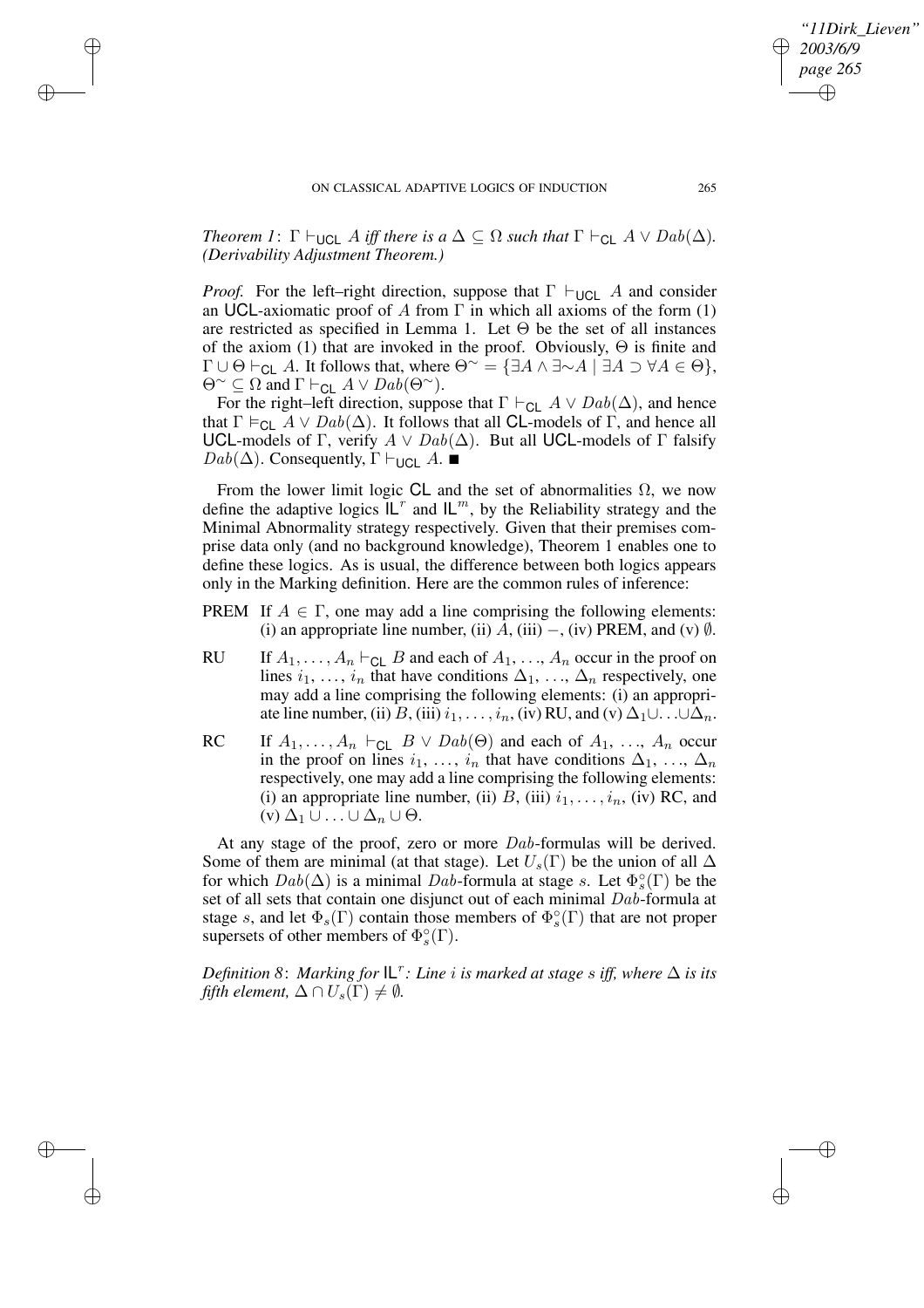"11Dirk Lieven" 2003/6/9 page 266 ✐ ✐

✐

✐

#### 266 DIDERIK BATENS AND LIEVEN HAESAERT

*Definition* 9: *Marking for*  $IL^m$ : *Line i is marked at stage s iff, where A is the second element and*  $\Delta$  *the fifth element of line i, (i) there is no*  $\varphi \in \Phi_s(\Gamma)$ *such that*  $\varphi \cap \Delta = \emptyset$ , *or (ii) for some*  $\varphi \in \Phi_s(\Gamma)$ *, there is no line k that has* A *as its second element and has as its fifth element some* Θ *such that*  $\varphi \cap \Theta = \emptyset$ .

In view of these Marking definitions,  $|L^r$ -derivability and  $|L^m$ -derivability are defined as usual, viz. by Definitions 5, 6 and 7.

Let us at once present an example to illustrate the logics. In the example, the Reliability strategy and the Minimal Abnormality strategy lead to the same results. The distinction between both has been illustrated in many papers.

To keep the proofs within margins, we shall abbreviate abnormalities by the formulas they derive from. In the fifth element of lines, A will abbreviate  $\exists A \land \exists \sim A$ . Thus a fifth element  $\{Px \supset Qx\}$  abbreviates

$$
\{(\exists x)(Px \supset Qx) \land (\exists x) \sim (Px \supset Qx)\}.^{12}
$$

Similarly,  $Dab\{Px \supset Qx, Rx \supset Qx\}$  abbreviates

$$
((\exists x)(Px \supset Qx) \land ((\exists x) \sim (Px \supset Qx))\lor ((\exists x)(Rx \supset Qx) \land ((\exists x) \sim (Rx \supset Qx))
$$

Here is the example:

| $\mathbf{1}$   | $(Pa \wedge \sim Qa) \wedge \sim Ra$ |       | <b>PREM</b> | Ø                          |
|----------------|--------------------------------------|-------|-------------|----------------------------|
| $\overline{2}$ | $\sim Pb \wedge (Qb \wedge Rb)$      |       | <b>PREM</b> |                            |
| 3              | $Pc \wedge Rc$                       |       | <b>PREM</b> | Ø                          |
| $\overline{4}$ | $Qd \wedge \sim Pe$                  |       | <b>PREM</b> | Ø                          |
| 5              | $(\forall x)(Qx \supset Rx)$         | 2     | RC          | $\{Qx \supset Rx\}$        |
| 6              | Rd                                   | 4, 5  | <b>RU</b>   | ${Qx \supset Rx}$          |
| 7              | $(\forall x)(\sim Px \supset Qx)$    | 2     | <b>RC</b>   | $\{\sim Px \supset Qx\}$   |
| 8              | Qе                                   | 4, 7  | RU          | $\{\sim P x \supset Q x\}$ |
| $9^{L10}$      | $(\forall x)(Px \supset \sim Rx)$    |       | <b>RC</b>   | $\{Px \supset \sim Rx\}$   |
| 10             | $Dab(Px \supset \sim Rx)$            | 1, 3  | RU          |                            |
| $11^{L17}$     | $(\forall x)(Px \supset \sim Qx)$    |       | RC          | $\{Px \supset \sim Qx\}$   |
| $12^{L17}$     | $\sim Qc$                            | 3, 11 | <b>RU</b>   | $\{Px \supset \sim Qx\}$   |
| $13^{L17}$     | $(\forall x)(Rx \supset Qx)$         |       | <b>RC</b>   | $\{Rx \supset Qx\}$        |
| $14^{L17}$     | Qc                                   | 3, 13 | -RU         | $\{Rx \supset Qx\}$        |
|                |                                      |       |             |                            |

<sup>12</sup> This is obviously CL-equivalent to  $\{(\exists x)(\sim Px\vee Qx)\wedge (\exists x)(Px\wedge \sim Qx)\}.$ 

✐

✐

✐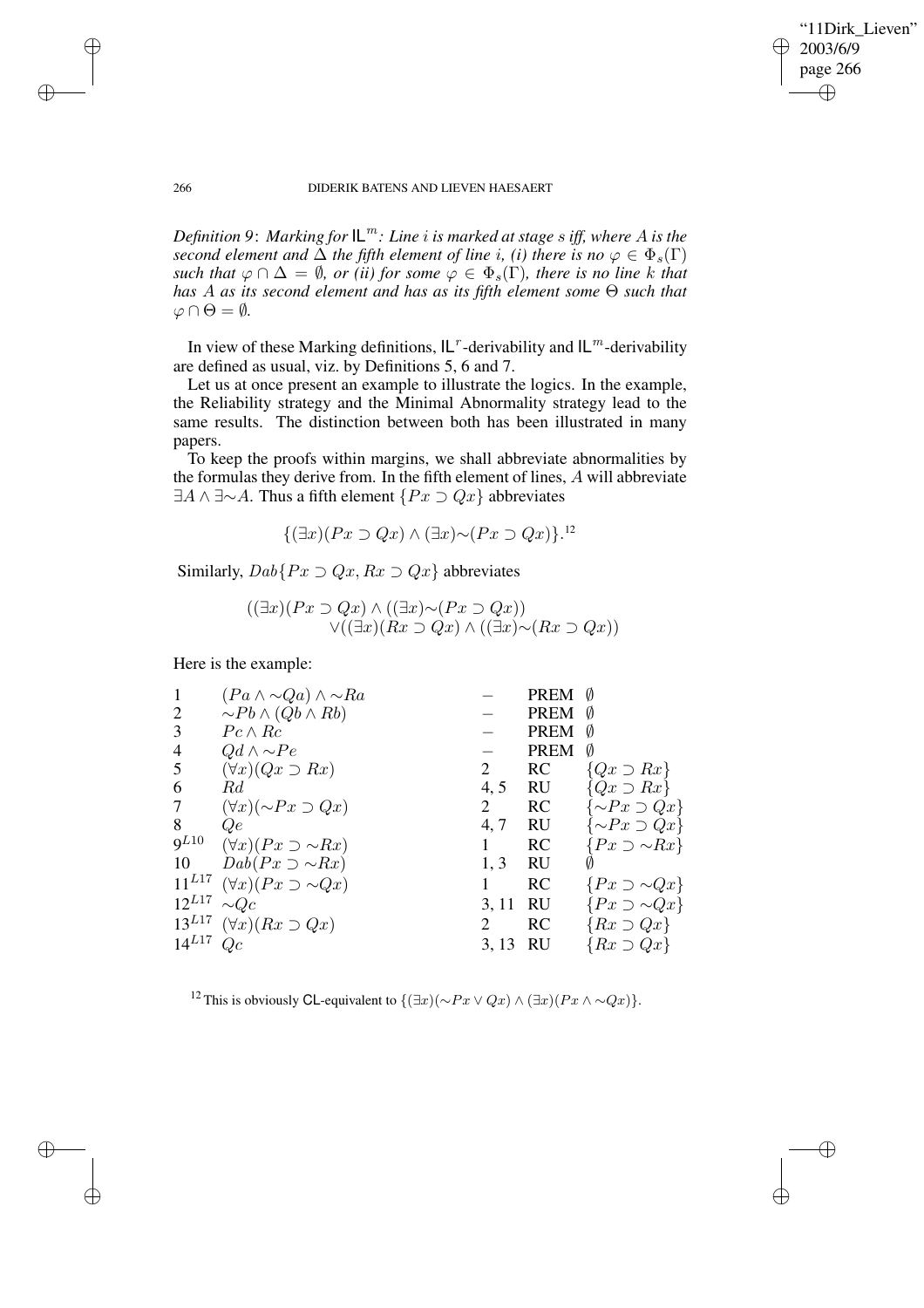✐

#### ON CLASSICAL ADAPTIVE LOGICS OF INDUCTION 267

✐

✐

✐

✐

| 15            | $(\exists x) \sim (Px \supset \sim Qx) \vee (\exists x) \sim (Rx \supset Qx)$ 3 |                       | $RU \ \ \emptyset$ |                              |
|---------------|---------------------------------------------------------------------------------|-----------------------|--------------------|------------------------------|
| 16            | $(\exists x)(Px \supset \sim Qx) \wedge (\exists x)(Rx \supset Qx)$             | 1.2                   | RU-                |                              |
| 17            | $Dab\{Px \supset \sim Qx, Rx \supset Qx\}$                                      | 15, 16 RU $\emptyset$ |                    |                              |
|               | $18^{L22}$ $(\forall x)(Px \supset Sx)$                                         |                       |                    | RC $\{Px \supset Sx\}$       |
| $19^{L22}$ Sa |                                                                                 |                       |                    | 1, 18 RU $\{Px \supset Sx\}$ |
| 20            | $(\exists x) \sim (Px \supset Sx) \vee (\exists x) \sim (Px \supset \sim Sx)$   | 3                     | RU 0               |                              |
| 21            | $(\exists x)(Px \supset Sx) \wedge (\exists x)(Px \supset \sim Sx)$             |                       | $RU$ $\emptyset$   |                              |
| 22            | $Dab\{Px \supset Sx, Px \supset \sim Sx\}$                                      | 20, 21 RU $\emptyset$ |                    |                              |

It is instructive to have a look at the marked generalizations. 9 is not finally derivable because it is falsified by 3 — it is incompatible with the data. However, several generalizations that are themselves compatible with the data may be jointly incompatible with them. This is the case for 11, 13 and 18. Among these, 18 is a somewhat special case. As S does not occur in the data,  $(\forall x)(Px \supset Sx)$  and  $(\forall x)(Px \supset \sim Sx)$  are compatible with them, but are jointly incompatible with them in view of the presence of  $Pa$ . In general, generalizations that contain a 'new' predicate will be marked, except when they are CL-consequences of finally derivable generalizations.<sup>13</sup> Obviously, line 13 is not needed to derive 17 (and to mark line 11). However, line 13 enables us to illustrate a useful point: that two generalizations are jointly incompatible with the data may be found out by deriving inconsistent predictions from them — in this case 12 and 14.

The semantics of  $L^r$  and  $L^m$  follows the usual lines of adaptive logics and soundness and completeness are provable along the standard road. For each CL-model M, we define  $Ab(M) = \{A \mid M \models A; A \in \Omega\}.$ Where  $\Delta_1, \Delta_2, \ldots$  are the subsets of  $\Omega$  for which  $Dab(\Delta_i)$  is a minimal *Dab*-consequence of  $\Gamma$ <sup>14</sup>,  $U(\Gamma) = \Delta_1 \cup \Delta_2 \cup ...$ 

A CL-model M of  $\Gamma$  is an  $\mathsf{IL}^r$ -model of  $\Gamma$  iff  $Ab(M) \subseteq U(\Gamma)$  and  $\Gamma \vDash_{\mathsf{IL}^r}$ A iff A is verified by all  $L^r$ -models of  $\Gamma$ . A CL-model  $\overline{M}$  of  $\Gamma$  is an  $L^{\overline{m}}$ model of  $\Gamma$  iff there is no CL-model M' of  $\Gamma$  such that  $Ab(M') \subset Ab(M)$ and  $\Gamma \vDash_{\mathsf{II}^m} A$  iff A is verified by all  $\mathsf{IL}^m$ -models of  $\Gamma$ .

This seems the right place to briefly discuss the relation between  $|L^r|$  and LI. In a sense, the former explicates the latter. Consider a case where, in a LI-proof from Γ, the hypothesis  $(\forall x)(Px \supset Qx)$  is introduced at line *i*. If  $(\exists x)(Px \supset Qx)$  is not derivable from  $\Gamma$ ,  $\sim (\forall x)(Px \supset Qx)$  is a disjunct of a minimal  $Dab$ -consequence (of LI) of  $\Gamma$  and hence line i is marked in the LI-proof. Suppose then that  $(\exists x)(Px \supset Qx)$  is derivable from Γ. In

<sup>13</sup> For example, as  $(\forall x)(\sim Px \supset Qx)$  happens to be finally derivable, so is  $(\forall x)((\sim Px \land$  $Sx) \supset Qx$ ).

<sup>14</sup> This simply means that all CL-models of Γ verify  $Dab(\Delta_i)$  and that there is no  $\Theta \subset \Delta_i$ such that all CL-models of Γ verify  $Dab(\Theta)$ .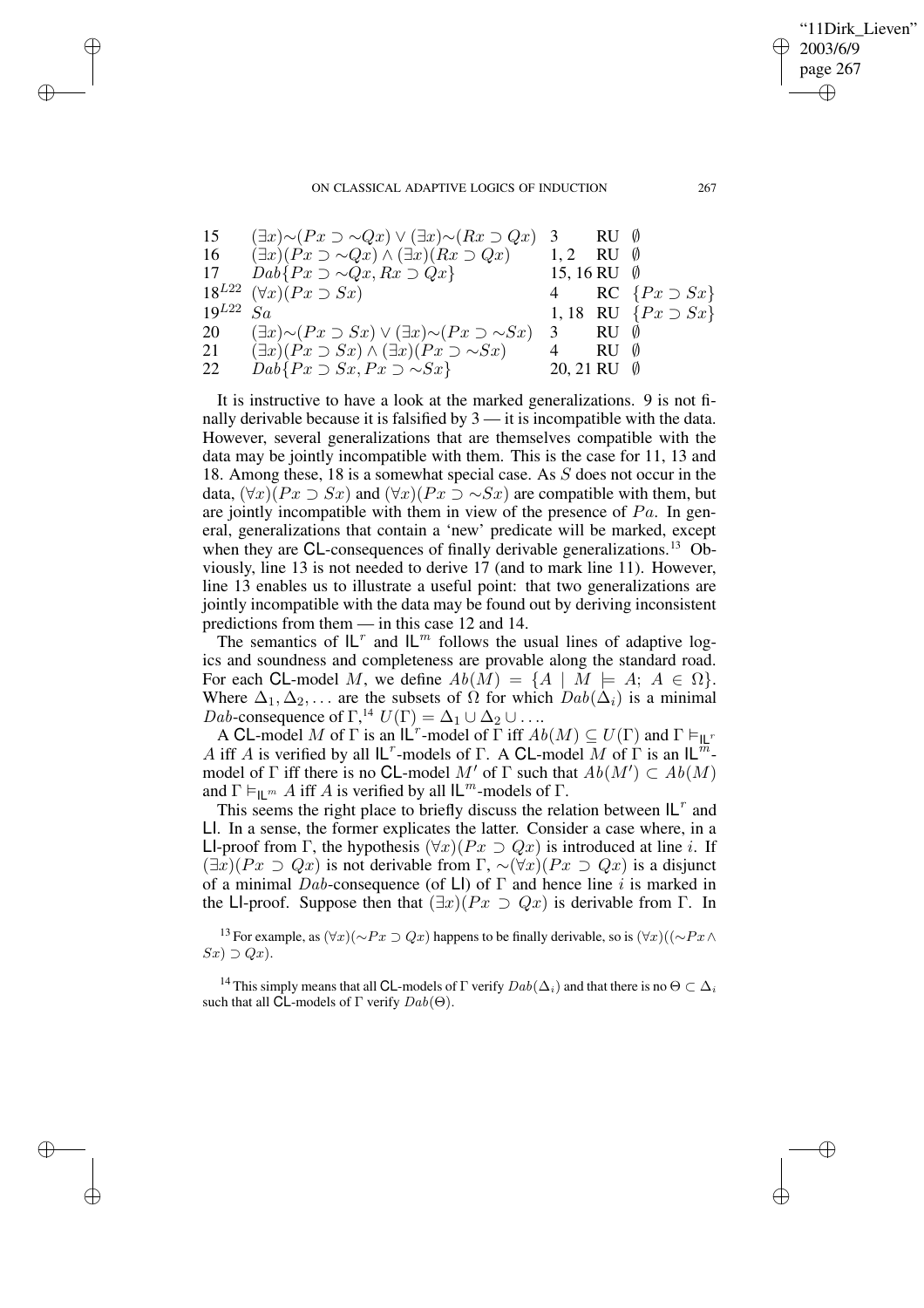✐

### 268 DIDERIK BATENS AND LIEVEN HAESAERT

this case,  $(\forall x)(Px \supset Qx)$  can be derived on the condition  $\{(\exists x)(Px \supset Qx)$  $Q(x) \wedge (\exists x) \sim (Px \supset Qx)$  in an IL<sup>r</sup>-proof from Γ. This line will be marked just in case  $(\exists x)(Px \supset Qx) \wedge (\exists x) \sim (Px \supset Qx)$  is a disjunct of a minimal Dab-consequence of Γ. As  $(\exists x)(Px \supset Qx)$  is derivable from Γ, it seems that this will be the case iff, in the context of LI,  $\sim (\forall x)(Px \supset Qx) \in U_s^{\circ}$  $\int_s^{\circ}(\Gamma).$ If this is correct  $(\forall x)(Px \supset Qx)$  is finally LI-derivable from  $\Gamma$  just in case it is  $IL^r$ -derivable from  $\Gamma$ .

We did not try to prove the above hypothesis, because the matter is not very important. More important is that  $|L^{\dot{r}}|$  is clearly distinct from LI in that, from some sets of premises, it enables one to derive *disjunctions* of formulas of the form  $\forall A$  that are not LI-derivable from them. Here is a simple example:

| 1 Pa                                                                     | $-$ PREM $\emptyset$ |                                         |
|--------------------------------------------------------------------------|----------------------|-----------------------------------------|
| $2 (Pa \supset Qa) \vee (Pa \supset \sim Qa)$                            | 1 RU                 |                                         |
| $3 \left( \forall x \right) (Px \supset Qx) \vee (Pa \supset \sim Qa)$   | 2 RC                 | $\{Px \supset Qx\}$                     |
| 4 $(\forall x)(Px \supset Qx) \vee (\forall x)(Px \supset \sim Qx)$ 3 RC |                      | $\{Px \supset Qx, Px \supset \sim Qx\}$ |

The premise has UCL-models and hence no *Dab*-formula is derivable from it. It follows that line 4 will not be marked in any extension of the proof. However,  $(\forall x)(Px \supset Qx) \vee (\forall x)(Px \supset \sim Qx)$  is not a LI-final consequence of Pa because  $(\exists x)(Px \land Qx) \lor (\exists x)(Px \land \sim Qx)$  is CL-derivable from  $Pa$ <sup>15</sup>

It is easily seen that  $(\forall x)Qx \lor (\forall x) \sim Qx$  is also finally  $|L^r$ -derivable from  $Pa$  (as well as from, for example, the empty premise set) whereas it is not finally LI-derivable from  $Pa$  (or from the empty premise set). It is simple enough to see reasons for this — we consider the Reliability strategy only. In LI,  $(\forall x)Qx \lor (\forall x) \sim Qx$  can only be derived on the condition  $\{(\forall x)Qx\}$ or on the condition  $\{(\forall x) \sim Qx\}$ . However, if neither condition is derivable from the data, then the CL-theorem  $\sim (\forall x)Qx \vee \sim (\forall x)\sim Qx$  functions as a disjunction of abnormalities. Nothing similar prevents the derivation of  $(\forall x)Qx \lor (\forall x) \sim Qx$  by  $\mathsf{IL}^r$ . For example,

$$
((\exists x)Qx \land (\exists x) \sim Qx) \lor ((\exists x) \sim Qx \land (\exists x)Qx),
$$

which is CL-equivalent to  $(\exists x)Qx \land (\exists x) \sim Qx$ , is not a CL-theorem.

✐

✐

✐

<sup>&</sup>lt;sup>15</sup> The only way to obtain  $(\forall x)(Px \supset Qx) \vee (\forall x)(Px \supset \sim Qx)$  in LI, is by deriving it from one of its disjuncts (or from formulas that are equivalent or stronger than these disjuncts). So, in LI, the disjunction is only derivable on lines that have  $\{(\forall x)(Px \land \sim Qx)\}\$ or  $\{(\forall x)(Px \land Qx)\}\$ as their fifth element. But both kinds of lines are marked. A similar reasoning applies if the disjunction is derived from formulas that are equivalent or stronger than these disjuncts.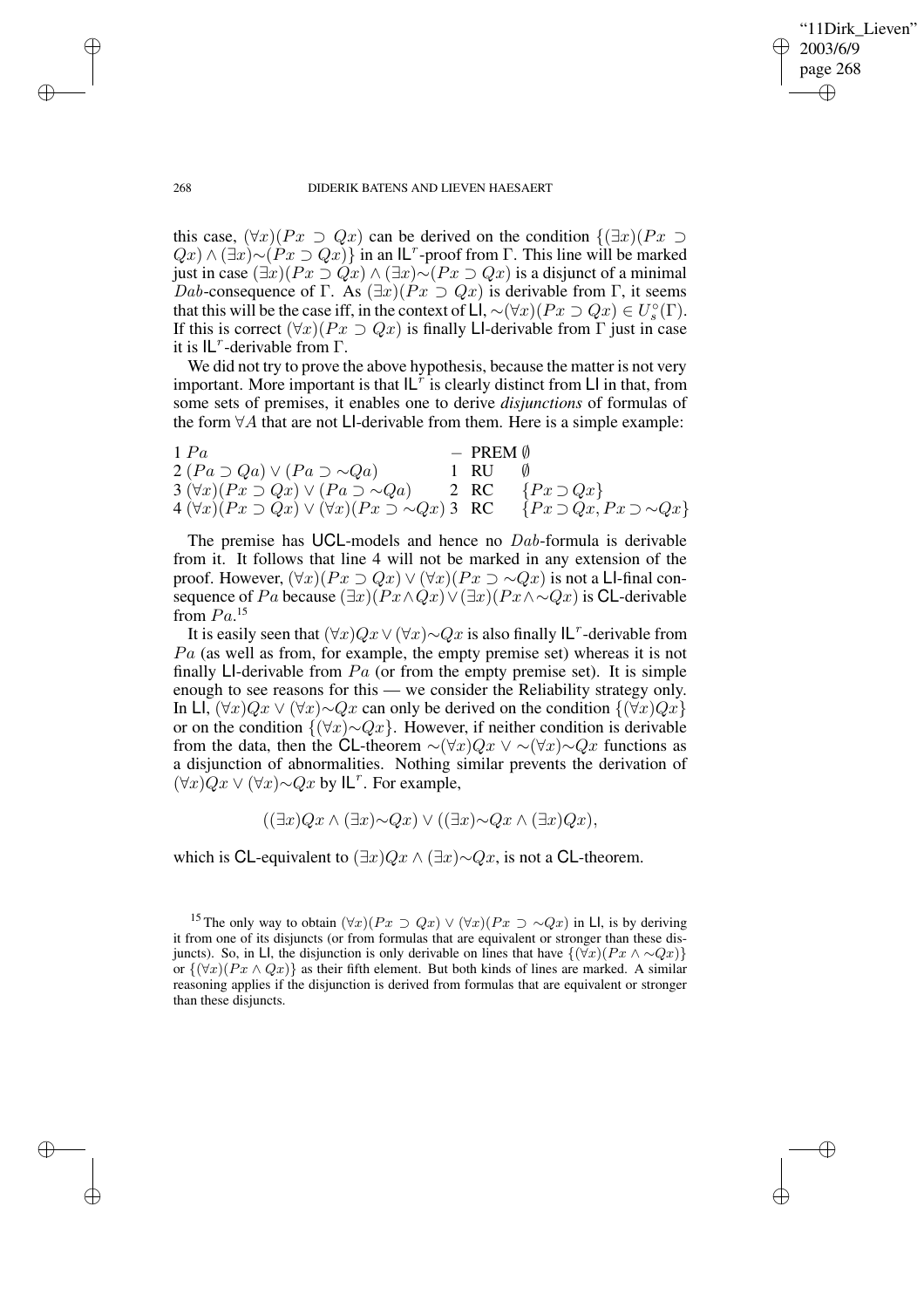This is exactly as it should be. Even according to LI,  $(\exists x)Qx$  is sufficient to inductively derive  $(\forall x)Qx$  and  $(\exists x) \sim Qx$  is sufficient to inductively derive  $(\forall x) \sim Qx$ , unless  $(\exists x)Qx \wedge (\exists x) \sim Qx$  is CL-derivable from the premises. The same inductive presupposition enables one to inductively derive  $(\forall x)Qx \vee (\forall x) \sim Qx$  if neither  $(\exists x)Qx$  nor  $(\exists x) \sim Qx$  is a CLconsequence of the premises. In words, if one did not observe any object to have either property  $Q$  or property  $\sim Q$ , one nevertheless may presuppose that all objects are identical with respect to Q-hood.

Apart from agreeing with the usual adaptive format,  $|L^r|$  and  $|L^m|$  seem to improve upon LI in two respects. First, they enable one to derive generalizations *from* instances rather than enabling one to posit generalizations for no reason at all. Next, for some sets of premises, they enable one to derive certain disjunctions of generalizations that are not derivable according to LI, but should be derivable from an intuitive viewpoint.

# 4. *Two Modal Logics*

✐

✐

✐

✐

LI is a prioritized adaptive logic in that its set of premises is  $\Sigma = \langle \Gamma, \Gamma^* \rangle$  and Γ, the set of data, is given a higher priority than  $Γ^*$ , the set of background generalizations. However, LI handles background generalizations in too poor a way because it puts them all on a par. If two background generalizations are compatible with the data, but jointly incompatible, LI rejects both. In real life, background generalizations may receive different degrees of priority. In the following three sections, we shall introduce ways to handle three kinds of background knowledge in a prioritized way. We shall introduce separate adaptive logics, and discuss their combination in Section 8.

The premises of a prioritized logic are often represented by a tuple, say:

$$
\Sigma = \langle \Gamma_0, \Gamma_1, \dots, \Gamma_n \rangle, \tag{3}
$$

in which  $\Gamma_0$  represents the data, which receive the maximal priority, and the other sets contain background generalizations that receive a lower priority, viz. a priority that is lower as  $i$  is larger.

In Section 7, we shall need a somewhat more complex case, in which the premises are represented by<sup>16</sup>

$$
\Sigma = \{\Gamma_0^0, \Gamma_1^{i_1}, \dots, \Gamma_n^{i_n}\} \quad (i_1, \dots, i_n \in \mathbb{N} - \{0\}).
$$
 (4)

<sup>16</sup> No background knowledge should be considered as absolutely certain, whence the indices are members of  $N - \{0\}$ .

'11Dirk Lieven"

2003/6/9 page 269

✐

✐

✐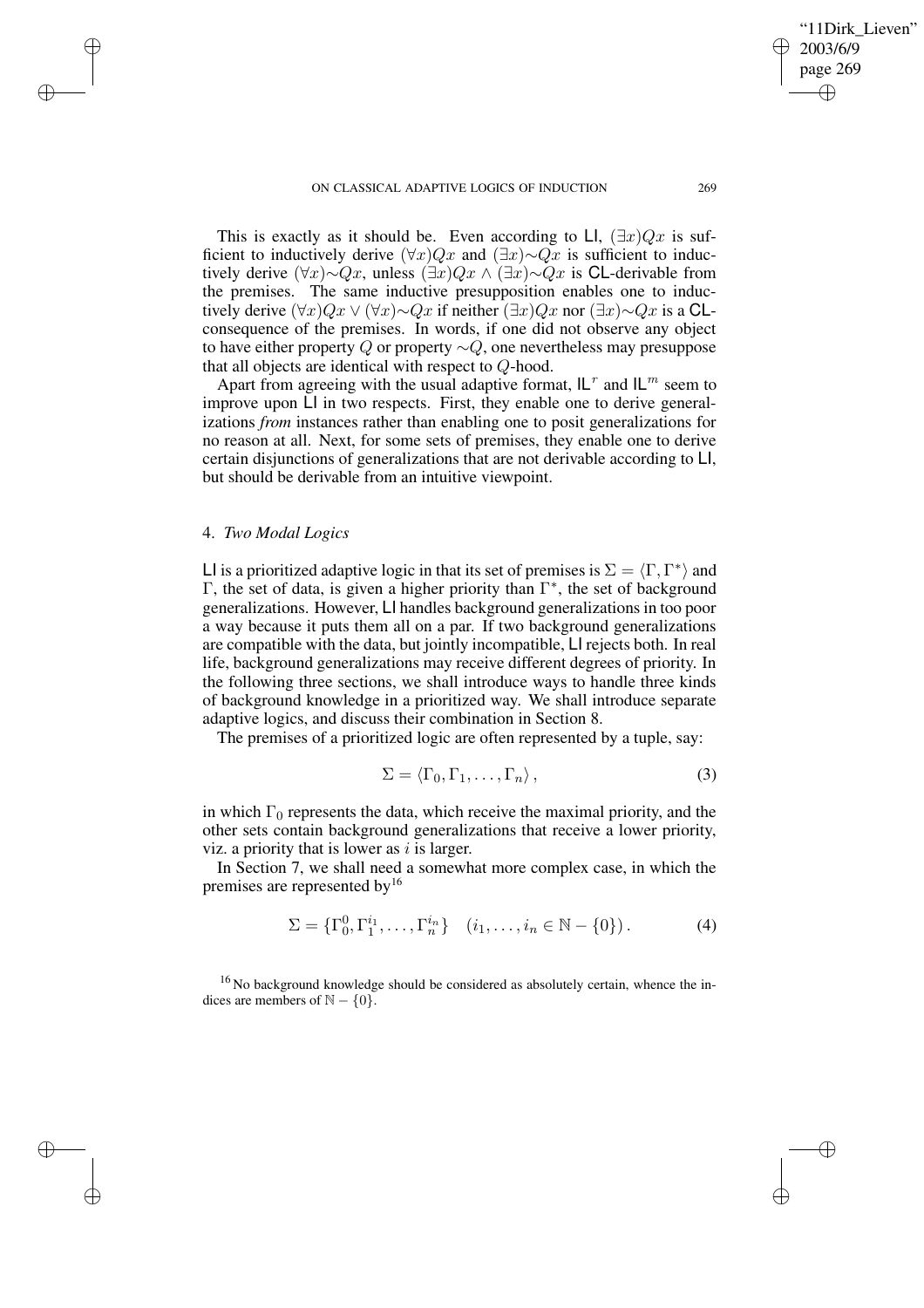'11Dirk Lieven" 2003/6/9 page 270 ✐ ✐

✐

✐

#### 270 DIDERIK BATENS AND LIEVEN HAESAERT

Here the priority of a  $\Gamma_i$  is determined by its superscript — we shall take the priority to be lower as the superscript is higher. The set of data  $\Gamma_0^0$  obviously receives maximal priority. As we need to combine the different adaptive logics, and as the priorities of the different kinds of background knowledge have to be commensurable, we shall throughout concentrate on (4). In other words, premises given in the form (3) will be first rephrased in the form (4) and then 'translated'.

Some like to characterize (flat as well as prioritized) adaptive logics as formula preferential systems — see [13] and [1]. For reasons which we cannot discuss here, we prefer to stick to the original intuition behind adaptive logics, and to characterize them by a set of abnormalities  $\Omega$  (or by a tuple of sets of abnormalities) which is (or are) defined by a *logical form*. Moreover, we want the official *formulation* of our premises to express the degree of priority. The easiest way to realize this is by 'translating' the  $\Sigma$  from (4) to the standard modal language, for example as follows:  $\Sigma^{\diamondsuit} = \{ \diamond^i A \mid A \in \mathbb{R} \}$  $\Gamma_j^i$ ;  $0 \le j \le n$ } in which  $\Diamond^i A$  denotes A preceded by i occurrences of  $\Diamond$ .

This approach requires that some modal logic is chosen. We shall briefly (semantically) characterize two modal logics that will prove useful in subsequent sections. It is not difficult to see that we need modal logics in which the accessibility relation is not transitive or not reflexive (for otherwise  $\Diamond^i A$ collapses into  $\Diamond A$  for all *i*). We shall employ two logics in which the accessibility relation is not transitive. One of them is a predicative version of the modal logic T of Feys (which is von Wright's M). We take this system from [9]. The other is a rather non-standard modal logic. As we shall need to combine these logics in Section 8, we shall employ two different symbols for "possibly". Incidentally, in the present context  $\Diamond^i A$  and  $\Diamond^i A$  are better read as "A is accepted unless and until falsified" — or perhaps "A is likely to be true" where the "likely" becomes weaker as  $i$  is larger.

Let L be the standard predicative language with S,  $\mathcal{P}^r$ , C, F, and W the sets of sentential letters, predicative letters of rank  $r$ , constants, formulas, and wffs (closed formulas). Let  $\mathcal{L}^M$  be the standard predicative modal language and  $\mathcal{W}^M$  the set of its closed formulas. Negation, disjunction, the existential quantifier and possibility (and identity) will be considered as primitive; other logical symbols are defined in the usual way.

To simplify the semantic metalanguage, we introduce a set of pseudoconstants O, *requiring that any element of the domain* D *is named by at least one member of*  $C \cup \mathcal{O}$ .<sup>17</sup> Let  $\mathcal{W}^{M+}$  denote the set of wffs of the pseudolanguage  $\mathcal{L}^{M+}$  (defined by letting  $\mathcal{C} \cup \mathcal{O}$  play the role played by  $\mathcal{C}$  in  $\mathcal{L}^M$ ). The function of  $\mathcal O$  is to simplify the clauses for the quantifiers.

 $17\degree$  Should have at least the cardinality of the largest model considered — if there is no such model, one selects a suitable  $O$  for each model.

✐

✐

✐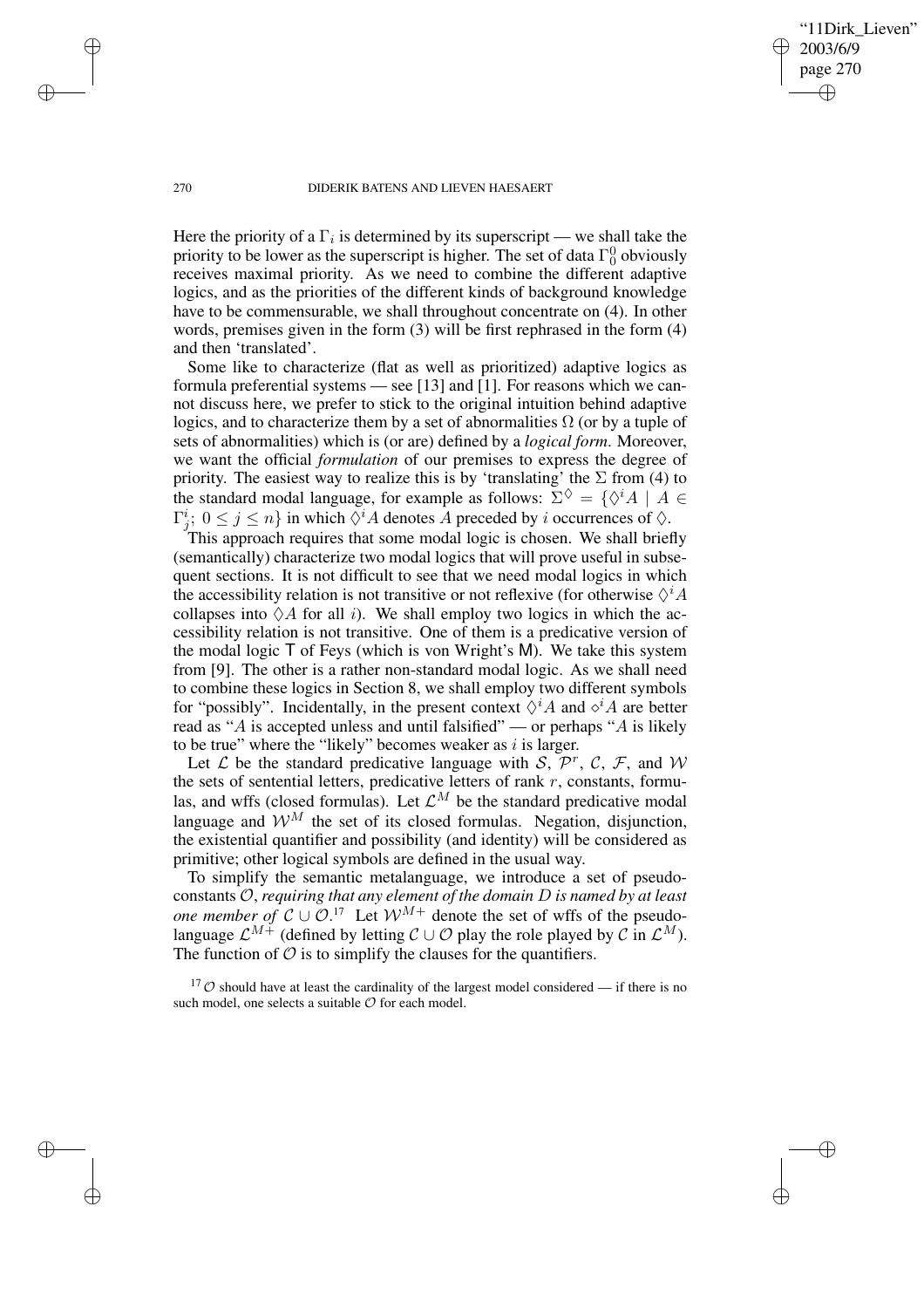A T-model M is a quintuple  $\langle W, w_0, R, D, v \rangle$  in which W is a set of worlds,  $w_0 \in W$  the real world, R a reflexive binary relation on W, D a non-empty set and  $v$  an assignment function. The assignment function  $v$  is as follows:

C1.1  $v : \mathcal{S} \times W \mapsto \{0, 1\}$ 

✐

✐

✐

✐

- C1.2  $v : \mathcal{C} \cup \mathcal{O} \times \mathcal{W} \mapsto D$
- C1.3  $v : \mathcal{P}^r \times W \mapsto \wp(D^r)$  (the power set of the r-th Cartesian product of  $D$ )

The valuation function,  $v_M : \mathcal{W}^{M+} \times W \mapsto \{0, 1\}$ , determined by the model  $M$  is defined by:

- C2.1 where  $A \in S$ ,  $v_M(A, w) = v(A, w)$ <br>C2.2  $v_M(\pi^r \alpha_1 \dots \alpha_r, w) = 1$  iff  $\langle v(\alpha_1, u) \rangle$
- C2.2  $v_M(\pi^r\alpha_1 \dots \alpha_r, w) = 1$  iff  $\langle v(\alpha_1, w), \dots, v(\alpha_r, w) \rangle \in v(\pi^r, w)$
- C2.3  $v_M(\alpha = \beta, w) = 1$  iff  $v(\alpha, w) = v(\beta, w)$ <br>C2.4  $v_M(\sim A, w) = 1$  iff  $v_M(A, w) = 0$
- C2.4  $v_M(\sim A, w) = 1$  iff  $v_M(A, w) = 0$ <br>C2.5  $v_M(A \vee B, w) = 1$  iff  $v_M(A, w) = 0$
- $v_M(A \vee B, w) = 1$  iff  $v_M(A, w) = 1$  or  $v_M(B, w) = 1$
- C2.6  $v_M((\exists \alpha)A(\alpha), w) = 1$  iff  $v_M(A(\beta), w) = 1$  for at least one  $\beta \in$  $\mathcal{C} \cup \mathcal{O}$
- C2.7  $v_M(\Diamond A, w) = 1$  iff  $v_M(A, w') = 1$  for at least one w' such that  $\overset{\sim}{Rww'}$ .

A model M verifies  $A \in W^M$  iff  $v_M(A, w_0) = 1$ .  $\Gamma \models A$  (A is a semantic consequence of Γ) iff all models of Γ verify  $A = A$  (A is valid) iff A is verified by all models.

A bit of explanation seems useful. One may define a function  $d$  that assigns to each  $w \in W$  its domain  $d(w) = \{v(\alpha, w) \mid \alpha \in \mathcal{C} \cup \mathcal{O}\}\$ . If an element of an *r*-tuple of  $v(\pi^r, w)$  does not belong to  $d(w)$ , then the *r*-tuple does not have any effect on the valuation.<sup>18</sup> Remark also that, if  $Rww'$ , the question whether  $v(\alpha, w)$  is or is not a member of  $d(w')$  is immaterial for any  $v(A, w)$ . For example, the value of  $v_M(\Diamond Pa, w)$  is determined by the values of  $v(a, w')$  and  $v(P, w')$  for those w' for which  $Rww'$ . Obviously, the semantics may be rephrased as a counterpart semantics:  $a \in d(w)$  is a counterpart of  $b \in d(w')$  just in case there is an  $\alpha \in C \cup \mathcal{O}$  such that  $v(\alpha, w) = a$ and  $v(\alpha, w') = b$ . An  $\alpha \in \mathcal{C} \cup \mathcal{O}$  may be seen as picking a specific counterpart 'path' on  $W$ .<sup>19</sup> T is axiomatically characterized by axioms for CL with Replacement of Identicals invalid within the scope of a modality, plus the axioms of the propositional logic T, plus the Barcan Formula.

<sup>18</sup> This means that C1.3 may be replaced by " $v : \mathcal{P}^r \times W \mapsto \varphi((d(w))^r)$ ".

"11Dirk Lieven"

2003/6/9 page 271

✐

✐

✐

<sup>&</sup>lt;sup>19</sup> The technique to handle quantifiers in terms of  $\mathcal{C} \cup \mathcal{O}$  is itself not related to modal logic — see, for example, the semantics for P in [8].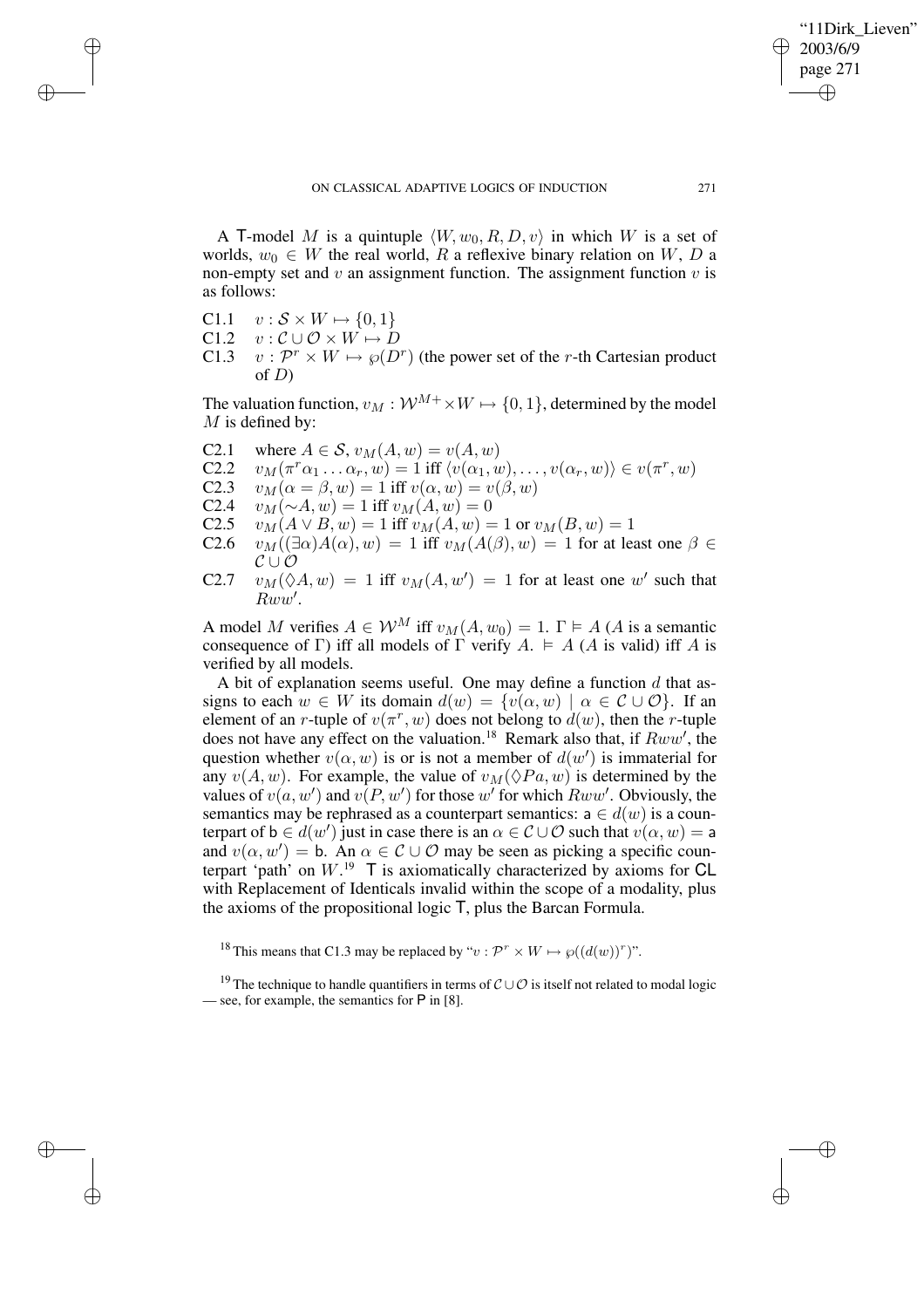✐

#### 272 DIDERIK BATENS AND LIEVEN HAESAERT

In some cases, a very non-standard modal logic is more suitable. We shall call it IM (because it isolates modal formulas). We first present its semantics and then offer some explanation.

An IM-model M is a quintuple  $\langle W, w_0, R, D, v \rangle$  in which W is a set of worlds,  $w_0 \in W$  the real world, R a reflexive binary relation on W, D a non-empty set and  $v$  an assignment function. The assignment function  $v$  is such that:

C1.1  $v : \mathcal{S} \times W \mapsto \{0, 1\}$ C1.2  $v : \mathcal{C} \cup \mathcal{O} \times \overline{W} \mapsto D$ 

✐

✐

✐

✐

- C1.3  $v: \mathcal{P}^r \times W \mapsto \wp(D^r)$
- C1.4  $v : \mathcal{W} \times W \mapsto \{0, 1\}$

The valuation function,  $v_M : \mathcal{W}^{M+} \times W \mapsto \{0, 1\}$ , determined by the model  $M$  is defined by:

- C2.1 where  $A \in \mathcal{S}$ ,  $v_M(A, w_0) = v(A, w_0)$
- C2.2  $v_M(\pi^r\alpha_1 \dots \alpha_r, w_0) = 1$  iff  $\langle v(\alpha_1, w_0), \dots, v(\alpha_r, w_0) \rangle \in v(\pi^r, w_0)$
- C2.3  $v_M(\alpha = \beta, w_0) = 1$  iff  $v(\alpha, w_0) = v(\beta, w_0)$
- C2.4  $v_M(\sim A, w_0) = 1$  iff  $v_M(A, w_0) = 0$ <br>C2.5  $v_M(A \vee B, w_0) = 1$  iff  $v_M(A, w_0) = 0$
- $v_M(A \vee B, w_0) = 1$  iff  $v_M(A, w_0) = 1$  or  $v_M(B, w_0) = 1$
- C2.6  $v_M((\exists \alpha)A(\alpha), w_0) = 1$  iff  $v_M(A(\beta), w_0) = 1$  for at least one  $\beta \in$  $\mathcal{C} \cup \mathcal{O}$
- C2.7 if  $w \in W \{w_0\}$  and  $A \in W$ , then  $v_M(A, w) = v(A, w)$ <br>C2.8  $v_M(\diamond A, w) = 1$  iff  $v_M(A, w') = 1$  for at least one w'
- C2.8  $v_M(\diamond A, w) = 1$  iff  $v_M(A, w') = 1$  for at least one w such that  $\overset{\cdots}{R}w\overset{\cdots}{w}$ .

A model M verifies  $A \in W^M$  iff  $v_M(A, w_0) = 1$ . Semantic consequence and validity are defined as before. IM is axiomatically characterized by axioms for CL with Replacement of Identicals invalid within the scope of a modality, plus the axiom  $A \supset \diamond A$  plus the Barcan Formula.

Remark that C1.1–3 have only effect in  $w_0$  whereas C1.4 has no effect in  $w_0$ . In other words, non-modal formulas (members of W) are assigned arbitrary values in worlds that are different from  $w_0$ . Formulas of the form  $\Diamond A$  are governed by C2.8 in all worlds. The main effect of the construction is that 'modal formulas have no modal consequences'. Thus ( $\sim \sim \sim (A \supset$  $B) \wedge \diamond A$ )  $\supset \diamond B$  and  $\diamond (A \wedge B) \supset \diamond A$  are not theorems of IM. It also is not excluded that IM verifies A even if  $\sim$ A is a CL-theorem — we shall neither need nor use this feature below. 20

In view of subsequent sections, it is useful to see the following. Where  $\Sigma$ is as in (4) and  $\Gamma_0^0 \cup \Gamma_1^{i_1} \cup \ldots \cup \Gamma_n^{i_n}$  is consistent,  $\Sigma^{\diamond} = \{ \diamond^i A \mid A \in \Gamma_j^i; 0 \leq$ 

<sup>20</sup> Where  $A \supset B =_{df} \sim A \vee B$ , a model that verifies  $\diamond (\sim A \vee B)$  always verifies  $\diamond (A \supset B)$ B). This feature will cause no trouble for our adaptive logics.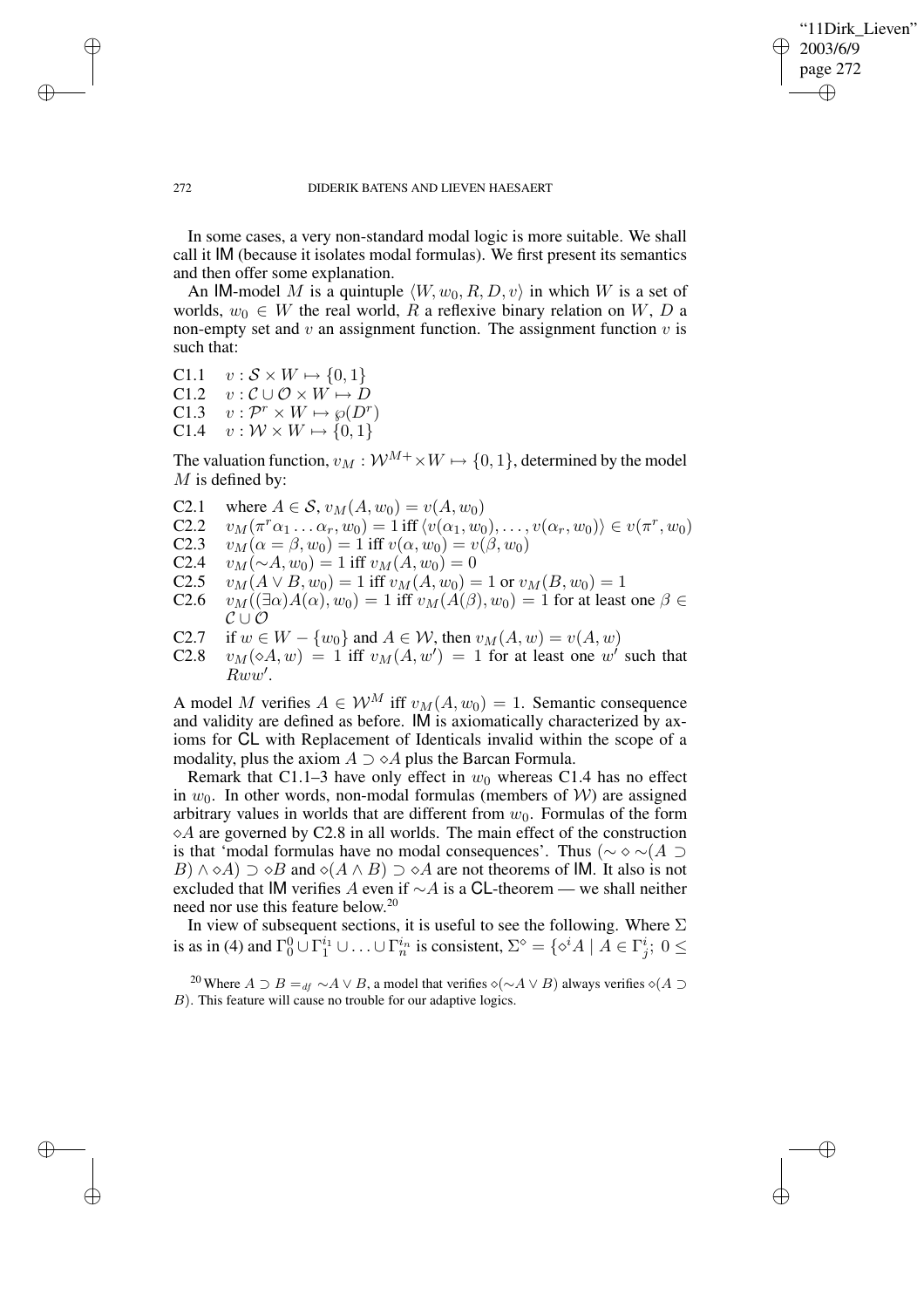$j \leq n$  has IM-models in which  $W = \{w_0\}$ ; similarly (replacing  $\diamond$  by  $\diamondsuit$ ) for T-models.

## 5. *Prioritized Background Generalizations*

✐

✐

✐

✐

In line with Section 3, we shall consider background generalizations to be formulas of the form  $\forall A$  with  $A \in \mathcal{F}^{\circ}$ . As announced in Section 4, we shall take every background generalization to have a certain priority.  $\Sigma$  will be as in (4), with  $\Gamma_0^0$  the set of data and the other  $\Gamma_j^i$  sets of background generalizations. The members of  $\Gamma_j^i$  ( $1 \le j \le n$ ) receive a priority which is lower according as  $i$  is higher.

The idea underlying our approach is that a background generalization in  $\Gamma_1^{i_1}$  will be retained unless it is, separately or jointly, incompatible with  $\Gamma_0^0$ ; a background generalization in  $\Gamma_2^{i_2}$  will be retained unless it is, separately or jointly, incompatible with the union of  $\Gamma_0^0$  and the retained background generalizations from  $\Gamma_1^{i_1}$ ; etc.

As announced, the official formulation of the premises will be a set of formulas of the form  $\diamond^{i} \forall B$  in which  $B \in \mathcal{F}^{\circ}$  is a non-modal formula and  $i \in \mathbb{N} - \{0\}$ . Thus, the usual formulation  $\Sigma = \langle \Gamma_0^0, \Gamma_1^{i_1}, \ldots, \Gamma_n^{i_n} \rangle$  will be given a modal 'translation', viz.  $\Sigma^{\diamond} = \{ \diamond^{i} A \mid A \in \Gamma_i^i; \; 0 \le j \le n \}$  in which  $\diamond^{i}$ A denotes A preceded by *i* occurrences of  $\diamond$ .

The adaptive logics will proceed in terms of the modal logic IM. The abnormalities will be of the form  $\Diamond^i A \land \neg A$ . As we are after a prioritized adaptive logic, a set of abnormalities should be associated with each priority level. Thus, for any  $i \in \mathbb{N} - \{0\}$ ,  $\Omega^i = \{ \diamond^i A \wedge \sim A \mid A \in \mathcal{W} \}$ , and  $\Omega = \Omega^1 \cup \Omega^2 \cup \dots$  As before, a *Dab*-formula will be a disjunction of members of  $\Omega$ . An expression of the form  $Dab(\Delta)$  will always denote a formula for which  $\Delta \subseteq \Omega$  and the conditions (fifth elements) of lines in the dynamic proof will always be finite subsets of  $\Omega$ . In practice, the fifth elements of lines of a sensible proof from  $\Sigma^{\diamond}$  will be formulas of the form  $\diamond^{i} A \wedge \sim A$  in which A is of the form  $\forall B$  and  $B \in \mathcal{F}^{\circ}$ .<sup>21</sup>

The upper limit logic defined by IM is the modal logic Triv, which is obtained, for example, by adding to IM the axiom schema  $\circ A \supset A$ . Where  $\Sigma$ 

'11Dirk Lieven"

2003/6/9 page 273

✐

✐

✐

<sup>&</sup>lt;sup>21</sup> Proceeding in a non-sensible way, one might introduce a premise  $\diamond \diamond (\forall x)(Px \supset Qx)$ (on the condition Ø), derive from this  $\diamond \diamond (\forall x)(Px \supset Qx) \vee \diamond (Pa)$  (still on the condition Ø), and from this derive  $\diamond \diamond (\forall x)(Px \supset Qx) \vee (Pa)$  on the condition  $\{\diamond (Pa) \wedge \sim Pa\}$ . This leads nowhere but is not forbidden.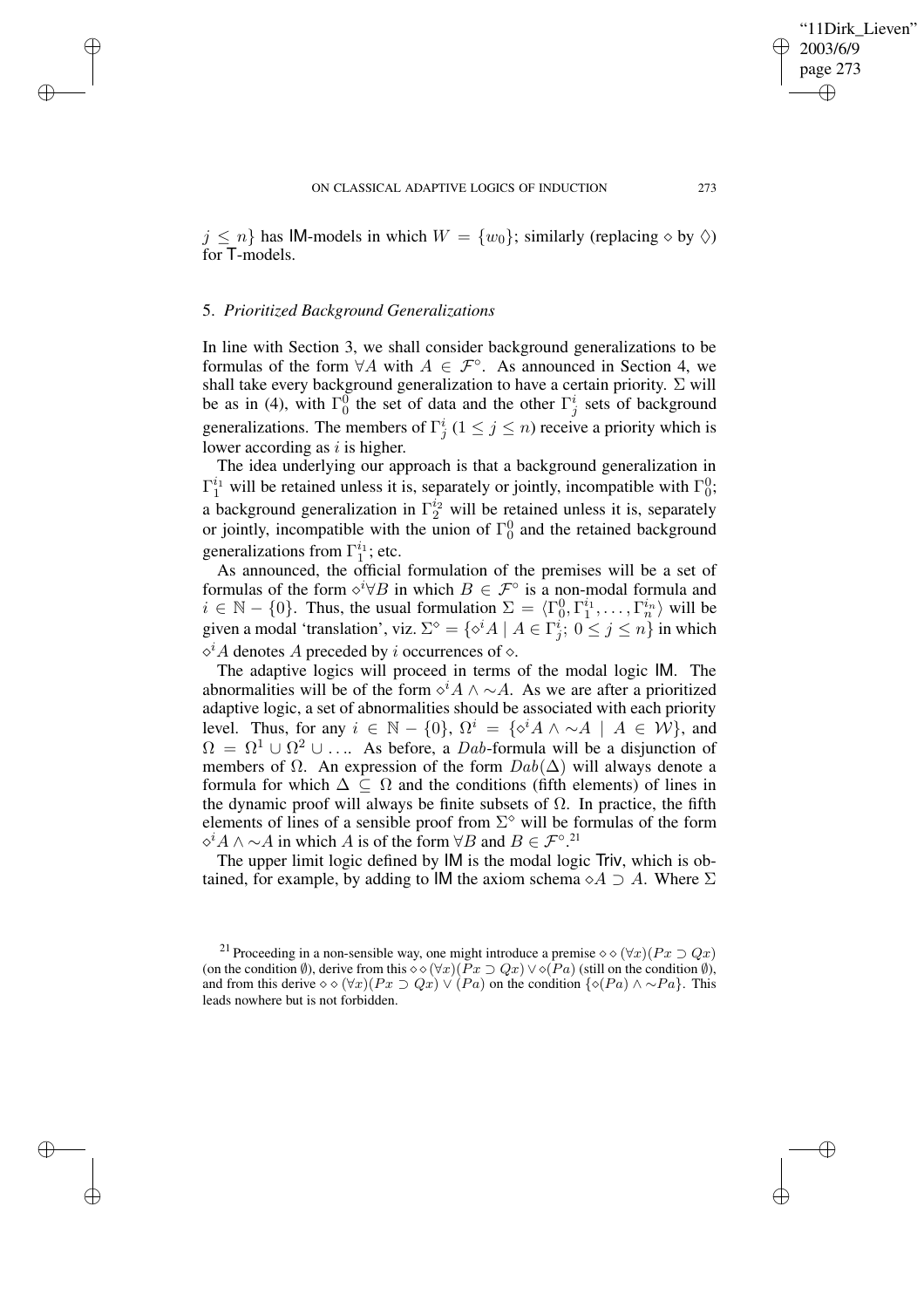✐

#### 274 DIDERIK BATENS AND LIEVEN HAESAERT

is as in (4), we obviously have

$$
\Sigma^{\diamond} \vdash_{\mathsf{Triv}} A \quad \text{iff} \quad \Gamma^0_0 \cup \Gamma^{i_1}_1 \cup \ldots \cup \Gamma^{i_n}_n \vdash_{\mathsf{CL}} A \, .
$$

If  $\forall A \in \Gamma_j^i$ , then  $\diamond^i \forall A \in \Sigma^\diamond$ . In agreement with the Derivability Adjustment Theorem, we then have:

$$
\diamond^i \forall A \vdash_{\mathsf{IM}} \forall A \vee (\diamond^i \forall A \wedge \sim \forall A) \, .
$$

So, if the premises have a (systematic) maximally normal interpretation<sup>22</sup> according to which  $\Diamond^i \forall A \land \Diamond \forall A$  is false,  $\forall A$  will be adaptively derivable from the premises if  $\diamond^i \forall A$  is IM-derivable from them.

It is easily proved that

 $\Sigma^{\diamond}$   $\vdash_{\text{Triv}} A$  iff there is a  $Dab(\Delta)$  such that  $\Sigma^{\diamond} \vdash_{\text{IM}} A \lor Dab(\Delta)$ 

which is the Derivability Adjustment Theorem. This provides the motor for the dynamic proof theory, which we now present.

The adaptive logics will be called  $IL^{gr}$  and  $IL^{gm}$  — the "g" refers to background generalization, the "r" and "m" refer (as before) to the Reliability strategy and the Minimal Abnormality strategy respectively. We first list their common rules of inference.

- PREM If  $A \in \Sigma^{\diamond}$ , one may add a line comprising the following elements: (i) an appropriate line number, (ii)  $\overline{A}$ , (iii) –, (iv) PREM, and (v)  $\emptyset$ .
- RU If  $A_1, \ldots, A_n \vdash_M B$  and each of  $A_1, \ldots, A_n$  occur in the proof on lines  $i_1, \ldots, i_n$  that have conditions  $\Delta_1, \ldots, \Delta_n$  respectively, one may add a line comprising the following elements: (i) an appropriate line number, (ii) B, (iii)  $i_1, \ldots, i_n$ , (iv) RU, and (v)  $\Delta_1 \cup \ldots \cup \Delta_n$ .
- RC If  $A_1, \ldots, A_n \vdash_{\mathsf{IM}} B \vee \mathit{Dab}(\Theta)$  and each of  $A_1, \ldots, A_n$  occur in the proof on lines  $i_1, \ldots, i_n$  that have conditions  $\Delta_1, \ldots, \Delta_n$ respectively, one may add a line comprising the following elements: (i) an appropriate line number, (ii)  $B$ , (iii)  $i_1, \ldots, i_n$ , (iv) RC, and  $(v)$   $\Delta_1 \cup ... \cup \Delta_n \cup \Theta$ .

The marking definitions require a bit of care, but are very transparent and intuitive.

Remember that  $\Omega = \Omega^1 \cup \Omega^2 \cup \dots$  Consider some  $Dab(\Delta)$ . If  $\Delta \subseteq \Omega^i$ , we shall write the formula as  $Dab^i(\Delta)$ . This notation enables us to write any Dab-formula as a disjunction of Dab<sup>i</sup>-formulas. Thus, if  $\Delta = \Delta_1 \cup$ 

✐

✐

✐

 $22$  The meaning of this expression will depend on the chosen strategy.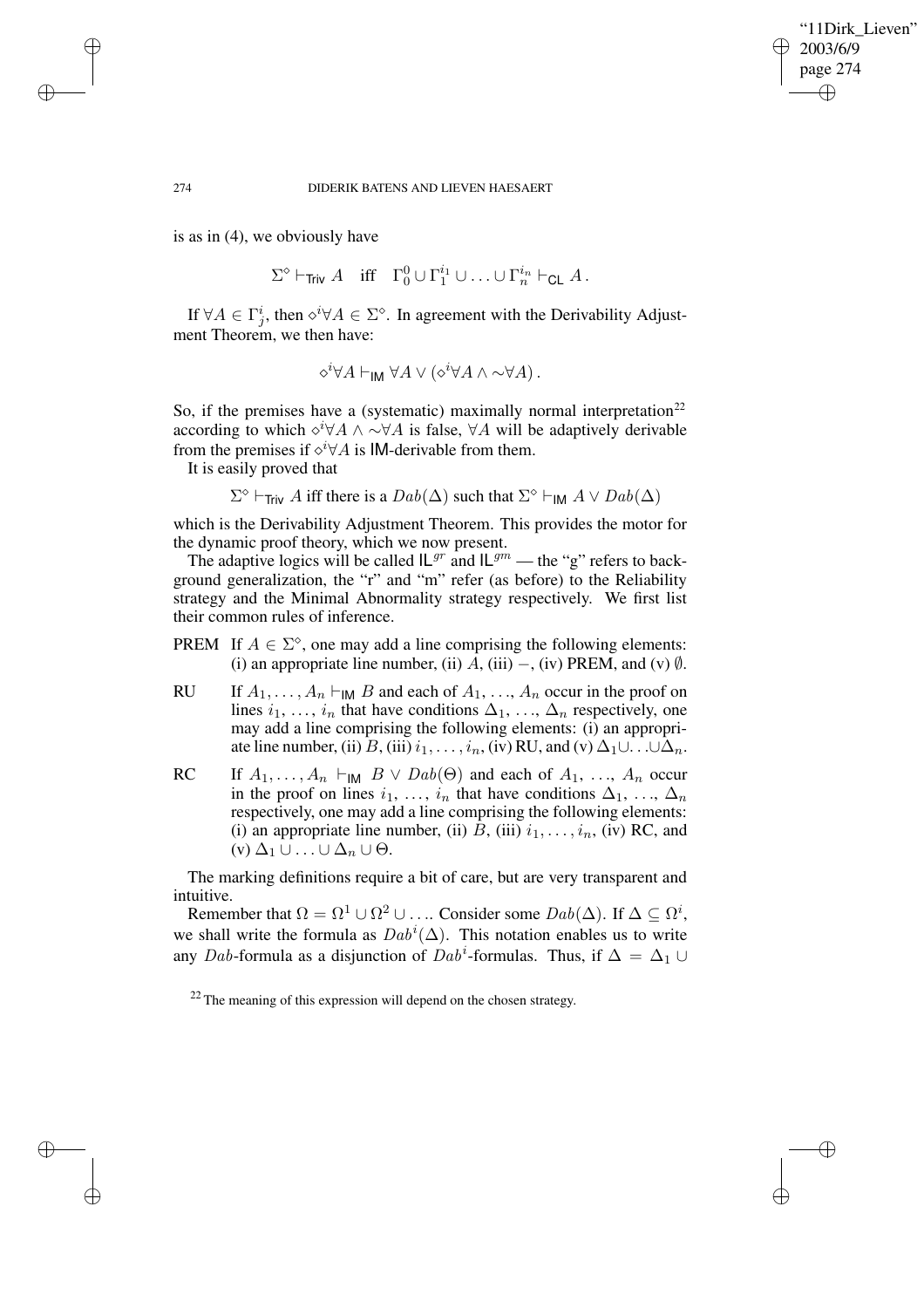$\Delta_2 \cup \Delta_3$  and  $\Delta_1 \subseteq \Omega^4$ ,  $\Delta_2 \subseteq \Omega^7$  and  $\Delta_3 \subseteq \Omega^8$ ,  $Dab(\Delta)$  may be written as  $Dab^4(\Delta_1) \vee Dab^7(\Delta_2) \vee Dab^8(\Delta_3).$ 

Consider a proof from  $\Sigma^{\diamond}$ . Suppose that  $Dab^4(\Delta_1) \vee Dab^7(\Delta_2) \vee Dab^8(\Delta_3)$ has been derived on the empty condition in the proof. In other words, there is a line of the form

$$
i \qquad Dab^4(\Delta_1) \vee Dab^7(\Delta_2) \vee Dab^8(\Delta_3) \qquad \dots \qquad \dots \qquad \emptyset
$$

The proof obviously can be extended with the following line:

✐

✐

✐

✐

$$
j \qquad Dab^8(\Delta_3) \qquad \qquad i \qquad \mathsf{RC} \qquad \Delta_1 \cup \Delta_2
$$

Remark that the sequences of symbols  $\diamond$  in  $\Theta$  count *less than* 8 members. If  $\Delta_1 \cup \Delta_2$  is such that line j is unmarked, in other words, if the premises are such that the members of  $\Delta_1 \cup \Delta_2$  may be taken to be false, then one should conclude that at least one member of  $\Delta_3$  is true on the premises.

Let us say that line j is clean. In general, a *clean line* is one that has as its second element a formula  $Dab^i(\Delta)$  and as its fifth element a set  $\Theta \subseteq \Omega^1 \cup \ldots \cup \Omega^{i-1}$ . Put differently, the second element is a disjunction of abnormalities of the same level, and the fifth element contains only abnormalities of a higher level (that is, with shorter sequences of diamonds).<sup>23</sup>

We shall say that  $Dab^i(\Delta)$  is a *minimal Dab*<sup> $\bar{i}$ </sup>-formula at stage s of the proof if it has been derived at a clean and unmarked line whereas, at stage s,  $Dab^i(\Delta')$  is not derived at a clean and unmarked line for any  $\Delta' \subset \Delta$ .

At any stage of the proof, zero or more  $Dab^i$ -formulas will be derived. Some of them are minimal (at that stage). Let, for each  $i \in \mathbb{N} - \{0\}$ ,  $U_s^i(\Sigma^{\circ})$ be the union of all  $\Delta$  for which  $Dab^i(\Delta)$  is a minimal  $Dab^i$ -formula at stage s. Let  $\Phi_s^{io}(\Gamma)$  be the set of all sets that contain one disjunct out of each minimal  $Dab^i$ -formula at stage s, and let  $\Phi_s^i(\Gamma)$  contain those members of  $\Phi_s^{io}(\Gamma)$  that are not proper supersets of other members of  $\Phi_s^{io}(\Gamma)$ .

*Definition* 10: *Marking for*  $\mathbb{L}^{gr}$ *: Where*  $\Delta$  *is the fifth element of line j, line*  $j$  *is marked at stage s iff,*  $\Delta \cap U_s^i(\Gamma) \neq \emptyset$  for some  $i \in \mathbb{N} - \{0\}$ .

*Definition* 11: *Marking for*  $IL^{gm}$ : *Where A is the second element and*  $\Delta$  *the fifth element of line j, line j is marked at stage s iff, for some*  $i \in \mathbb{N} - \{0\}$ *,* (*i*) *there is no*  $\varphi \in \Phi_s^i(\Gamma)$  *such that*  $\varphi \cap \Delta = \emptyset$ *, or (ii) for some*  $\varphi \in \Phi_s^i(\Gamma)$ *, there is no line* k *that has* A *as its second element and has as its fifth element some*  $\Theta$  *such that*  $\varphi \cap \Theta = \emptyset$ *.* 

<sup>23</sup> If the second element of a clean line is a  $Dab<sup>1</sup>$ -formula, then its fifth element is obviously empty.

'11Dirk Lieven"

2003/6/9 page 275

✐

✐

✐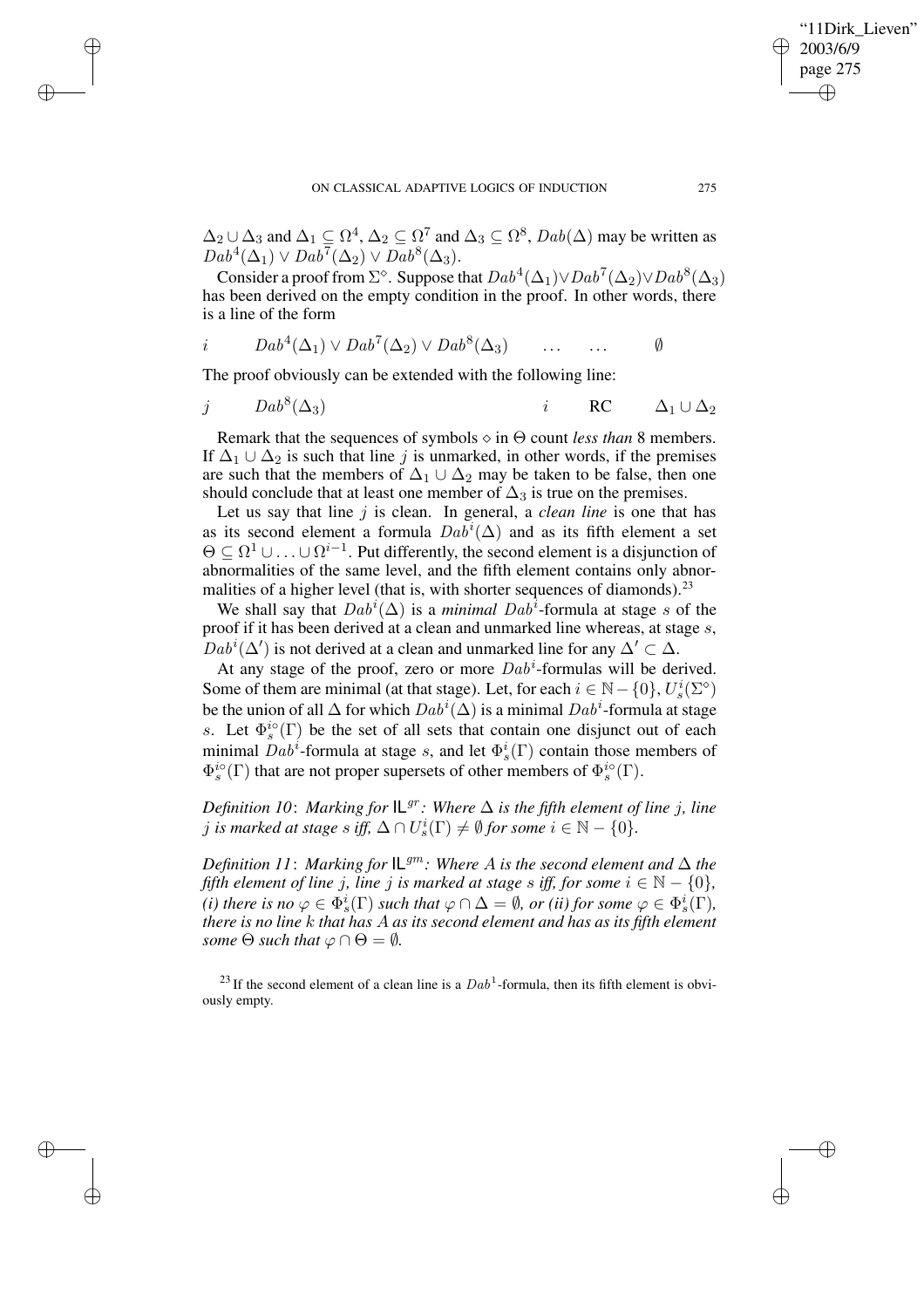$\bigoplus$ 

✐

## 276 DIDERIK BATENS AND LIEVEN HAESAERT

Next,  $IL^{gr}$ -derivability and  $IL^{gm}$ -derivability are defined as usual, viz. by Definitions 5, 6 and 7.

Here is a simple example of a proof. The Reliability strategy and the Minimal Abnormality strategy lead to the same marks. Abbreviations are as before.

| $\mathbf{1}$            | $(Pa \wedge Ra) \wedge Sa$                          |                | PREM Ø    |                                     |
|-------------------------|-----------------------------------------------------|----------------|-----------|-------------------------------------|
| $\overline{c}$          | $Qb \wedge \sim Sb$                                 |                | PREM Ø    |                                     |
| $\overline{\mathbf{3}}$ | $Rd \wedge Pc$                                      |                | PREM Ø    |                                     |
| $\overline{4}$          | $\diamond (\forall x)(Rx \supset Sx)$               |                | PREM Ø    |                                     |
| 5                       | $\Diamond(\forall x)(Qx \supset Rx)$                |                | PREM Ø    |                                     |
| 6                       | $\Diamond^2(\forall x)(Px \supset \sim Rx)$         |                | PREM Ø    |                                     |
| $\tau$                  | $\diamond^3(\forall x)(Rx \supset \sim Qx)$         |                | PREM Ø    |                                     |
| $8\,$                   | $\Diamond^4(\forall x)(Px \supset Qx)$              |                | PREM Ø    |                                     |
| $9^{B15}$               | $(\forall x)(Rx \supset Sx)$                        | $\overline{4}$ |           | RC $\{\diamond(R\supset S)\}\$      |
| $10^{B15}$ Sd           |                                                     | 3, 9           |           | RU $\{\diamond(R\supset S)\}\$      |
| $11^{B15} \sim Rb$      |                                                     | 2, 9 RU        |           | $\{\diamond(R\supset S)\}\$         |
|                         | $12^{B15} (\forall x)(Qx \supset Rx)$               | 5              | RC        | $\{\diamond(Q\supset R)\}\$         |
| $13^{B15}$ Rb           |                                                     | 2, 12          | <b>RU</b> | $\{\diamond(Q \supset R)\}\$        |
|                         | 14 $\sim (\forall x)(Rx \supset Sx) \vee$           |                |           |                                     |
|                         | $\sim (\forall x)(Qx \supset Rx)$                   | 2              | <b>RU</b> | Ø                                   |
| 15                      | $Dab\{\diamond(R\supset S),\diamond(Q\supset R)\}\$ | 4, 5, 14 RU    |           | Ø                                   |
|                         | $16^{B19} (\forall x)(Px \supset \sim Rx)$          | 6              | RC        | $\{\diamond^2(P \supset \sim R)\}\$ |
| $17^{B19} \sim Rc$      |                                                     | 3, 16          | RU        | $\{\diamond^2(P\supset \sim R)\}\$  |
|                         | 18 $\sim (\forall x)(Px \supset \sim Rx)$           | 1              | <b>RU</b> | Ø                                   |
|                         | 19 $Dab\{\diamond^2(P\supset \sim R)\}\$            | 6, 18          | <b>RU</b> | Ø                                   |
|                         | 20 $(\forall x)(Rx \supset \sim Qx)$                | 7              | RC        | $\{\diamond^3(R\supset \sim Q)\}\$  |
| 21                      | $\sim\!\!Qa$                                        | 1, 20          | RU        | $\{\diamond^3(R\supset \sim Q)\}\$  |
|                         | 22 <sup>B26</sup> $(\forall x)(Px \supset Qx)$      | 8              | RC        | $\{\diamond^4(P \supset Q)\}\$      |
| $23^{B26}$ Qa           |                                                     | 1, 22          | <b>RU</b> | $\{\diamond^4(P \supset Q)\}\$      |
| $24^{B26}$ Qc           |                                                     | 3, 22          | <b>RU</b> | $\{\diamond^4(P \supset Q)\}\$      |
| 25                      | $\sim (\forall x)(Px \supset Qx) \vee$              |                |           |                                     |
|                         | $\sim (\forall x)(Rx \supset \sim Qx)$              | 1              | <b>RU</b> | Ø                                   |
| 26                      | $Dab\{\diamond^4(P\supset Q)\}\$                    | 7, 8, 25 RU    |           | $\{\diamond^3(R\supset \sim Q)\}\$  |
|                         |                                                     |                |           |                                     |

Finally, we briefly spell out the semantics. For any IM-model M of  $\Sigma^{\diamond}$ and for every  $i \in \mathbb{N} - \{0\}$ ,  $Ab^i(M) =_{df} {\{\circ^i A \wedge \sim A \mid M \models \circ^i A \wedge \sim A\}}$ .  $Dab^i(\Delta)$  is a *minimal Dab<sup>i</sup>*-consequence of  $\Sigma^{\diamond}$  iff  $Dab^i(\Delta) \vee Dab(\Theta)$  is a minimal Dab-consequence of  $\Sigma^{\diamond}$  for some (possibly empty)  $\Theta \subseteq \Omega^1 \cup \ldots \cup$  $\Omega^{i-1}$ . Where  $Dab^i(\Delta_1)$ ,  $Dab^i(\Delta_2)$ , ... are the minimal  $\widetilde{Dab^i}$ -consequences of  $\Sigma^{\diamond}$ ,  $U^{i}(\Sigma^{\Delta}) =_{df} \Delta_1 \cup \Delta_2 \cup \ldots$ 

✐

✐

✐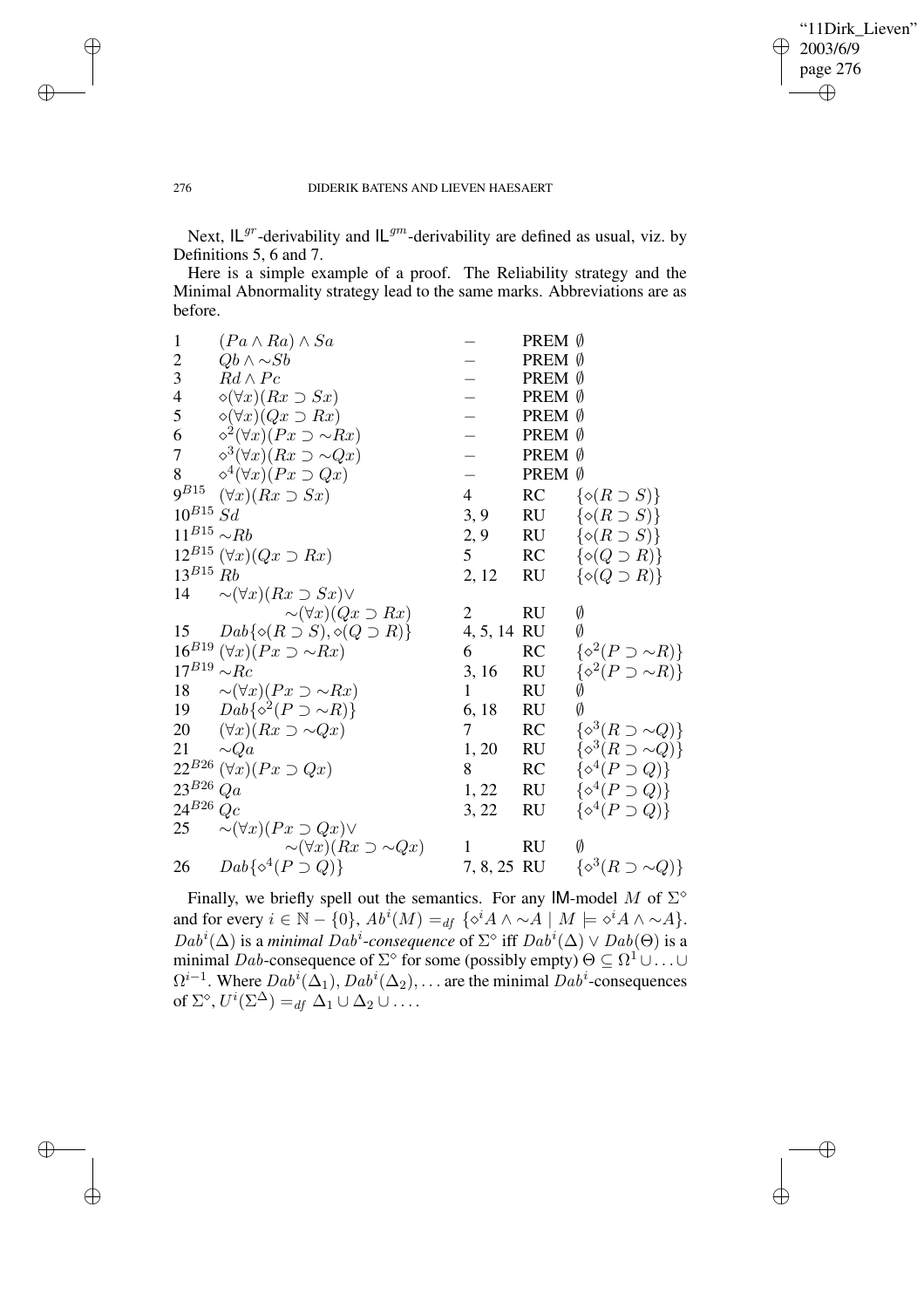✐

The  $IL^{gr}$ -models of  $\Sigma^{\diamond}$  are defined by a sequence of selections of models as follows:

 $\mathcal{M}_0^r =_{df} \{ M \mid M \models \Sigma^{\diamond}\}\$ 

and

✐

✐

✐

✐

$$
\mathcal{M}_{i+1}^r =_{df} \{ M \in \mathcal{M}_i^r \mid Ab^{i+1}(M) \subseteq U^{i+1}(\Sigma^{\diamond}) \}.
$$

Finally,  $\Sigma^{\diamond} \vDash_{\mathsf{IL}^{gr}} A$  iff A is verified by every  $\mathsf{IL}^{gr}$ -model of  $\Sigma^{\diamond}$ . The  $IL^{gm}$ -models of  $\Sigma^{\diamond}$  are defined by a similar sequence of selections of models:

$$
\mathcal{M}_0^m =_{df} \{ M \mid M \models \Sigma^\diamond \}
$$

and

$$
\mathcal{M}^m_{i+1} =_{df} \{ M \in \mathcal{M}^m_i \mid \text{ for no } M' \in \mathcal{M}^m_i, Ab^{i+1}(M') \subset Ab^{i+1}(M) \}
$$

 $\Sigma^{\diamond} \vDash_{\mathsf{IL}^{gm}} A$  iff A is verified by every  $\mathsf{IL}^{gm}$ -model of  $\Sigma^{\diamond}$ .

## 6. *Prioritized Pragmatic Background Generalizations*

The reason to introduce pragmatic background generalizations was discussed in Section 1: some generalizations are retained even after they have been falsified. What this comes to is that, even if the generalization itself has been falsified, the instances of the generalizations are retained, unless and until they are themselves falsified. The previous sentence contains the full plot. Pragmatic background generalizations have to be handled as sets of instances, rather than as generalizations. A different matter is that, just like normal background generalizations, pragmatic background generalizations should be prioritized. Let  $A$  and  $B$  be instances of two different pragmatic background generalizations. If the data contradict  $A \wedge B$ , either A or B may nevertheless be retained depending on the priority of the pragmatic generalization from which it is an instance.

With this settled, handling pragmatic background generalizations is simple enough. All we have to change is the modal 'translation' of  $\Sigma$ . Let us proceed in the crudest possible way. All pragmatic background generalizations are of the form  $\forall A$  in which A is purely functional. Suppose that  $x_1, \ldots, x_n$  are the individual variables that occur in A. By an instance of A we obviously mean a formula in which each  $x_i$  is systematically replaced by an individual constant  $a_i$ . Let  $A^{x_1,...,x_n}_{a_1,...,a_n}$  denote an instance of A. Where  $\Sigma$  is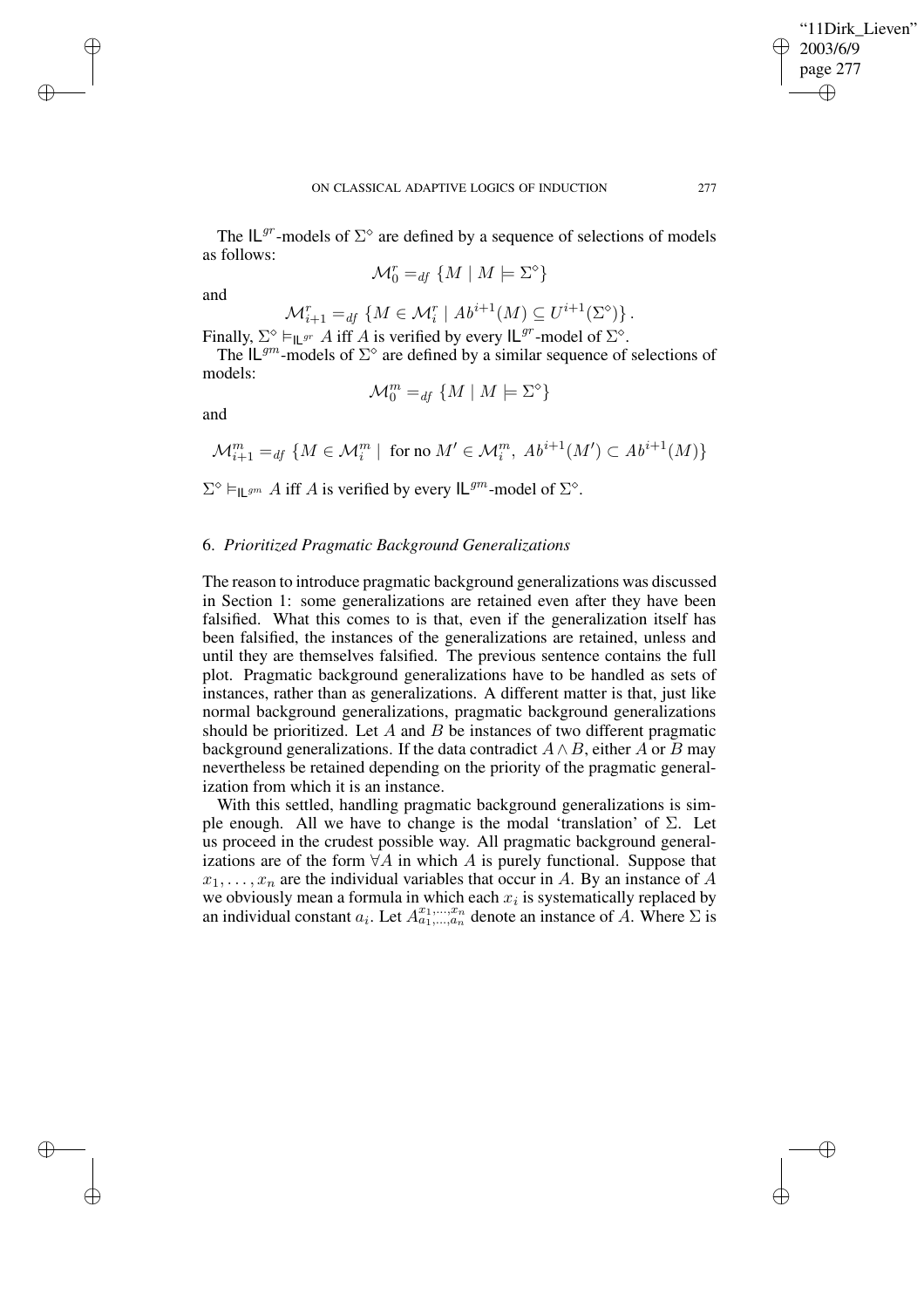✐

#### 278 DIDERIK BATENS AND LIEVEN HAESAERT

as in (4), we define (quite differently from the previous section)<sup>24</sup>

 $\Sigma^{\diamond} = \{A \mid A \in \Gamma_0^0\} \cup \{ \diamond^i A^{x_1,\dots,x_n}_{\alpha_1,\dots,\alpha_n} \mid \forall A \in \Gamma_j^i; 0 < j \leq n; \alpha_1,\dots,\alpha_n \in \mathcal{C} \}.$ 

The logics  $IL^{gr}$  and  $IL^{gm}$  adequately handle pragmatic background generalizations. We have the same lower limit logic, the same set of abnormalities (and hence the same upper limit logic) and the same semantics and proof theory. Under the modal translation from the previous section, we faced a take-it-or-leave-it situation with respect to a generalization ∀A. To be more precise, any background generalization ∀A was separately and jointly (with other generalizations of the same level) compatible with the data and the retained generalizations of lower levels, or it had to go. Under the present translation, instances of pragmatic background generalizations are retained, provided they are separately and jointly (with instances of other generalizations of the same level) compatible with the data and the retained instances of generalizations of lower levels. Once the premises are correctly phrased, the same logics handle them adequately. To illustrate the matter, we present an example of a simple proof. The instances of pragmatic background generalizations are all instances of  $\Diamond(\forall x)(Rx \supset Sx)$ ,  $\Diamond(\forall x)(Qx \supset Rx), \Diamond \Diamond(\forall x)(Px \supset \neg Rx), \Diamond \Diamond \Diamond(\forall x)(Rx \supset \neg Qx)$ , and  $\diamond \diamond \diamond \diamond (\forall x)(Px \supset Qx).$ 

| $\mathbf{1}$    | $(Pa \wedge Ra) \wedge Sa$                       |              | PREM Ø      |                                 |
|-----------------|--------------------------------------------------|--------------|-------------|---------------------------------|
| 2               | $Qb \wedge \sim Sb$                              |              | PREM Ø      |                                 |
| 3               | $Rd \wedge Pc$                                   |              | PREM 0      |                                 |
| $\overline{4}$  | $\diamond (Rb \supset Sb)$                       |              | PREM 0      |                                 |
| $5\overline{)}$ | $\diamond (Rd \supset Sd)$                       |              | PREM Ø      |                                 |
| $6^{B14}$       | $Rb \supset Sb$                                  | 4            | RC          | $\{\Diamond(Rb \supset Sb)\}\$  |
| $7^{B14}$       | $\sim$ Rb                                        | 2, 6         | RU          | $\{\Diamond(Rb \supset Sb)\}\$  |
| 8               | $Rd \supset Sd$                                  | 5            | RC          | $\{\Diamond (Rd \supset Sd)\}\$ |
| 9               | S d                                              | 3, 8         | <b>RU</b>   | $\{\Diamond (Rd \supset Sd)\}\$ |
| 10              | $\diamond (Qb \supset Rb)$                       |              | <b>PREM</b> | Ø                               |
|                 | $11^{B14} Qb \supset Rb$                         | 10           | RC          | $\{\Diamond (Qb \supset Rb)\}\$ |
| $12^{B14}$ Rb   |                                                  | 2, 11        | <b>RU</b>   | $\{\Diamond (Qb \supset Rb)\}\$ |
| 13              | $\sim (Qb \supset Rb) \vee \sim (Rb \supset Sb)$ | 2            | RU          |                                 |
| 14              | $Dab\{\diamond(Qb\supset Rb),\}$                 |              |             |                                 |
|                 | $\diamond (Rb \supset Sb)$                       | 4, 10, 13 RU |             | Ø                               |
| 15              | $\Diamond^2(Pa \supset \sim Ra)$                 |              | PREM Ø      |                                 |

<sup>24</sup> Even if  $\Sigma$  is finite,  $\Sigma^{\diamond}$  is infinite but characterized by finitely many forms. For those who dislike this, it is simple enough to apply a variant of IM in which all  $w \in W - \{w_0\}$ have the property  $v_M((\forall \alpha)A(\alpha), w) = 1$  iff  $v((\forall \alpha)A(\alpha), w) = 1$  and  $v_M(A(\beta), w) = 1$ for all  $\beta \in \mathcal{C} \cup \mathcal{O}$ .

✐

✐

✐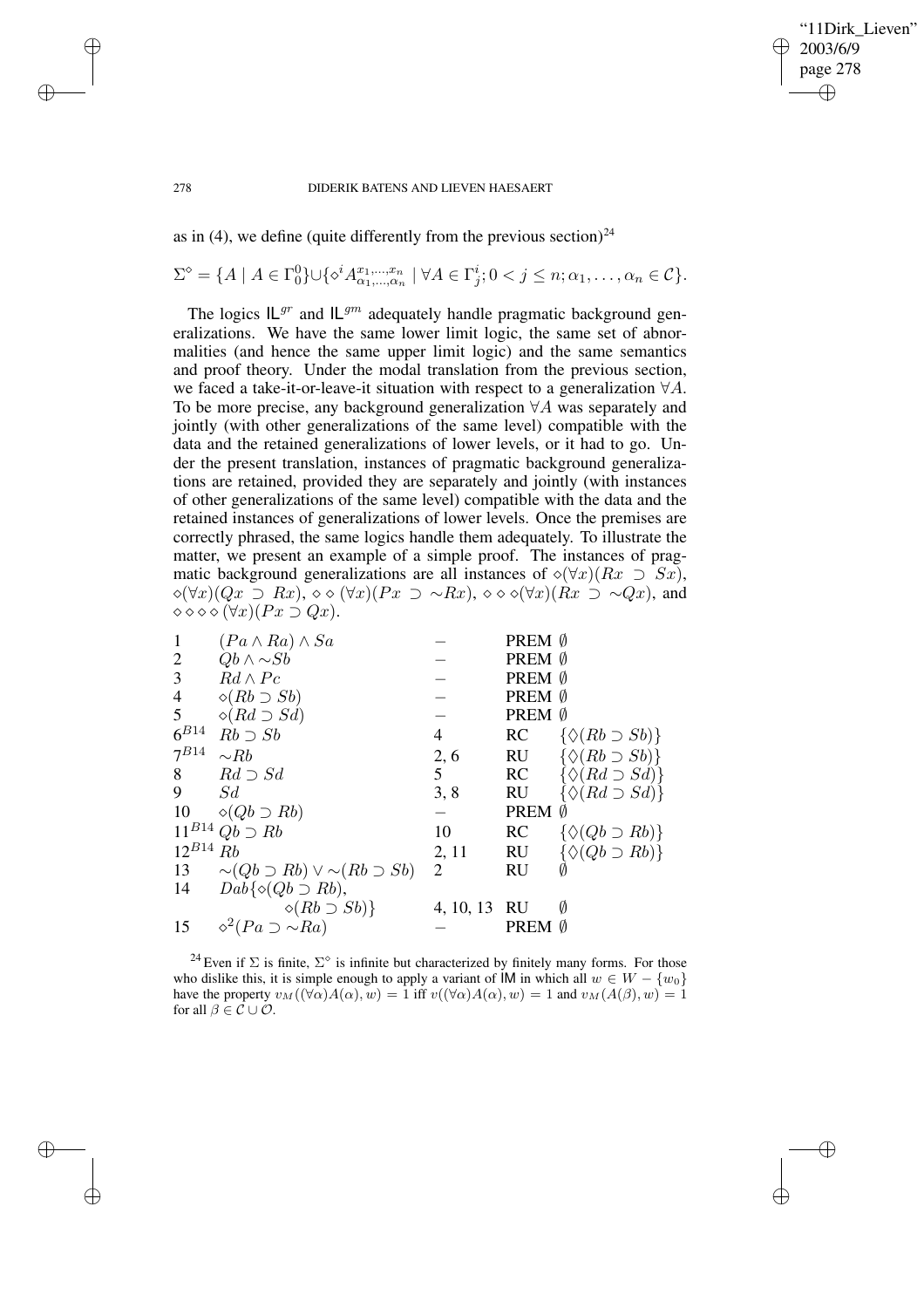✐

#### ON CLASSICAL ADAPTIVE LOGICS OF INDUCTION 279

|            | $16^{B18} Pa \supset \sim Ra$            | 15            | <b>RC</b>   | $\{\Diamond^2(Pa \supset \sim Ra)\}\$  |
|------------|------------------------------------------|---------------|-------------|----------------------------------------|
| 17         | $\sim (Pa \supset \sim Ra)$              | 1             | RU          |                                        |
| 18         | $Dab\{\Diamond^2(Pa \supset \sim Ra)\}\$ | 15, 17        | RU          |                                        |
| 19         | $\Diamond^2 (Pc \supset \sim Rc)$        |               | PREM        | Ø                                      |
| 20         | $Pc \supset \sim Rc$                     | 19            | <b>RC</b>   | $\{\Diamond^2 (Pc \supset \sim Rc)\}\$ |
| 21         | $\sim$ Rc                                | 3, 20         | <b>RU</b>   | $\{\Diamond^2 (Pc \supset \sim Rc)\}\$ |
| 22         | $\Diamond^3(Ra\supset \sim Qa)$          |               | <b>PREM</b> | Ø                                      |
| 23         | $Ra \supset \sim Qa$                     | 22            | RC          | $\{\Diamond^3(Ra\supset \sim Qa)\}\$   |
| 24         | $\sim Qa$                                | 1, 23         | RU          | $\{\Diamond^3(Ra\supset \sim Qa)\}\$   |
| 25         | $\Diamond^4(Pa \supset Qa)$              |               | <b>PREM</b> | Ø                                      |
| $26^{B29}$ | $Pa \supset Qa$                          | 25            | <b>RC</b>   | $\{\Diamond^4(Pa\supset Qa)\}\$        |
| $27^{B29}$ | Qa                                       | 1, 26         | <b>RU</b>   | $\{\Diamond^4(Pa\supset Qa)\}\$        |
| 28         | $\sim (Pa \supset Qa) \vee$              |               |             |                                        |
|            | $\sim (Ra \supset \sim Qa)$              |               | RU          | Ø                                      |
| 29         | $Dab\{\Diamond^4(Pa\supset Qa)\}\$       | 22, 25, 28 RU |             | $\{\Diamond^3(Ra\supset \sim Qa)\}\$   |
| 30         | $\Diamond^4(Pc \supset Qc)$              |               | PREM        | Ø                                      |
| 31         | $Pc \supset Qc$                          | 30            | <b>RC</b>   | $\{\Diamond^4(Pc\supset Qc)\}\$        |
| 32         | Qc                                       | 3, 31         | <b>RU</b>   | $\{\Diamond^4(Pc\supset Qc)\}\$        |

# 7. *Background Theories*

✐

✐

✐

✐

We shall consider theories as sets of statements that form connected wholes in at least two respects. First, the consequences of a theory are not just the consequences of the statements that make up the theory, but the consequences of the set. Next, if some consequence of a theory is falsified, the theory is rejected as a whole, and not just those members of the theory from which the consequence is derivable.

Of course, this approach is a simplification. First of all, consequences of a rejected theory will usually be retained as background generalizations or as pragmatic background generalizations. However, the choice of those consequences is not a function of the theory itself or of its degree of priority with respect to other theories. Hence, this problem falls beyond the scope of the logics of induction discussed in the present paper. Moreover, falsified theories are often not rejected at all, but are retained for all applications except for those at which the falsification applies. The underlying reasoning is clearly captured by an adaptive logic. However, this logic is necessarily *inconsistency-adaptive* and cannot have CL as its lower limit logic. For this reason, we do not discuss this logic in the present paper but postpone its discussion to a paper about the many inconsistency-adaptive forms of reasoning that are connected to inductive reasoning.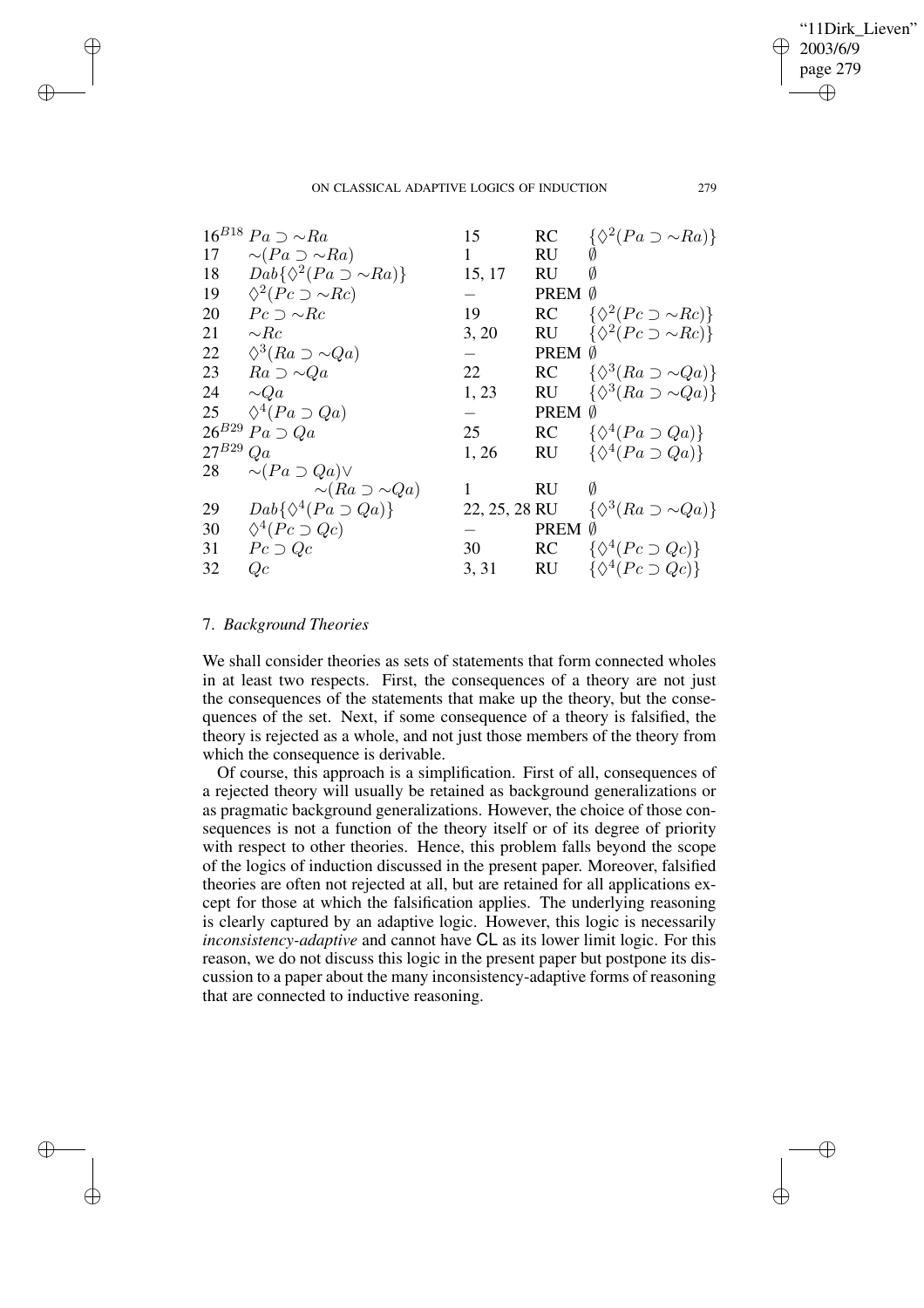✐

#### 280 DIDERIK BATENS AND LIEVEN HAESAERT

Given the present confines, how should a logic handle background theories? It is important to realize that two different theories may be assigned the same degree of priority. This is why the usual notation should be as the  $\Sigma$  in (4). The official formulation of the premises will again be a 'modal translation' of  $\Sigma$ . As the consequences of a theory are the consequences of the set of statements (for example  $\Gamma_j^{i_j}$  $j^{ij}$ ), and not of the individual statements, the 'translation' will read<sup>25</sup>

$$
\Sigma^{\diamondsuit} = \{ \diamond^{i} (A_1 \wedge \ldots \wedge A_m) \mid A_1, \ldots, A_m \in \Gamma_j^i \text{ for some } \Gamma_j^i \in \Sigma \}. \tag{5}
$$

in which the modal symbols are settled by the logic  $T$  from Section 4. This warrants at once that  $\Diamond^i A$  is T-derivable from the premises iff there is a  $\Gamma^i_j$ such that  $\Gamma_j^i \vdash_{\mathsf{CL}} A$ . The idea for the adaptive logic is obviously that A is derivable from  $\Diamond^i A$ , unless an abnormality prevents this.

Let us now turn to the adaptive logic that should handle the relation between the data  $\Gamma_0^0$  and a *single* theory, say  $\Gamma_1^1$  (the priority index is of course arbitrary provided it is larger than 0). On the official formulation, the set of premises is  $\Sigma^{\diamondsuit} = \Gamma_0^0 \cup \{ \diamondsuit (A_1 \wedge \ldots \wedge A_m) \mid A_1, \ldots, A_m \in \Gamma_1^1 \}$ . As the whole theory has to be left or kept according as it is falsified or not, we typically need a *flip-flop* logic. Flip-flop logics are a border case of adaptive logics with the following property: the adaptive consequences are identical to the lower limit consequences if an abnormality is derivable from the premises (by the lower limit logic), and are identical to the upper limit consequences otherwise.<sup>26</sup> This is precisely what a flip-flop logic will deliver: either all CL-consequences of the theory  $\Gamma_1^1$  are retained, or none of them is (except when it follows from the data and retained theories).

The technical implementation of this idea is easily obtained. Let us define two adaptive logics  $T^{ftr}$  and  $T^{ftm}$ . These are *flat* adaptive logics to handle a single background *theory* by, respectively, the *Reliability* strategy and the *Minimal Abnormality* strategy — later we shall upgrade these logics to respectively  $T^{tr}$  and  $T^{tm}$  to handle a prioritized set of theories. The set of

✐

✐

✐

 $25$  Sometimes a theory is represented by a single formula (for example in [11]), viz. the conjunction of the finite set of statements that make up the theory. However, most interesting theories will at least include Arithmetic, and the first order induction 'axiom' is actually a schema, representing infinitely many axioms.

<sup>&</sup>lt;sup>26</sup> Some people think that all adaptive logics are flip-flop logics, but this is obviously mistaken. Most adaptive logics assign to an abnormal premise set more consequences than the lower limit logic.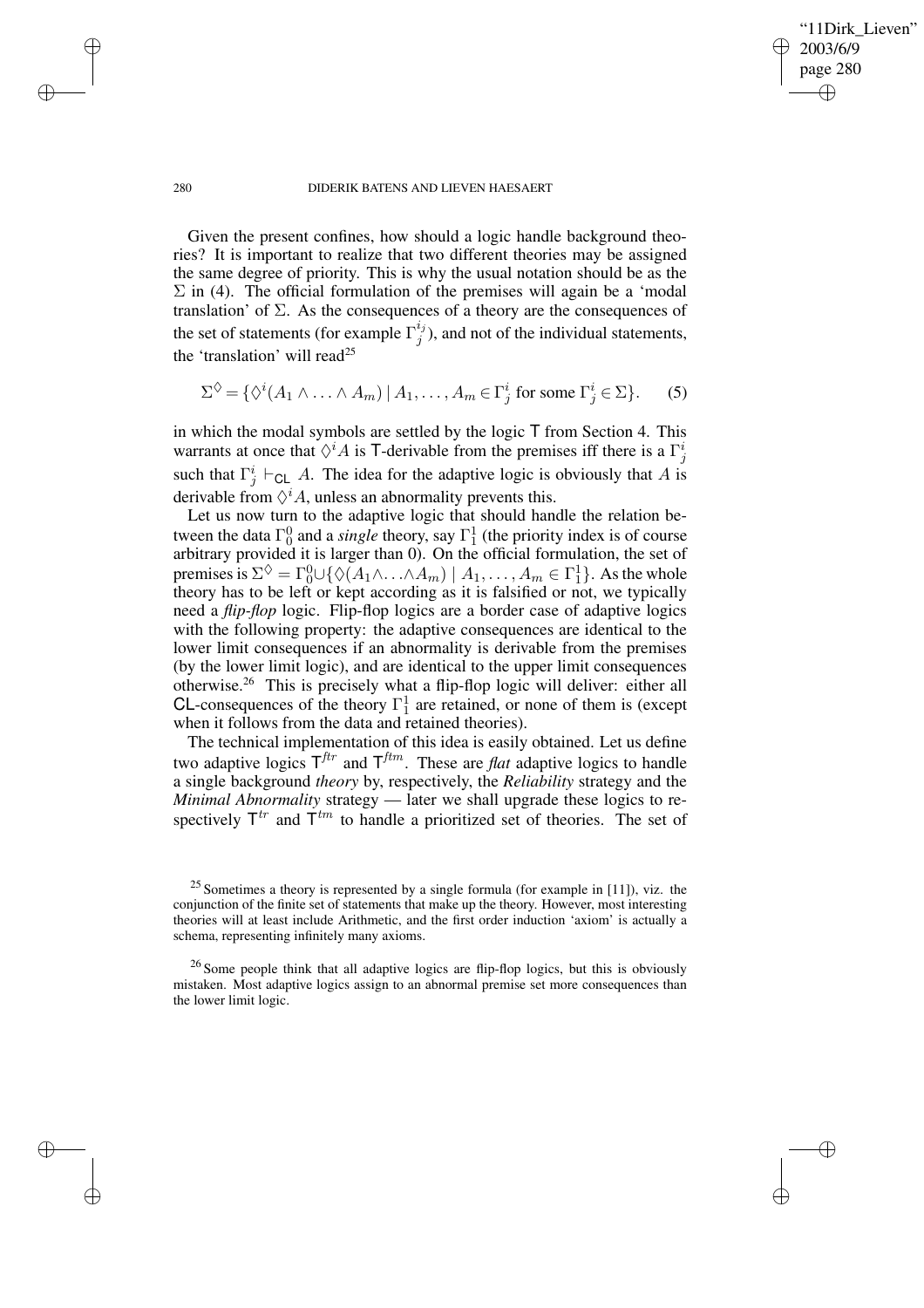✐

✐

✐

abnormalities  $\Omega$  comprises all formulas of the form  $\Diamond A \land \sim A$  and a Dabformula is a disjunction of members of  $\Omega$  as before. The upper limit logic is obviously Triv.

It is easily seen that these logics provide exactly the desired result. We shall show this for  $T^{ftr}$ . If  $\Sigma^{\lozenge}$  is normal, then obviously  $C_{n_Tf^{tr}}(\Sigma^{\lozenge}) =$  $Cn_{\text{Triv}}(\Sigma^{\lozenge})$ ; in other words, all of the theory is retained. If  $\Sigma^{\lozenge}$  is abnormal, then, as we now shall show,  $Cn_{\mathsf{T}^{ftr}}(\Sigma^{\lozenge}) = Cn_{\mathsf{T}}(\Sigma^{\lozenge})$ ; in other words, the whole theory is rejected.

Suppose then that  $\Sigma^{\diamondsuit}$  is abnormal. This means that there are  $B_1, \ldots,$  $B_n$   $(n > 0)$  such that  $(\Diamond B_1 \land \neg B_1) \lor ... \lor (\Diamond B_n \land \neg B_n)$  is T-derivable from  $\Sigma^{\Diamond}$ . Consider an arbitrary A such that  $\Sigma^{\Diamond} \vdash_{\mathsf{T}} \Diamond A$ . If  $\Sigma^{\Diamond} \vdash_{\mathsf{T}} A$ , then  $\Sigma^{\Diamond}$   $\vdash_{\mathsf{T}} \Diamond A$  is inconsequential. If  $\Sigma^{\Diamond} \vdash_{\mathsf{T}} \sim A$ , then  $\Sigma^{\Diamond} \vdash_{\mathsf{T}} \Diamond A \land \sim A$ , and hence  $\Diamond A \land \sim A \in U(\Sigma^{\Diamond})$ . If  $\Sigma^{\Diamond} \nvdash_{\mathsf{T}} A$  and  $\Sigma^{\Diamond} \nvdash_{\mathsf{T}} \sim A$ , then

$$
(\Diamond A \land \sim A) \lor (\Diamond (A \supset B_1) \land \sim (A \supset B_1)) \lor \dots \lor (\Diamond (A \supset B_n) \land \sim (A \supset B_n))
$$

is a minimal Dab-consequence of  $\Sigma^{\Diamond}$  and hence  $\Diamond A \land \sim A \in U(\Sigma^{\Diamond})$ .<sup>27</sup> Summarizing, if  $\Sigma^{\diamondsuit}$  is abnormal and A is a CL-consequence of the theory (hence  $\Diamond A$  is a T-consequence of  $\Sigma^{\Diamond}$ ), then A is a T<sup>ftr</sup>-consequence of  $\Sigma^{\Diamond}$ iff it is a CL-consequence of  $\Sigma^{\diamondsuit}$  (and hence is a CL-consequence of the data). A similar result may be established for  $T<sup>ftm</sup>$ .

Given these results, we shall present a direct dynamic proof format (one in which the modalities are suppressed). In a standard proof, one would have a conditional rule allowing for the following transition, where  $A \in \Gamma_1^1$ :

$$
\begin{array}{ccccccccc}\ni & \Diamond A & & \cdots & \cdots & \emptyset \\
i+1 & A & & & i & \mathbf{RC} & \{\Diamond A \wedge \sim A\}\n\end{array}
$$

If  $\Gamma_1^1$  is contradicted by the data, then line  $i + 1$  will be marked because the adaptive logic is a flip-flop. This means that we may just as well write:

$$
\begin{array}{ccccccccc}\ni & \Diamond A & & & \dots & \dots & \emptyset \\
i+1 & A & & & & i & RC & \{\Gamma^1_1\} \end{array}
$$

and mark all lines that have  $\Gamma_1^1$  in their condition as soon as some  $B \wedge \sim \sim B$ has been derived on the condition  $\{\Gamma_1^1\}$ .<sup>28</sup> Remark that we do not change the logic, but only the notation, and that we mark in view of a derivable rule.

<sup>27</sup> As  $\Sigma^{\Diamond}$  ⊬<sub>T</sub> A and  $\Sigma^{\Diamond}$  ⊬<sub>T</sub> ∼A, neither  $\Diamond A \land \sim A$  nor  $(\Diamond(A \supset B_1) \land \sim(A \supset B_1)) \lor$ ...  $\vee (\Diamond (A \supset B_n) \wedge \sim (A \supset B_n))$  are T-derivable from  $\Sigma^{\Diamond}$ .

<sup>28</sup> If both  $\Gamma_0^0$  and  $\Gamma_1^1$  are consistent, B will be derived from one of these and ∼B from the other.

"11Dirk Lieven"

2003/6/9 page 281

✐

✐

✐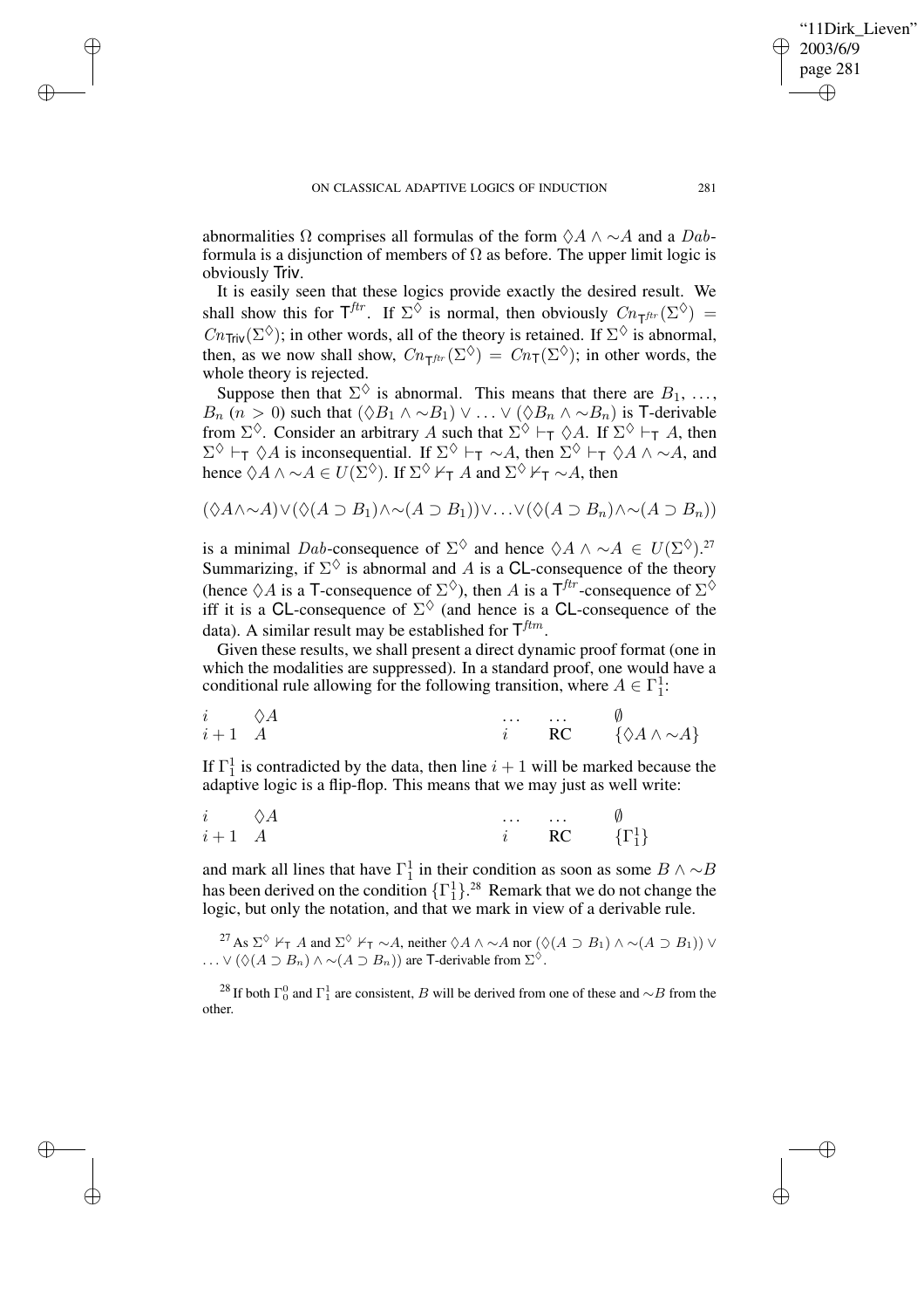✐

#### 282 DIDERIK BATENS AND LIEVEN HAESAERT

As the next step, we upgrade the logics to respectively  $T^{tr}$  and  $T^{tm}$  in order to handle a prioritized set of theories. The lower logic is T, the set of abnormalities  $\Omega = \{ \Diamond^i A \wedge \neg A \mid A \in \mathcal{W}; i \in \mathbb{N} - \{0\} \}$ , and the upper limit logic Triv. The set of premises has the form  $\Sigma^{\lozenge}$  as in (5).

Let us start with the semantics. For any T-model M of  $\Sigma^{\Diamond}$  and for every  $i \in \mathbb{N} - \{0\}$ , we define  $Ab^i(M) =_{df} {\sqrt{\langle \delta^i A \wedge \sim A \mid M \models \langle \delta^i A \wedge \sim A \rangle}}.$ For every  $i \in \mathbb{N} - \{0\}$ , we define  $U^{i}(\Sigma^{\Delta}) =_{df} \Delta_1 \cup \Delta_2 \cup ...$ , where  $Dab^i(\Delta_1), Dab^i(\Delta_2), \ldots$  are the minimal  $Dab^i$ -consequences of  $\Sigma^{\diamondsuit}$ .

The  $IL^{tr}$ -models of  $\Sigma^{\lozenge}$  are defined by a sequence of selections of models as follows:

$$
\mathcal{M}_0^r =_{df} \{ M \mid M \models \Sigma^\Diamond \}
$$

and

$$
\mathcal{M}_{i+1}^r =_{df} \{ M \in \mathcal{M}_i^r \mid Ab^{i+1}(M) \subseteq U^{i+1}(\Sigma^\lozenge) \}.
$$

Finally,  $\Sigma^{\diamondsuit} \vDash_{\mathsf{IL}^{tr}} A$  iff A is verified by every  $\mathsf{IL}^{tr}$ -model of  $\Sigma^{\diamondsuit}$ .

The  $IL^{tm}$ -models of  $\Sigma^{\diamondsuit}$  are defined in a similar way:

$$
\mathcal{M}_0^m =_{df} \{ M \mid M \models \Sigma^\Diamond \}
$$

and

$$
\mathcal{M}^m_{i+1} =_{df} \{ M \in \mathcal{M}^m_i \mid \text{ for no } M' \in \mathcal{M}^m_i, Ab^{i+1}(M') \subset Ab^{i+1}(M) \}
$$

 $\Sigma^{\Diamond} \models_{\mathsf{IL}^{tm}} A$  iff A is verified by every  $\mathsf{IL}^{tm}$ -model of  $\Sigma^{\Diamond}$ .

In the direct dynamic proofs, the conditions (fifth elements) of the lines will be sets of theories rather than sets of abnormalities. That A is derived on a condition like  $\{\Gamma_5^2, \Gamma_7^1\}$  is correctly interpreted as: A is derivable from the premises (the data and the theories) unless an abnormality is CL-derivable from  $\Gamma_0^0 \cup \Gamma_5^2 \cup \Gamma_7^1$  — remark that the members of  $\Gamma_0^0$  are always available. As before, that an inconsistency is derived on some condition ∆ indicates that a disjunction of abnormalities is derivable from  $\Gamma_0^0 \cup \bigcup_{i}(\Delta)$ . Here are the rules for the dynamic proof theories:

- **PREM** If  $A \in \Sigma^{\diamond} \cap \mathcal{W}$  (in other words,  $A \in \Gamma_0^0$ ), one may add a line comprising the following elements: (i) an appropriate line number, (ii)  $A$ , (iii) –, (iv) PREM, and (v)  $\emptyset$ .
- CPREM If  $B_1, \ldots, B_n \in \Gamma_j^i$  and hence  $\Diamond^i(B_1 \land \ldots \land B_n) \in \Sigma^\Diamond$ , one may add a line comprising the following elements: (i) an appropriate line number, (ii)  $B_1 \wedge \ldots \wedge B_n$ , (iii) –, (iv) CPREM, and (v)  $\{\Gamma_j^i\}$ .<sup>29</sup>

✐

✐

✐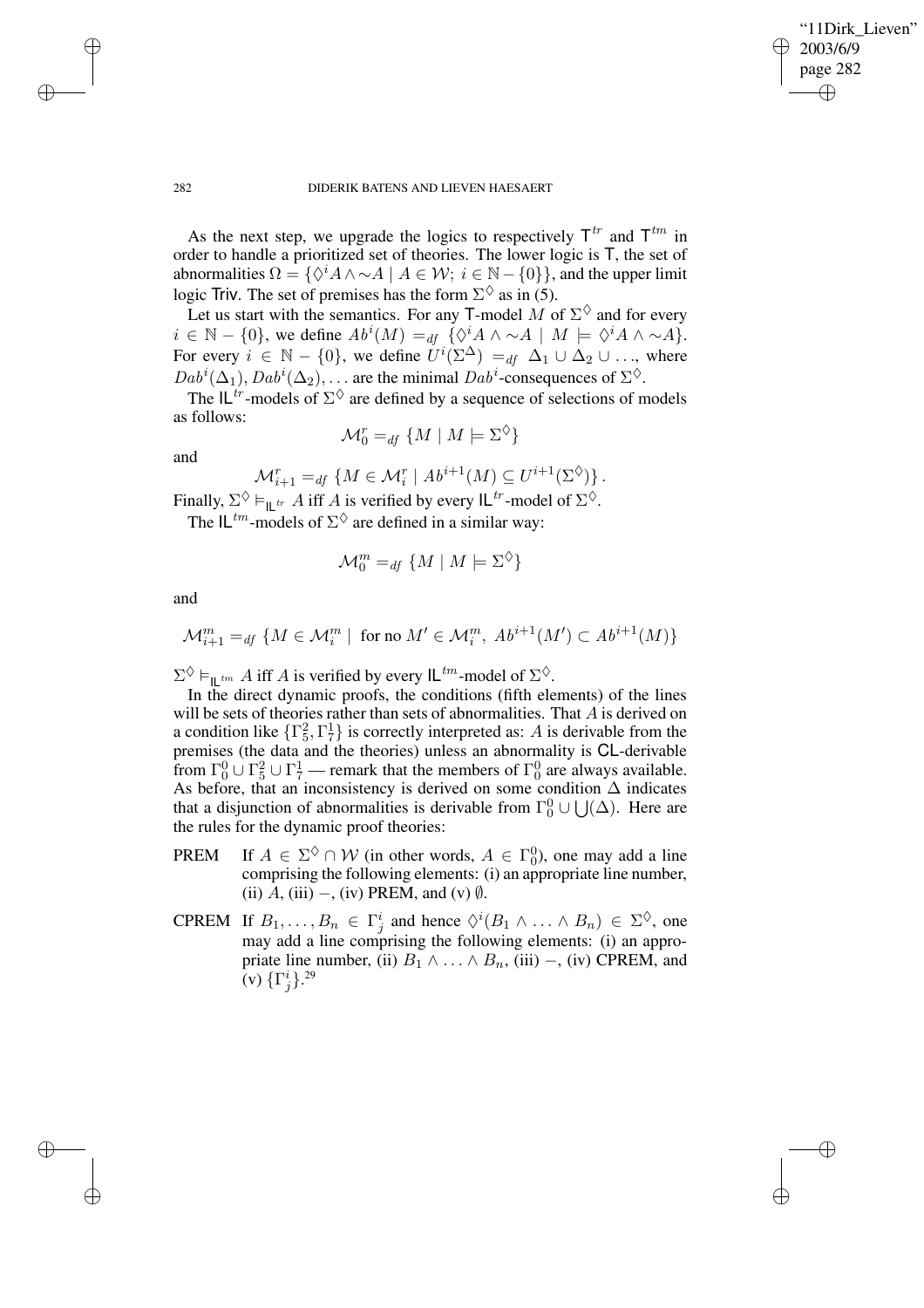✐

✐

✐

RU If  $A_1, \ldots, A_n \vdash_{\mathsf{T}} B$  and each of  $A_1, \ldots, A_n$  occur in the proof on lines  $i_1, \ldots, i_n$  that have conditions  $\Delta_1, \ldots, \Delta_n$  respectively, one may add a line comprising the following elements: (i) an appropriate line number, (ii) B, (iii)  $i_1, \ldots, i_n$ , (iv) RU, and (v)  $\Delta_1 \cup$  $\ldots \cup \Delta_n$ .

Remark that the direct dynamic proof theory does not require a conditional rule of the usual type. CPREM is the only conditional rule. The marking rules are very simple but require some explanation. Suppose that, on line k, an inconsistency is derived on the condition  $\{\Gamma_{i}^{i_1}\}$  $\frac{i_1}{j_1},\ldots \widehat{\Gamma^i_{j_n}}$  $_{j_{n}}^{\imath_{n}}$  }. This indicates that one of the theories is unreliable. Remember, however, that a lower superscript expresses that a theory has a higher priority. So, line  $k$ indicates that one should reject one of the theories in the condition that have the highest superscript, unless of course another theory is rejected for a different reason. Such a reason would be that the theory occurs in the condition of an inconsistency and that its superscript is maximal in that condition we illustrate this by an example below.<sup>30</sup> A simple example is where an inconsistency is derived on condition  $\{\Gamma_4^2, \Gamma_3^4\}$  but an inconsistency is also derived on the condition  $\{\Gamma_4^2, \Gamma_2^1\}$ . The latter line indicates that  $\Gamma_4^2$  should be rejected, whence the former line (is already marked and) does not provide one with a reason to reject  $\Gamma_3^4$ .

We now specify what corresponds to a disjunction of abnormalities on the normal construction. Given a proof at a stage, let  $\mathsf{L}$  be the set of lines at which an inconsistency is derived. If the condition of some line in  $\mathsf{L}$  is the empty set, the data are inconsistent and even the lower limit logic Tconsequence set of  $\Sigma^{\diamondsuit}$  is trivial, whence nay continuation of the proof is useless. Next, one locates the lines in L for which 1 is the highest superscript in the condition. For each such line, its condition ∆ is an *abnormal set of theories*. Next one locates the the lines in L for which 2 is the highest superscript in the condition. For each such line, one defines from its condition  $\Delta$  the set  $\Delta^2 = {\{\Gamma_j^i \in \Delta \mid i = 2\}}$ ; these  $\Delta^2$  are *abnormal sets of theories*. And so one continues up to the highest priority number (denoting the lowest priority). Remark that all members of an abnormal set of theories have the same superscript. A *minimal abnormal set of theories* at stage s is '11Dirk Lieven"

2003/6/9 page 283

✐

✐

✐

<sup>&</sup>lt;sup>29</sup> We let CPREM introduce conjunctions to remind the reader of the official formulation of the proofs.

<sup>&</sup>lt;sup>30</sup> It is easily checked that the official formulation of the proof theory, in which the conditions are sets of abnormalities rather than sets of theories, leads to exactly the same result. Actually, the rule in the text is obtained by 'translating' the marking rules for those proof theories to the shortcut format.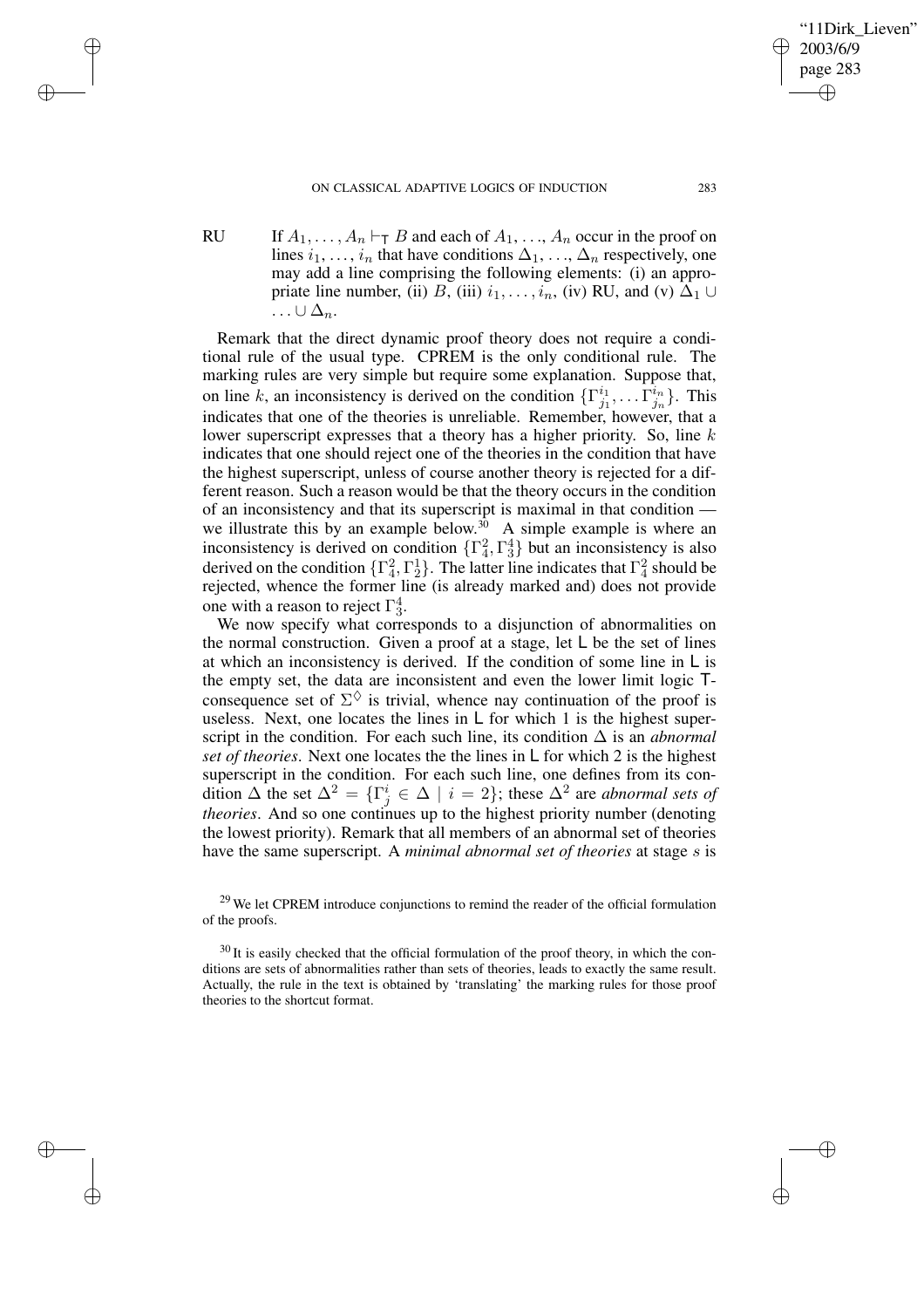✐

#### 284 DIDERIK BATENS AND LIEVEN HAESAERT

✐

✐

✐

✐

an abnormal set of theories at stage s that is not a proper superset of another abnormal set of theories at stage s.

For the Reliability strategy, one defines  $U_s^i(\Sigma^\diamond)$  as the *union* of the minimal abnormal sets of theories (at stage  $s$ ) of which the members have superscript i.

*Definition* 12: Marking for  $\mathsf{L} \mathsf{I}^{tr}$ , for all  $i \in \mathbb{N} - \{0\}$ , starting with the lowest *one:* Where  $\Delta$  *is the fifth element of line j, line j is marked at stage s iff,*  $\Delta \cap U_s^i(\Gamma) \neq \emptyset$ .

The idea behind the Minimal Abnormality strategy is equally simple. For each priority level i, one defines  $\Phi_s^{i\circ}(\Gamma)$  as the set of all sets that contain one member out of each minimal set of abnormal set of theories, and one defines  $\Phi_s^i(\Gamma)$  as those members of  $\Phi_s^{i\circ}(\Gamma)$  that are not proper supersets of other members of  $\Phi_s^{i\circ}(\Gamma)$ .

*Definition* 13: *Marking for*  $L^{tm}$ *, for all*  $i \in \mathbb{N} - \{0\}$ *, starting with the lowest one:* Where  $A$  *is the second element and*  $∆$  *the fifth element of line j, line j is* marked at stage  $s$  *iff,* (*i*) there is no  $\varphi \in \Phi_s^i(\Gamma)$  such that  $\varphi \cap \Delta = \emptyset$ , or (*ii*) *for some*  $\varphi \in \Phi_s^i(\Gamma)$ *, there is no line k that has A as its second element and has as its fifth element some*  $\Theta$  *such that*  $\varphi \cap \Theta = \emptyset$ *.* 

As an example, we list a fragment of a proof to illustrate the marking rules (both again leading to the same marks in the example). Let  $(Pa \wedge Qa) \wedge$  $\sim$ Ra,  $\tilde{R}b \wedge \sim Qb \in \Gamma^0_Q$  and let the background theories be such that  $\Gamma^1_1 \vdash_{\text{CL}}$  $(\forall x)(Qx \supset \sim Sx), \Gamma_4^2 \vdash_{\mathsf{CL}} (\forall x)(Px \supset Sx), \Gamma_4^2 \vdash_{\mathsf{CL}} (\forall x)(Rx \supset \sim Tx),$  $\Gamma_5^3$   $\vdash$  CL ( $\forall x$ )(∼ $Qx \supset Tx$ ). The following lines may then occur in a proof from those premises:

| 1  | $(Pa \wedge Qa) \wedge \sim Ra$   | Prem |                  |
|----|-----------------------------------|------|------------------|
| 2  | $Rb \wedge \sim Qb$               | Prem |                  |
| 17 | $(\forall x)(Qx \supset \sim Sx)$ | RC   | $\{\Gamma^1_i\}$ |
| 18 | $(\forall x)(Px \supset Sx)$      | RC   | $\{\Gamma_4^2\}$ |
| 19 | $(\forall x)(Rx \supset \sim Tx)$ | RC   | $\{\Gamma_4^2\}$ |
| 20 | $(\forall x)(\sim Qx \supset Tx)$ | RC   | $\{\Gamma_5^3\}$ |

Suppose that the proof is continued as follows:

| 21 | Ŧħ                  | 2, 20 RU  | $\{\Gamma_5^3\}$                                  |
|----|---------------------|-----------|---------------------------------------------------|
| 22 | Sa                  | 1,18 RU   | $\{\Gamma_4^3\}$                                  |
| 23 | $\sim Th$           | 2, 19 RU  |                                                   |
| 24 | $Tb \wedge \sim Tb$ | 21, 23 RU | $\{\Gamma_4^{\bar{2}}\}\{\Gamma_5^3,\Gamma_4^2\}$ |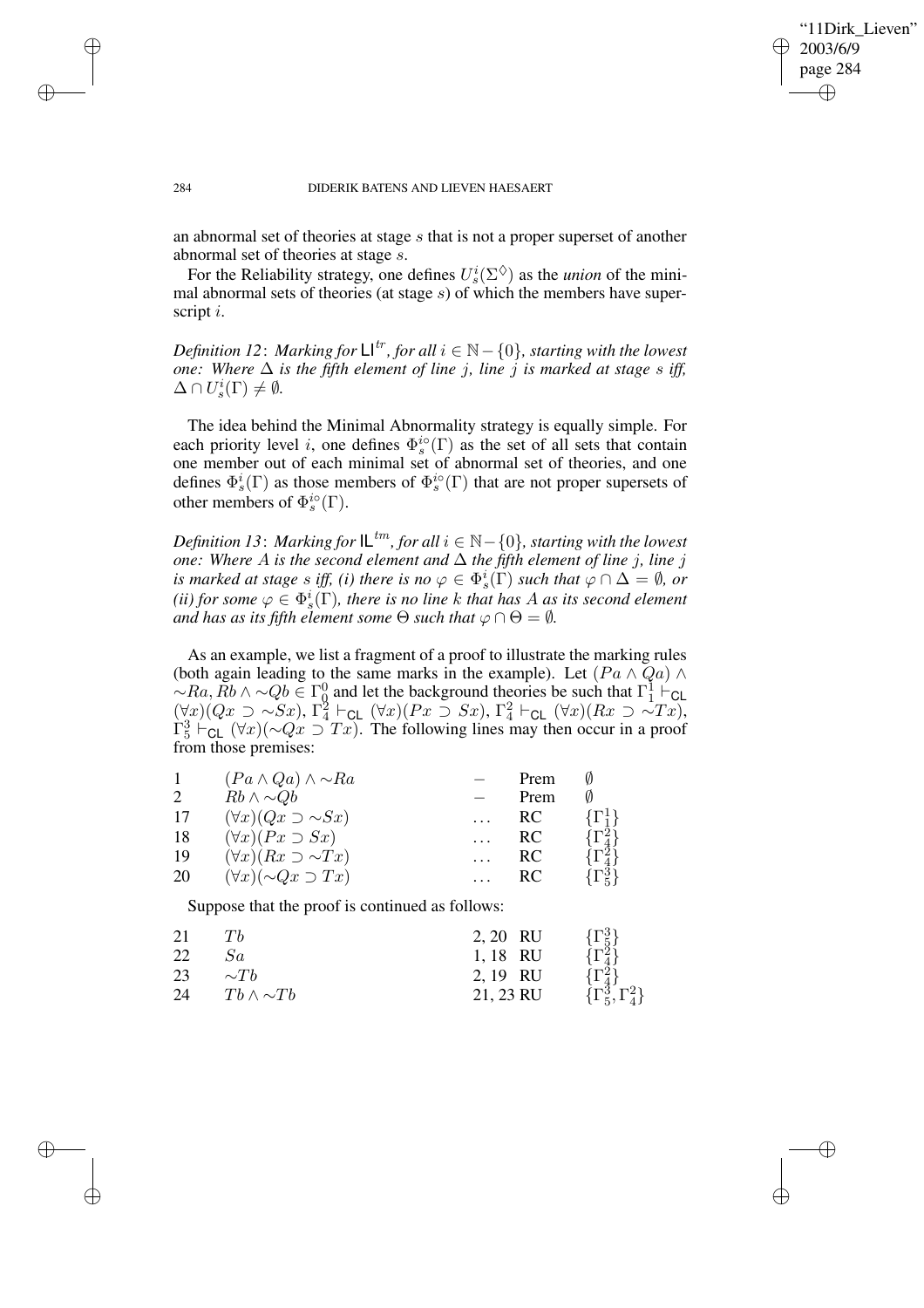#### ON CLASSICAL ADAPTIVE LOGICS OF INDUCTION 285

At this point (at stage 24 of the proof),  $\Gamma_5^3$  is considered as falsified and hence lines 20, 21 and 24 are marked. Next, let the proof continue as follows:

| 25 | $\sim$ Sa              | 1,17 RU   |                                                                            |
|----|------------------------|-----------|----------------------------------------------------------------------------|
|    | 26 $Sa \wedge \sim Sa$ | 22, 25 RU | $\left\{ \Gamma_1^1 \right\}$<br>$\left\{ \Gamma_4^2, \Gamma_1^1 \right\}$ |

At this stage,  $\Gamma_4^2$  is considered as falsified, whence lines 18, 19, 22–24 and 26 are marked. It follows that  $\Gamma_5^3$  is not any more considered as falsified, and hence that no line is marked except for those mentioned in the previous sentence. How the proof may continue further will of course depend on the other premises.

## 8. *Putting the logics Together*

✐

✐

✐

✐

It is very easy to combine the previously mentioned logics, but the matter is somewhat longwinded. This is why we shall discuss it in a rather informal way.

We need a modal logic that combines T and IM. Let us call it TIM. A TIMmodel is a sextuple  $\langle W, W', w_0, R, D, v \rangle$  in which W and W' are (disjoint) sets of worlds,  $w_0 \in W$  the real world, R a reflexive binary relation on  $W \cup W'$ , D a non-empty set and v an assignment function. The assignment function v is as for IM-models. For all  $A \in W$ , one defines  $v_M(A, w)$  as in the IM-semantics if  $w \in W'$ , and one defines  $v_M(A, w)$  as in the Tsemantics if  $w \in W$  (in which case C1.4 has no effect).  $v_M(\Diamond A, w) = 1$ iff  $v_M(A, w') = 1$  for some  $w' \in W$  such that  $Rww'$ .  $v_M(\diamond A, w) = 1$  iff  $v_M(A, w') = 1$  for some  $w' \in W'$  such that  $Rww'$ .

The set of premises  $\Sigma^{\diamondsuit}$  will contain: (i) modal free formulas, which are the data, (ii) formulas of the form  $\diamond^{i} \forall A$ , which are background generalizations of priority i, (ii) sets of formulas  $\{\diamond^{i} A^{x_1,...,x_n}_{\alpha_1,...,\alpha_n} \mid \alpha_1,..., \alpha_n \in \mathcal{C}\}$ , each of which contains all the instances of some pragmatic background generalization, and (iv) formulas of the form  $\Diamond^i A$  in which A is a conjunction of members of the same background theory of priority i.

The adaptive logics  $IL^{+r}$  and  $IL^{+m}$  are defined as follows. The lower logic is obviously TIM and the set of abnormalities  $\Omega$  is the union of all  $\Omega^i = \{\diamond^i A \mid i > 0;\ A \in \mathcal{W}\} \cup \{\diamond^i A \mid i > 0;\ A \in \mathcal{W}\} \cup \{\exists A \wedge \exists \sim A \mid A \in \mathcal{W}\}$  $\mathcal{F}^{\circ}$ . The upper limit logic is UTriv, obtained by adding to TIM the axioms  $\Diamond A \supset A$ ,  $\Diamond A \supset A$  and  $\exists A \supset \forall A$ .

Let us start with the semantics. It is most handy to proceed in two steps, the first taking care of background knowledge, the second of the local generalizations.

For every TIM-model M of  $\Sigma^{\diamondsuit}$  and for every  $i \in \mathbb{N} - \{0\}$ , we define  $Ab^{i}(M) =_{df} \{ \diamond^{i} A \wedge \sim A \mid M \models \diamond^{i} A \wedge \sim A \} \cup \{ \diamond^{i} A \wedge \sim A \mid M \models \diamond^{i} A \wedge \sim A \}$ 

'11Dirk Lieven"

2003/6/9 page 285

✐

✐

✐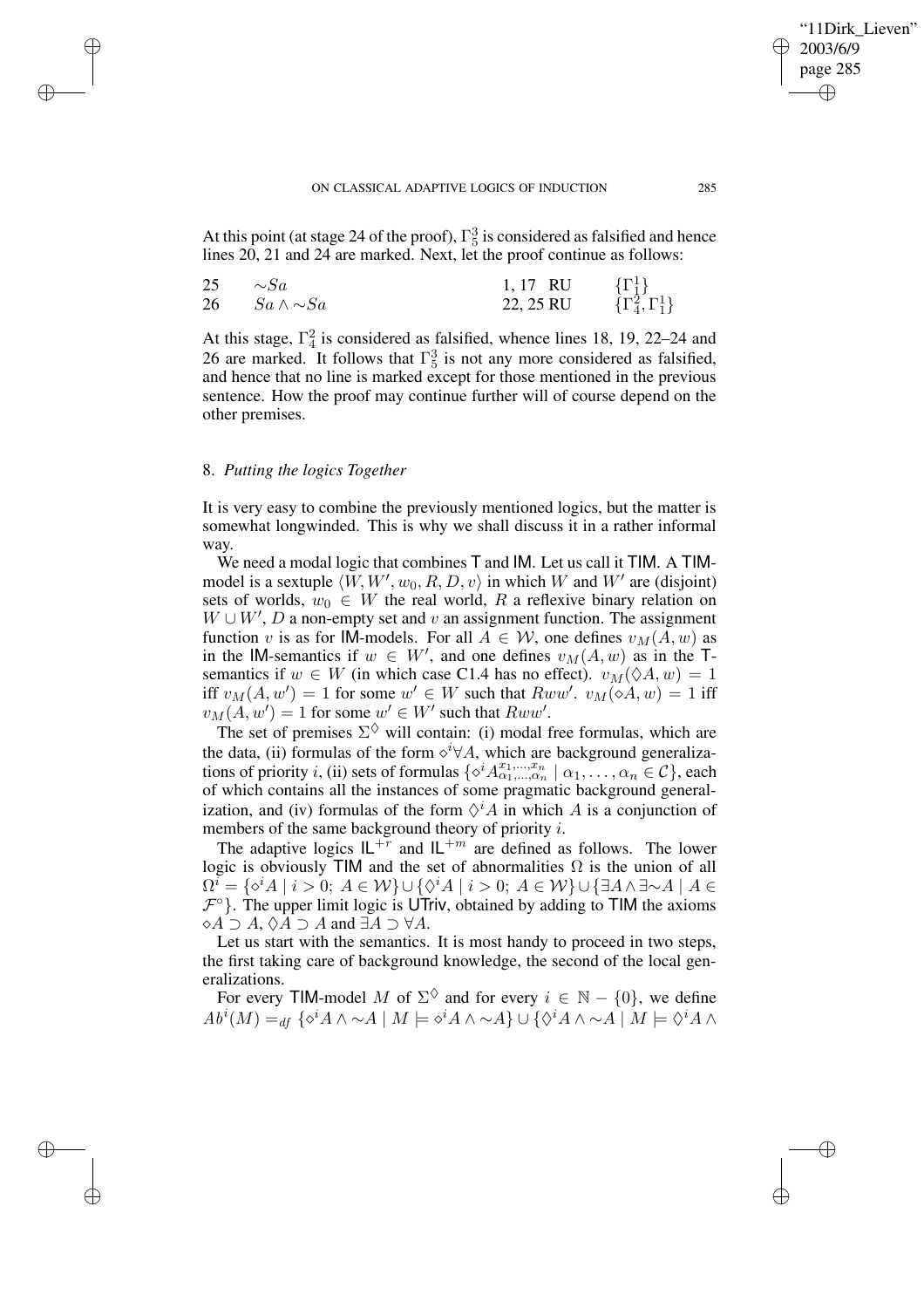✐

### 286 DIDERIK BATENS AND LIEVEN HAESAERT

 $\sim$ A}. For every  $i \in \mathbb{N} - \{0\}$ , we define  $U^{i}(\Sigma^{\Delta}) =_{df} \Delta_1 \cup \Delta_2 \cup ...$ , where  $Dab^i(\Delta_1), Dab^i(\Delta_2), \ldots$  are the minimal  $Dab^i$ -consequences of  $\Sigma^{\diamondsuit}$ .<sup>31</sup>

For every TIM-model M of  $\Sigma^{\Diamond}$  we also define  $Ab^0(M) =_{df} {\exists A \wedge \exists \sim A \mid \Box}$  $M \models \exists A \land \exists \sim A; A \in \mathcal{F}^{\circ}$ .

That a model is reliable with respect to the background knowledge is defined by a sequence of selections of models:

$$
\mathcal{M}_0^r =_{df} \{ M \mid M \models \Sigma^\Diamond \}
$$

and

$$
\mathcal{M}_{i+1}^r =_{df} \{ M \in \mathcal{M}_i^r \mid Ab^{i+1}(M) \subseteq U^{i+1}(\Sigma^\lozenge) \}.
$$

Let  $\mathcal{M}_{b}^{r}$  be the models obtained by this selection. This set of models defines a set of minimal  $Dab^0$ -consequences of  $\Sigma^{\Diamond}$  (disjunctions of formulas of the form  $\exists A \wedge \exists \sim A$  with  $A \in \mathcal{F}^{\circ}$ ). Let  $U^0(\Sigma^{\diamondsuit})$  be their union.

The  $IL^{+r}$ -models of  $\Sigma^{\diamondsuit}$  are defined by

$$
\mathcal{M}^{+r} =_{df} \{ M \in \mathcal{M}_b^r \mid Ab^0(M) \subseteq U^0(\Sigma^{\diamondsuit}) \}.
$$

Finally,  $\Sigma^{\diamondsuit} \vDash_{\mathsf{IL}^{tr}} A$  iff A is verified by every  $\mathsf{IL}^{+r}$ -model of  $\Sigma^{\diamondsuit}$ .

We proceed in a similar way for  $IL^{+m}$ . First we define the models of  $\Sigma^{\diamondsuit}$ that are minimally abnormal with respect to the background knowledge:

$$
\mathcal{M}_0^m =_{df} \{ M \mid M \models \Sigma^\Diamond \}
$$

and

$$
\mathcal{M}^m_{i+1} =_{df} \{ M \in \mathcal{M}^m_i \mid \text{ for no } M' \in \mathcal{M}^m_i, Ab^{i+1}(M') \subset Ab^{i+1}(M) \}
$$

Let  $\mathcal{M}_b^m$  be the models obtained by this selection.

The  $\mathsf{IL}^{+m}$ -models of  $\Sigma^{\lozenge}$  are defined by

$$
\mathcal{M}^{+r} =_{df} \{ M \in \mathcal{M}_b^r \mid \text{ for no } M' \in \mathcal{M}_b^m, \ Ab^0(M') \subset Ab^0(M) \}.
$$

Finally,  $\Sigma^{\diamondsuit} \vDash_{\mathsf{IL}^{+m}} A$  iff A is verified by every  $\mathsf{IL}^{+m}$ -model of  $\Sigma^{\diamondsuit}$ .

✐

✐

✐

<sup>&</sup>lt;sup>31</sup> Remark that  $Dab^i(\Delta)$  is a minimal  $Dab^i$ -consequences of  $\Sigma^{\Diamond}$  iff it is verified by any TIM-model of  $\Sigma^{\Diamond}$  and, for all  $\Delta' \subset \Delta$ ,  $Dab^i(\Delta')$  is falsified by at least one TIM-model of  $\Sigma^{\Diamond}.$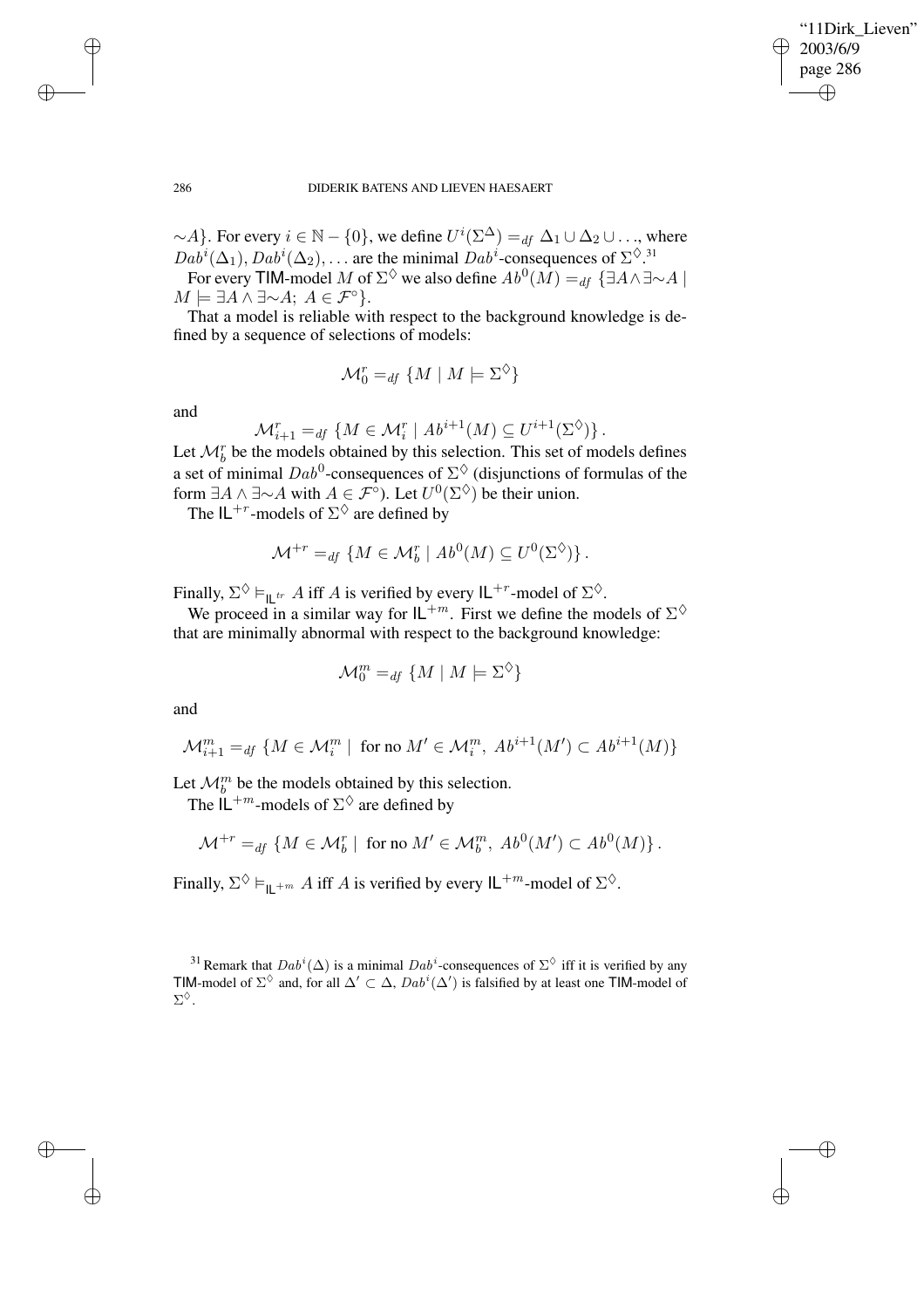✐

✐

✐

We now turn to the proof theory. The rules PREM, RU and RC are as for  $IL^{gr}$  and  $IL^{gm}$  — see Section 5 — except that IM is replaced by TIM.<sup>32</sup> For the marking definitions we shall follow an approach that is as simple as possible in view of the logics that have been combined.

Remember the order in which abnormalities are avoided. The logics first avoid abnormalities that derive from background items with priority 1; let us call these abnormalities of level 1. Next, the logics avoid abnormalities that derive from background items with priority 2 (abnormalities of level 2). And so on. Only with all background knowledge thus taken into account, the logics avoid abnormalities that pertain to local generalizations — remember that these have a different form than the others, viz.  $\exists A \land \exists \sim A$ .

Some warning may be useful here. First, the abnormalities of priority level i contain abnormalities of the form  $\Diamond^i A \wedge \neg A$  as well as abnormalities of the form  $\circ^i A \wedge \sim A$ . Next, disjunctions of abnormalities of the form  $\exists A \wedge \exists \sim A$ (called  $Dab^0$ -formulas because no possibility operator occurs in them) may be thought of as abnormalities of level 0, *provided* one remembers that while, for all other numbers, the logics avoid first abnormalities of the lower levels, they avoid abnormalities of level 0 only after abnormalities of all other levels. To avoid confusion in this respect we shall say that priority level 1 is *better* than level 2, etc., but that all levels are better than level 0.

A *clean line* is defined as in Section 5, except that we now require that the abnormalities in the fifth element are *better* than the disjuncts of the second element. Here are two examples of clean lines:

| $\Diamond \Diamond A \land \sim A$ |  | $\{\Diamond B \land \sim B, \diamond C \land \sim C\}$          |
|------------------------------------|--|-----------------------------------------------------------------|
| $\exists A \wedge \exists \sim A$  |  | $\{\Diamond \Diamond B \land \sim B, \Diamond C \land \sim C\}$ |

The definition of a *minimal Dab<sup>i</sup>-formula* (at a stage) is extended accordingly to  $Dab^0$ -formulas. Given this,  $U_s^i(\Sigma^{\diamondsuit})$  and  $\Phi_s^i(\Sigma^{\diamondsuit})$  are defined as before (see for example Section 5) in terms of the minimal  $Dab^i$ -formulas at stage s. The marking rules are exactly as in Section 5, except that, at each stage of a proof, one starts marking in view of the best priority level, which is 1, next marks in view of priority level 2, etc., and finally one marks in view of priority level 0.

The logics  $\mathbf{L}^{+r}$  and  $\mathbf{L}^{+m}$  handle data, background generalizations, pragmatic background generalizations, and background theories. One way to look at these logics is by saying that their consequence sets extend the data

'11Dirk Lieven"

2003/6/9 page 287

✐

✐

✐

 $32$  Remark that RC handles any  $Dab$ -formula, even a mixed one, in which abnormalities of all sorts and all levels occur. Needless to say, our present construction will handle background theories in the official way. Combining the direct proof theory from Section 7 with the proof theories of the other sections would complicate the exposition (although not the proofs).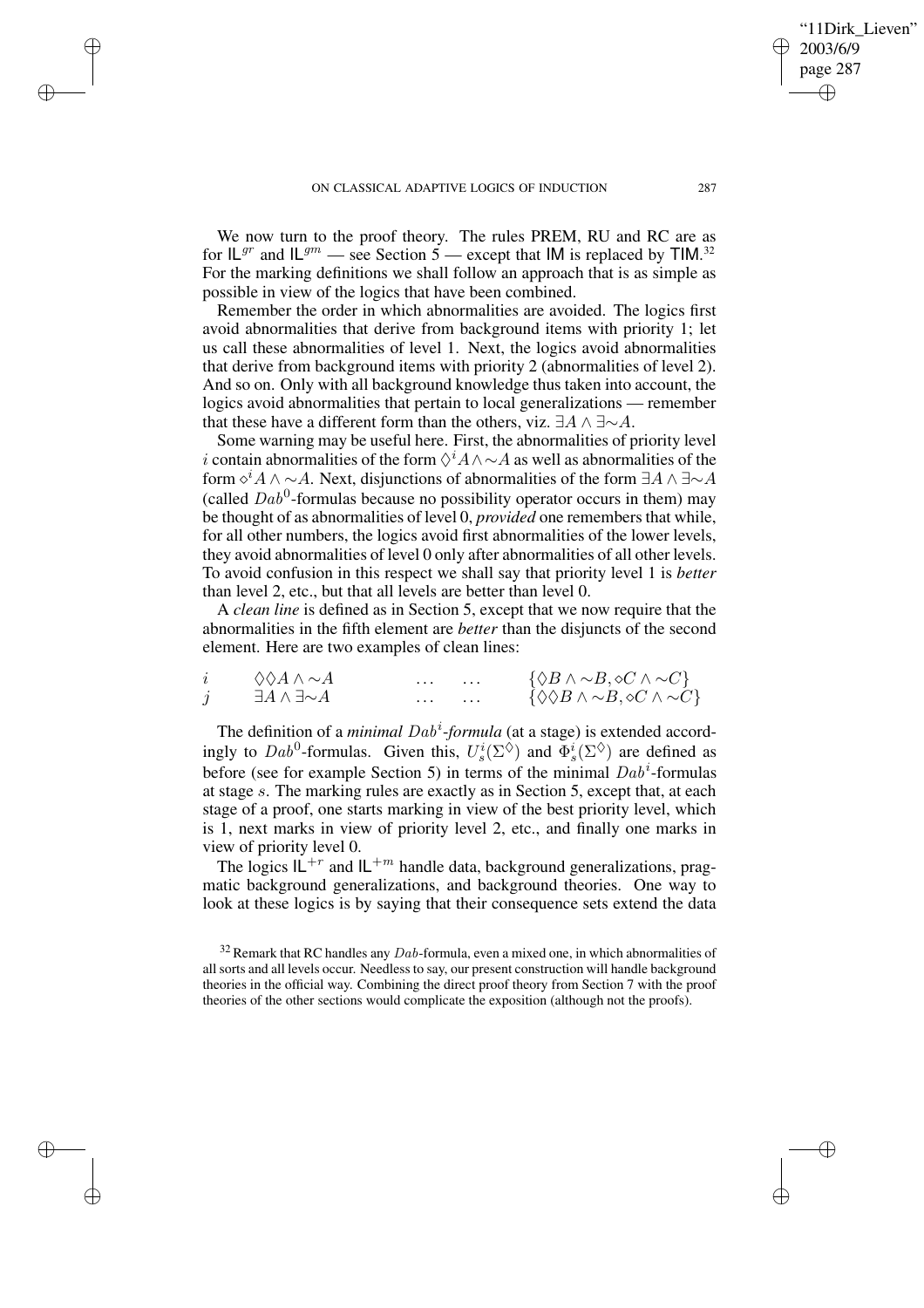288 DIDERIK BATENS AND LIEVEN HAESAERT

'11Dirk Lieven"

2003/6/9 page 288

✐

✐

✐

✐

in the following way. First, all CL-consequences of the data are in the adaptive consequence set. Next, for each priority level and starting with the best one (represented by the lowest number), certain background generalizations, instances of pragmatic background generalizations, and theories are added to the set, and the result is closed under CL. Remark that there is no intrinsic difference in priority between all those elements (with the exception of the data). In other words, if one judges that, for a given set of knowledge, theories should have precedence on pragmatic generalizations, one has to express this by the way in which the premises are represented, viz. by a difference in modalities in the premises. The thus extended data determine which *local* generalizations will be added to the consequence set.

An essential feature of the proofs is that (unlike what the previous paragraph might suggest) applications of the rules may occur *in any order*. This is essential because the consequence sets mentioned in the previous paragraph may be undecidable. Suppose that one first derives some local generalizations by RC, and only then applies RC to bring some background items to level 0. In view of the background items that are retained, lines at which local generalizations are derived may be marked. Certain heuristic strategies may obviously improve the efficiency of a proof, but this a different matter which we shall not discuss here.

## 9. *Open Problems*

It goes without saying that the properties of the discussed logics should be studied better, and that technical simplifications should be introduced wherever possible. One interesting property that deserves a high priority is the relation between the basic induction logics and compatibility. Roughly stated, a generalization is inductively derivable from a set of data iff it is compatible with the union of the data and any set of generalizations that is itself compatible with the data.

An important problem that is rather easy to answer but could not be discussed in the present paper concerns predictions on the basis of data that are not uniform. Suppose that, amongst the data, most  $P$  are  $Q$ . One then clearly wants to predict that the next  $P$  will be  $Q$ . The logic leading to the desired consequence is simple, but quite different from the ones presented in previous sections. For this reason, it was not discussed here. A related problem concerns the derivation of statistical hypotheses, say of the form  $P(A/B) = r$  in which A and B are purely functional and r is a real number between 0 and 1 included. For some related results we refer to [14].

Very different open problems concern inconsistent data and inconsistent background knowledge. The logics discussed in this paper handle such cases, but they do not do so in an adequate way. Inconsistent data result in

✐

✐

✐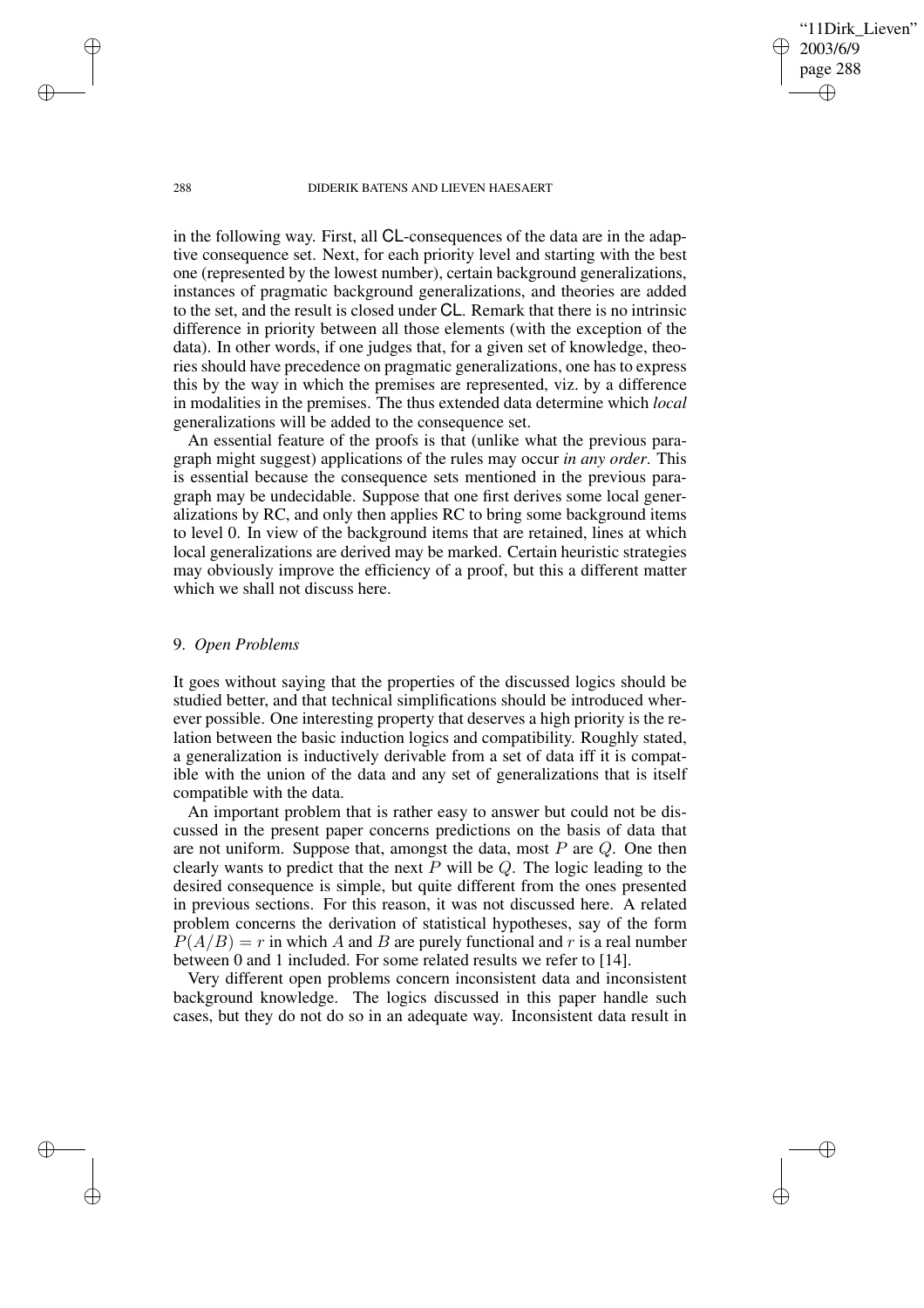✐

✐

✐

triviality, inconsistent background knowledge is simply discarded. It is not difficult to devise more adequate logics for such situations, and the logics presented in this paper are special cases of them. However, the inconsistent situations require that one combines induction logics with inconsistencyadaptive logics, and anything relating to inconsistency-adaptive logics was avoided in the present paper.

Finally, quite some problems that belong to the philosophy of science are as yet unsolved. For example, there are situations in which a scientist will introduce local generalizations that conflict with background knowledge in the hope to reach a new theory. We by no means underestimate such problems. The main reason for not discussing them here is that we consider the present results as a necessary condition for that discussion.<sup>33</sup>

Centre for Logic and Philosophy of Science Universiteit Gent, Belgium E-mail: {Diderik.Batens, Lieven.Haesaert}@rug.ac.be

# REFERENCES

- [1] Arnon Avron and Iddo Lev. Formula-preferential systems for paraconsistent non-monotonic reasoning (an extended abstract). To appear.
- [2] Diderik Batens. Dialectical dynamics within formal logics. *Logique et Analyse*, 114:161–173, 1986.
- [3] Diderik Batens. Dynamic dialectical logics. In Graham Priest, Richard Routley, and Jean Norman, editors, *Paraconsistent Logic. Essays on the Inconsistent*, pages 187–217. Philosophia Verlag, München, 1989.
- [4] Diderik Batens. Zero logic adding up to classical logic. *Logical Studies*, 2:15, 1999. (Electronic Journal: http://www.logic.ru/ LogStud/02/LS2.html).
- [5] Diderik Batens. The need for adaptive logics in epistemology. To appear.
- [6] Diderik Batens. On a logic of induction. To appear.
- [7] Diderik Batens and Joke Meheus. The adaptive logic of compatibility. *Studia Logica*, 66:327–348, 2000.
- [8] Diderik Batens and Joke Meheus. Shortcuts and dynamic marking in the tableau method for adaptive logics. *Studia Logica*, 69:221–248, 2001.
- [9] Diderik Batens, Joke Meheus, Dagmar Provijn, and Liza Verhoeven. Some adaptive logics for diagnosis. *Logique et Analyse*, To appear.

<sup>33</sup> Unpublished papers in the reference section (and many others) are available from the internet address http://logica.rug.ac.be/centrum/writings/.

'11Dirk Lieven"

2003/6/9 page 289

✐

✐

✐